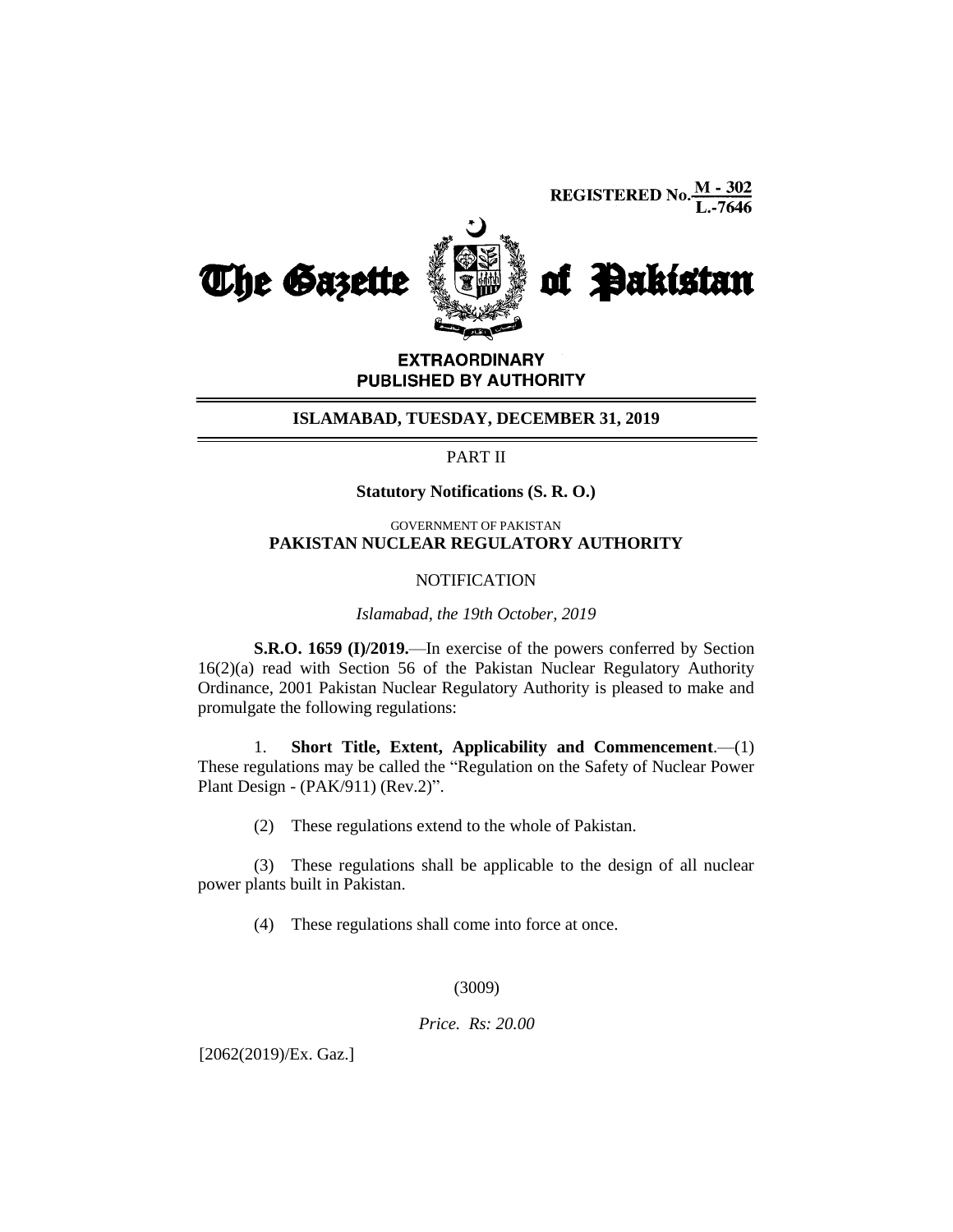2. **Definitions.**—In these regulations, unless there is anything repugnant in the subject or context,

- (a) *"accident"* means any unintended event, including operating error, equipment failures or other mishaps, the consequences or potential consequences of which are not negligible from the point of view of safety or protection;
- (b) *"accident conditions"* means deviations from normal operation that are less frequent and more severe than anticipated operational occurrences, including design basis accident and design extension conditions;
- (c) *"accident management"* means taking a set of actions during the accident conditions:
	- (i) to prevent the escalation of event into a severe accident;
	- (ii) to mitigate the consequences of severe accident; and
	- (iii) to achieve a long term safe stable state.
- (d) *"active component"* means a component whose functioning depends on an external input such as actuation, mechanical movement or supply of power;
- (e) *"anticipated operational occurrences"* means operational processes deviating from normal operation which are expected to occur at least once during the operating lifetime of a facility, but which, in view of appropriate design provisions, do not cause any significant damage to items important to safety or lead to accident conditions;
- (f) *"assessment"* means the process, and the result, of analysing systematically and evaluating the hazards associated with facilities and activities, and associated protection and safety measures;
- (g) *"audit"* means a documented activity performed to determine by investigation, examination and evaluation of objective evidence of the adequacy of, and adherence to, established procedures, instructions, specifications, regulations, standards, administrative or operational programs and other applicable documents; and the effectiveness of implementation;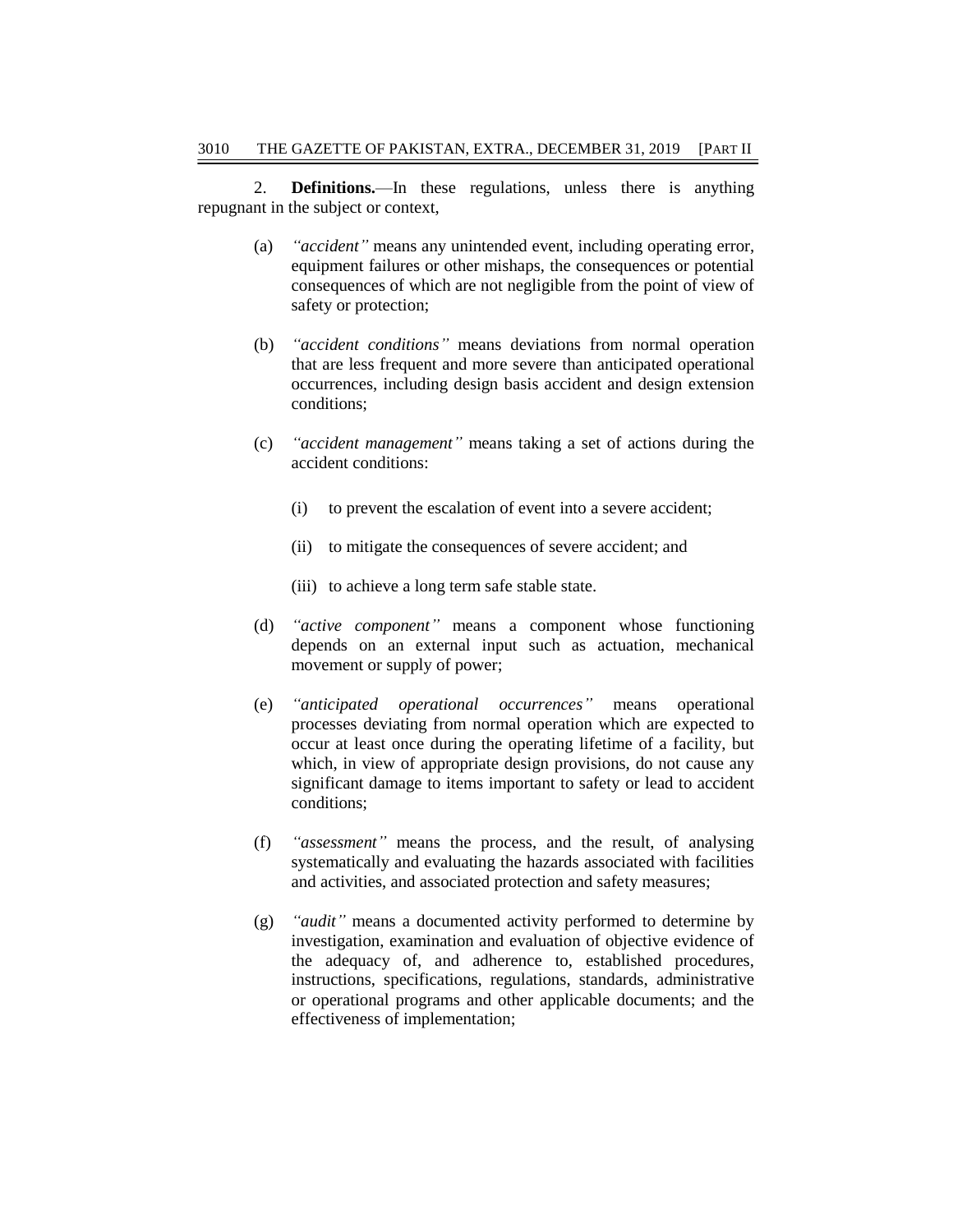- (h) *"cliff edge effect"* means an instance of severely abnormal conditions caused by an abrupt transition from one status of a facility to another following a small deviation in a parameter or a small variation in an input value;
- (i) *"commissioning"* means the process by which systems and components of a facility, having been constructed, are made operational and verified to be in accordance with design and to have met the required performance criteria;
- (j) *"common cause failure"* means failure of two or more structures, systems or components due to a single specific event or cause;
- (k) *"common mode failure"* means failure of two or more structures, systems or components in the same manner or mode due to a single event or cause. Common mode failure is a type of common cause failure in which the structures, systems or components fail in the same way;
- (l) *"construction"* means the process of manufacturing and assembling the components of a facility, the carrying out of civil works, the installation of components and equipment and the performance of associated tests;
- (m) *"decommissioning"* means administrative and technical actions taken to allow the removal of some or all of the regulatory controls from a facility;
- (n) *"design"* means the process and the result of developing a concept, detailed plans, supporting calculations and specifications for a facility and its parts;
- (o) *"design basis accident"* means a postulated accident leading to accident conditions for which a facility is designed in accordance with established design criteria and conservative methodology, and for which releases of radioactive material are kept within acceptable limits;
- (p) *"design extension conditions"* means postulated accident conditions that are not considered for design basis accidents, but that are considered in the design process for the facility in accordance with best estimate methodology, and for which releases of radioactive material are kept within acceptable limits;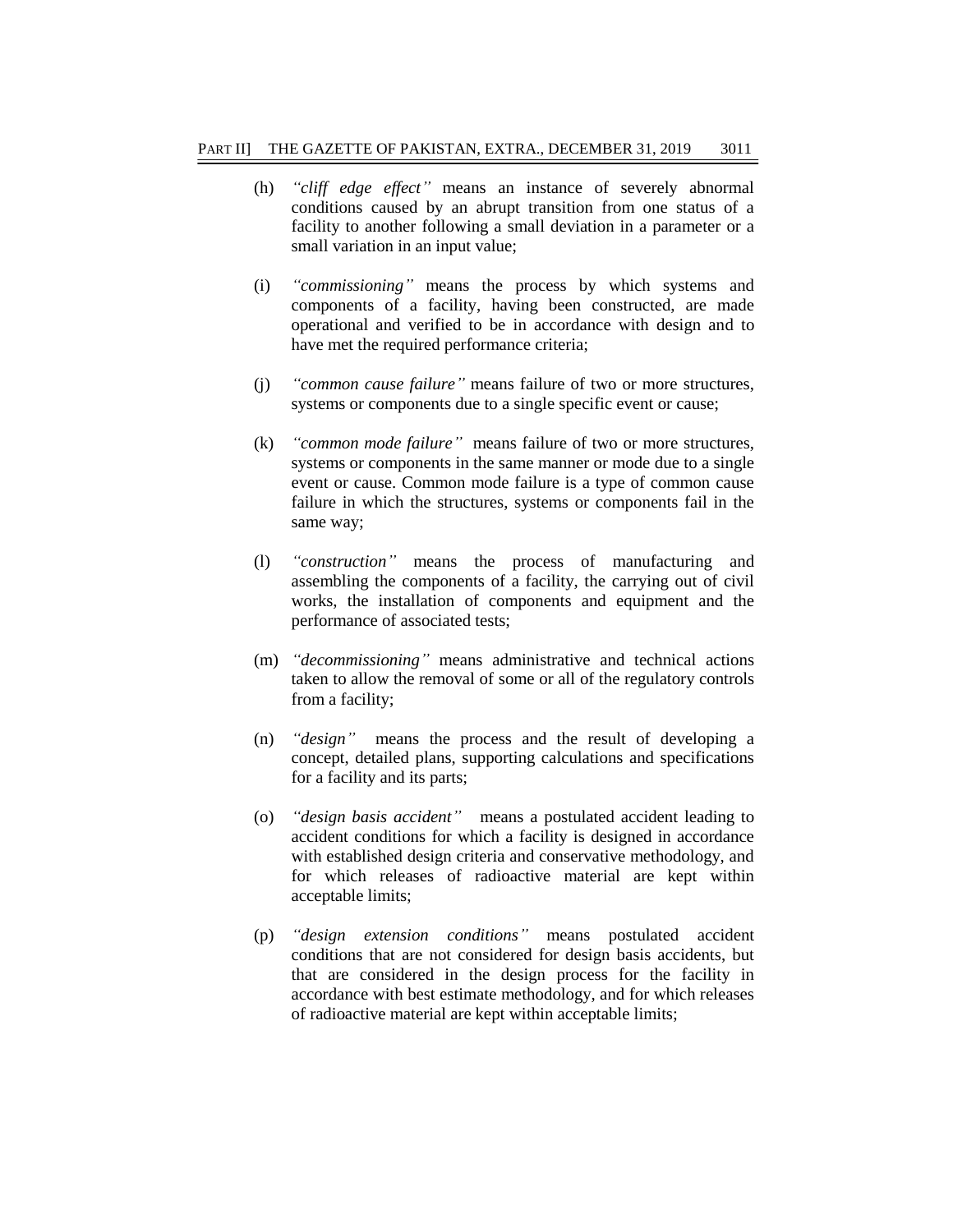- (q) *"design organization"* means the organization responsible for preparation of the final detailed design of the facility to be built;
- (r) *"diversity"* means the presence of two or more independent (redundant) systems or components to perform an identified function, where the different systems or components have different attributes so as to reduce the possibility of common cause failure, including common mode failure;
- (s) *"documentation"* means recorded or pictorial information describing, defining, specifying, reporting or certifying activities, requirements, procedures or results;
- (t) *"early radioactive release"* means a radioactive release for which off-site protective actions would be necessary but would be unlikely to be fully effective in due time;
- (u) *"equipment qualification"* means generation and maintenance of evidence to ensure that equipment will operate on demand, under specified service conditions, to meet system performance requirements;
- (v) *"examination"* means an element of inspection consisting of investigation of materials, components, supplies or service, to determine conformance with those specified requirements, which can be determined by such investigation;
- (w) *"facility"* means nuclear power plant, and is also called as plant*;*
- (x) *"fuel assembly"* means a set of fuel elements and associated *components which* are loaded into and subsequently removed from a reactor core as a single unit;
- (y) *"fuel element"* means a rod of nuclear fuel, its cladding and any associated components necessary to form a structural entity;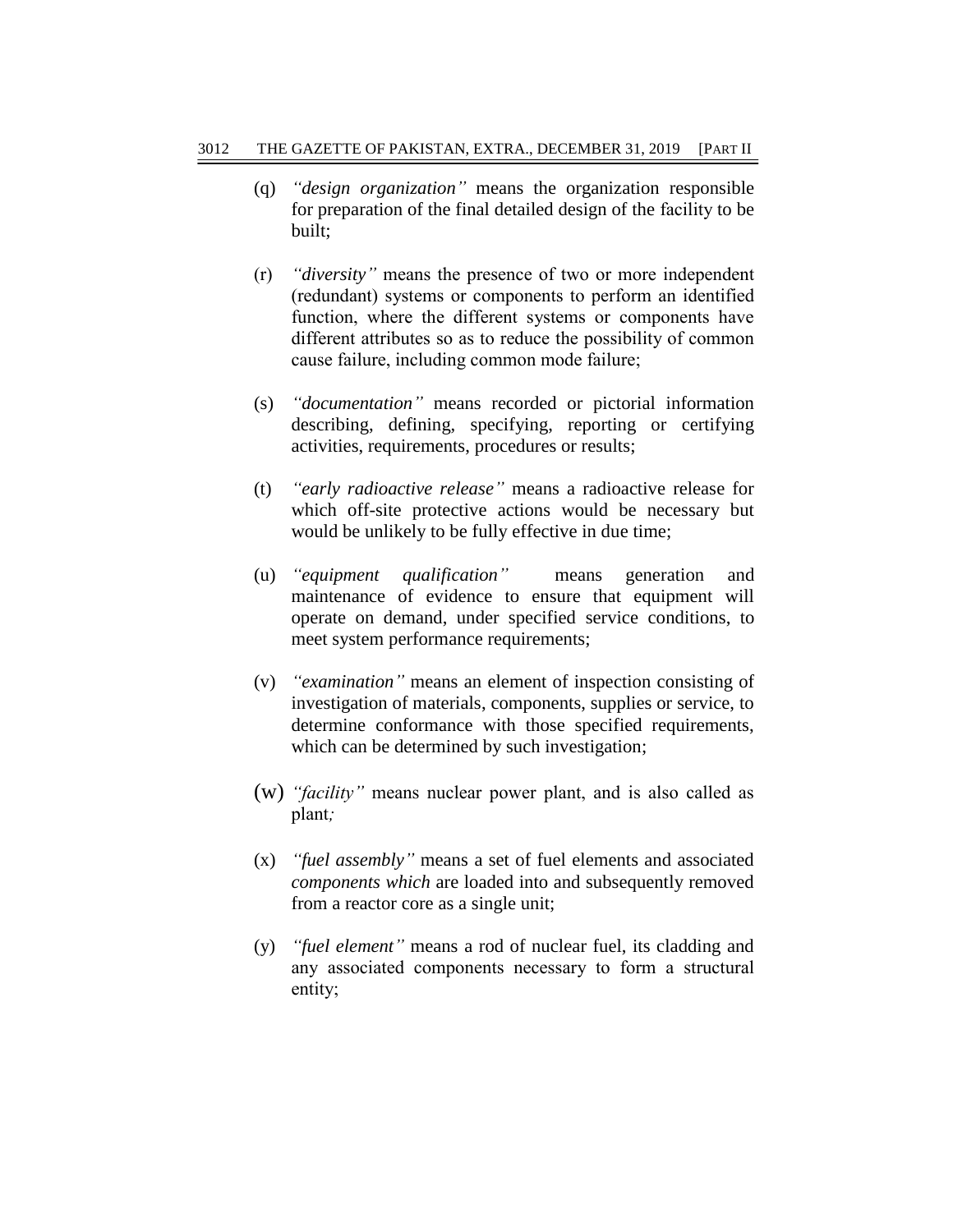- (z) *"functional isolation"* means prevention of adverse consequences from the mode of operation or failure of one circuit or system on another;
- (aa) *"inspection"* means examination, observation, surveillance, measurement or test undertaken to assess structures, systems, components and materials as well as operational activities, technical and organizational processes, procedures and personnel competence;
- (bb) *"item important to safety"* means an item that is part of a safety group and whose malfunction or failure could lead to radiation exposure of the workers or the public;
- (cc) *"large radioactive release"* means a radioactive release for which off-site protective actions that are limited in terms of lengths of time and areas of application would be insufficient for the protection of people and the environment;
- (dd) *"licensee"* means the holder of a valid licence issued by the Authority;
- (ee) *"limit"* means the value of quantity used in certain specified activities or circumstances that must not be exceeded and is acceptable to or notified by the Authority;
- (ff) *"management system"* means a set of interrelated or interacting elements (a system) for establishing policies and objectives and enabling the objectives to be achieved in an efficient and effective manner;
- (gg) *"normal operation"* means operation within specified operational limits and conditions;
- (hh) *"nuclear safety"* means the achievement of proper operating conditions, prevention of accidents and mitigation of accident consequences, resulting in protection of workers, the public and the environment from undue radiation risks;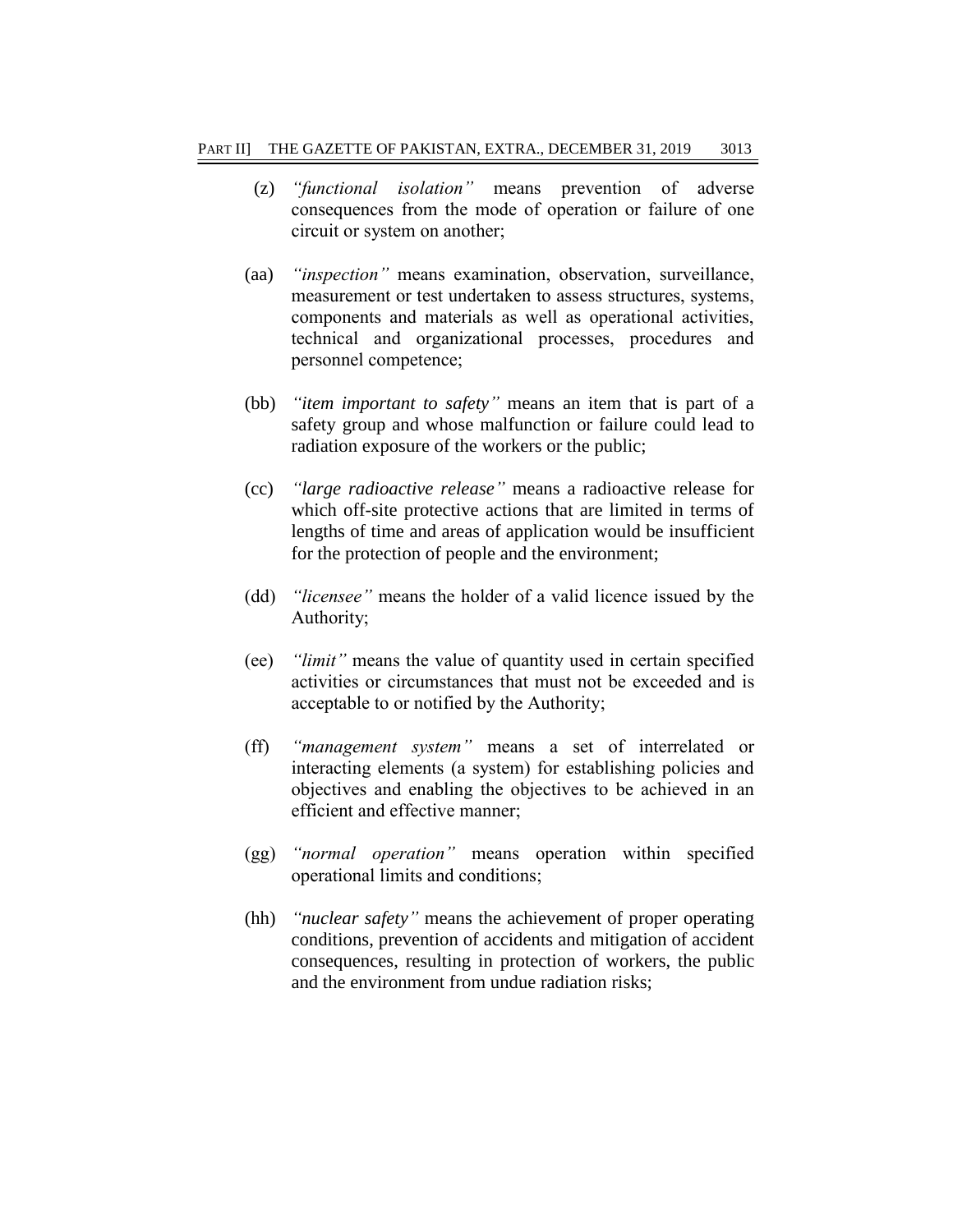- (ii) *"operating personnel"* means individual workers engaged in the operation of an authorized facility;
- (jj) *"operation"* means all activities performed to achieve the purpose for which an authorized facility was constructed;
- (kk) *"operational limits and conditions (OLCs)"* means a set of rules, setting forth parameter limits, the functional capability and the performance levels of equipment and personnel approved by the Authority for safe operation of an authorized facility;
- (ll) *"operational states"* means states defined under normal operation and anticipated operational occurrences;
- (mm) *"passive component"* means a component whose functioning does not depend on an external input such as actuation, mechanical movement or supply of power;
- (nn) *"physical separation"* means separation by geometry (distance, orientation, etc); by appropriate barriers; or by a combination thereof;
- (oo) *"possible radiation risk"* means the maximum possible radiological consequences that could occur when radioactive material is released or in the activity, with no credit being taken for the safety system or protective measures in place to prevent this;
- (pp) *"postulated initiating event (PIE)*‖ means an event identified during design as capable of leading to anticipated operational occurrences or accident conditions;
- (qq) *"practically eliminated"* means the possibility of certain conditions that would be physically impossible to arise or if these conditions could be considered with a high level of confidence to be extremely unlikely to arise;
- (rr) *"probabilistic safety assessment (PSA)"* means a comprehensive, structured approach to identify failure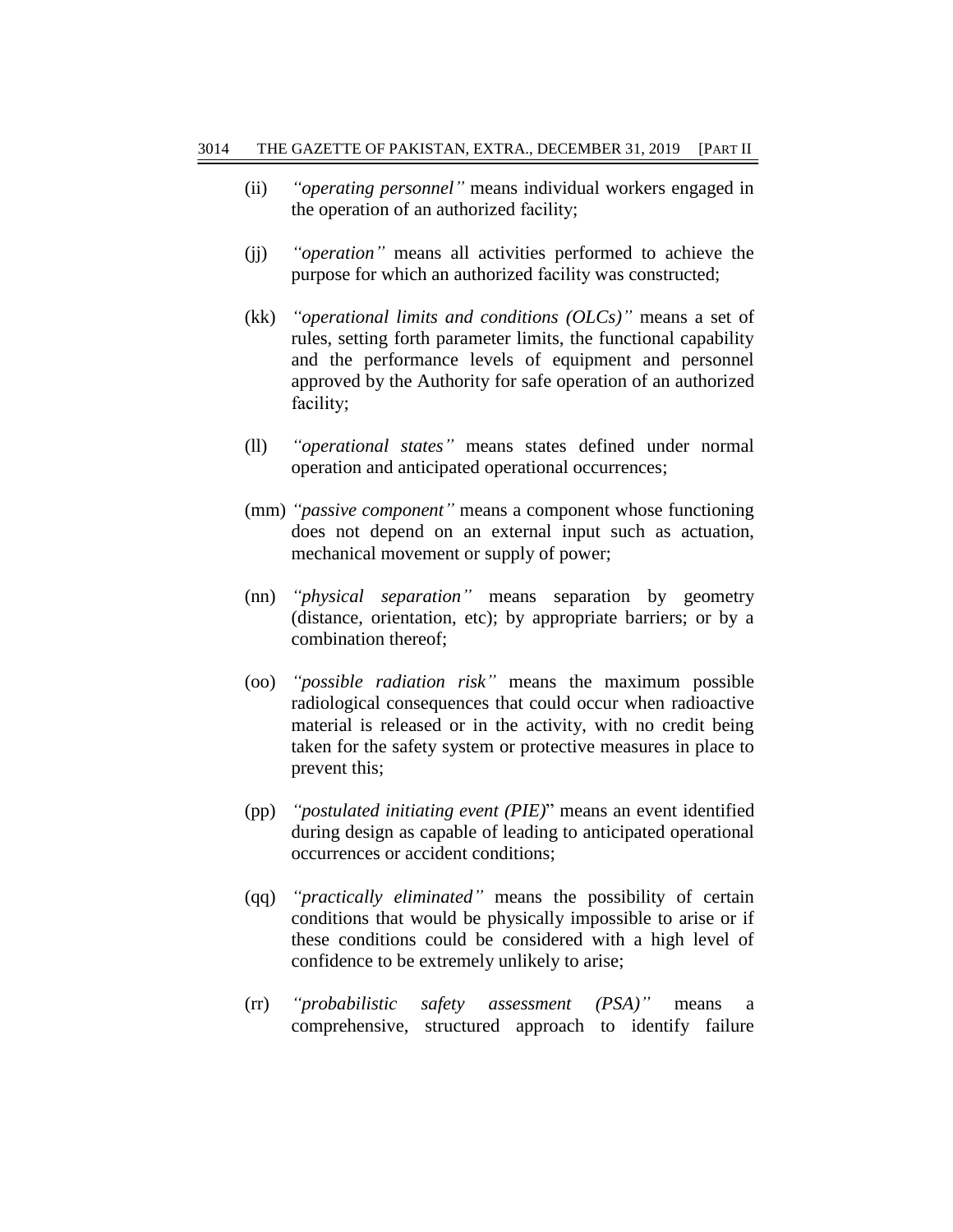scenarios, constituting a conceptual and mathematical tool for deriving numerical estimates of risk;

- (ss) *"protection system"* means system that monitors the operation of a reactor and which, on sensing abnormal conditions, automatically initiates actions to prevent an unsafe or potentially unsafe condition;
- (tt) *"redundancy"* means provision of alternative (identical or diverse) structures, systems and components, so that any single structure, system or component can perform the required function regardless of the state of operation or failure of any other;
- (uu) *"residual heat"* means sum of the heat originating from radioactive decay and shutdown fission and the heat stored in reactor related structures and in heat transport media;
- (vv) *"safety function"* means specific purpose that must be accomplished for safety;
- (ww) *"safety group"* means assembly of equipment designated to perform all actions required for a particular postulated initiating event to ensure that the limits specified in the design basis for the anticipated operational occurrence and design basis accident are not exceeded;
- (xx) *"safety limits"* means limits on operational parameters within which an authorized facility has been shown to be safe;
- (yy) *"severe accident"* means accident conditions involving significant core degradation;
- (zz) *"single failure"* means a failure which results in the loss of capability of a single system or component to perform its intended safety function, and any consequential failure which results from it;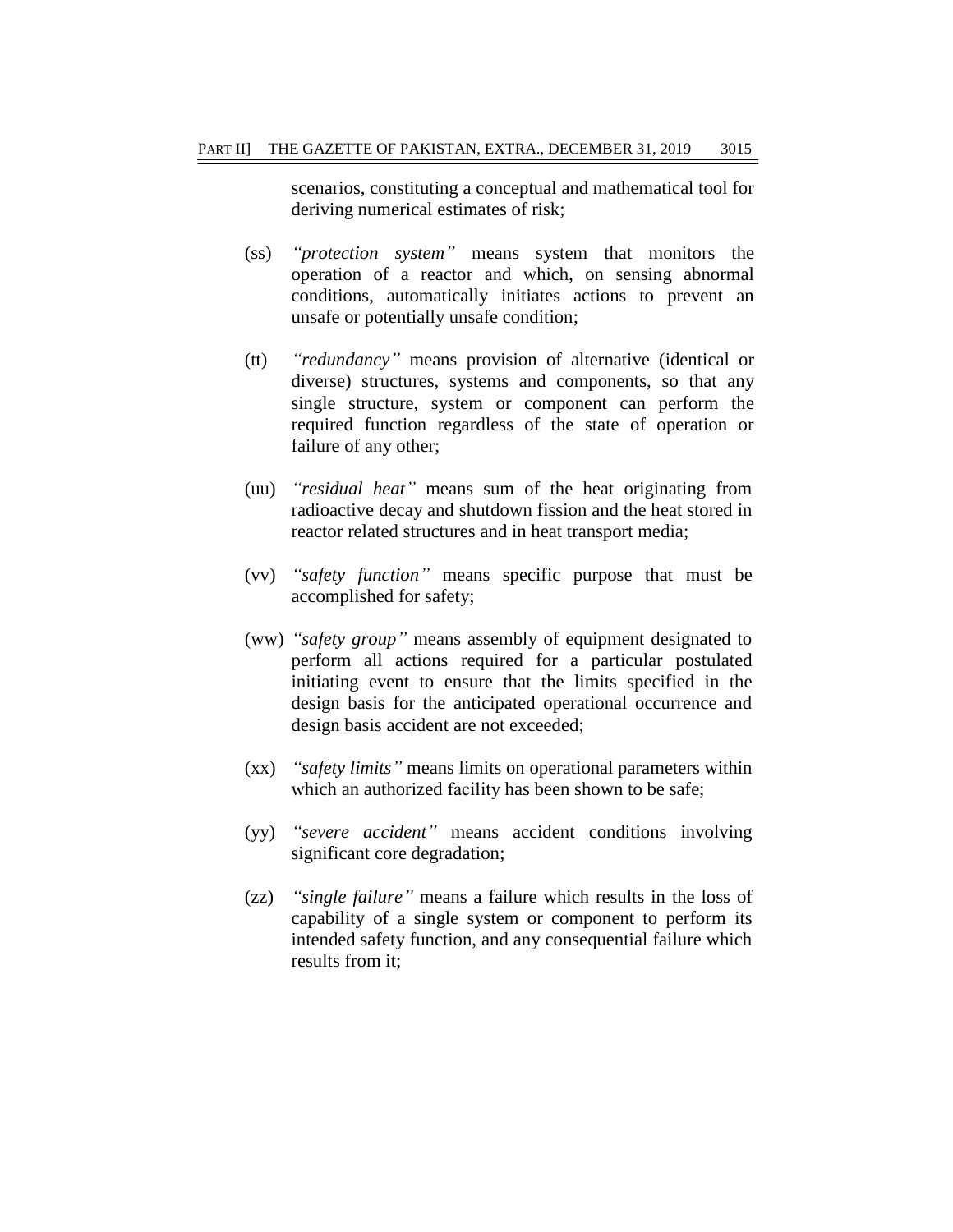- (aaa) *"single failure criterion"* means a criterion (or requirement) applied to a system such that it must be capable of performing its task in the presence of any single failure;
- (bbb) *"siting"* means process of selecting a suitable site for a facility, including appropriate assessment and definition of the related design bases;
- (ccc) *"specification (technical condition)"* means a written statement of requirements to be satisfied by a product, a service, a material or process, indicating the procedure by means of which it may be determined whether specified requirements are satisfied;
- (ddd) *"structures, systems and components"* means a general term encompassing all of the elements (items) of a facility or activity that contribute to protection and safety, except human factors;
- (eee) *"testing"* means determination or verification of the capability of an item to meet specified requirements by subjecting the item to a set of physical, chemical, environmental or operational conditions;
- (fff) *"treatment"* means operations intended to benefit safety and economy by changing the characteristics of the waste; and
- (ggg) *"ultimate heat sink"* means a medium into which the transferred residual heat can always be accepted, even if all other means of removing the heat have been lost or are insufficient.

3. **Purpose.—**The purpose of these regulations is to delineate regulatory requirements pertaining to the design of structures, systems and components important to safety that must be met for safe operation of a nuclear power plant, and for preventing or mitigating the consequences of events that could jeopardize safety. It also establishes requirements for a comprehensive safety assessment, which shall be carried out in order to identify the potential hazards that may arise from the operation of the plant, under various plant states (operational states and accident conditions).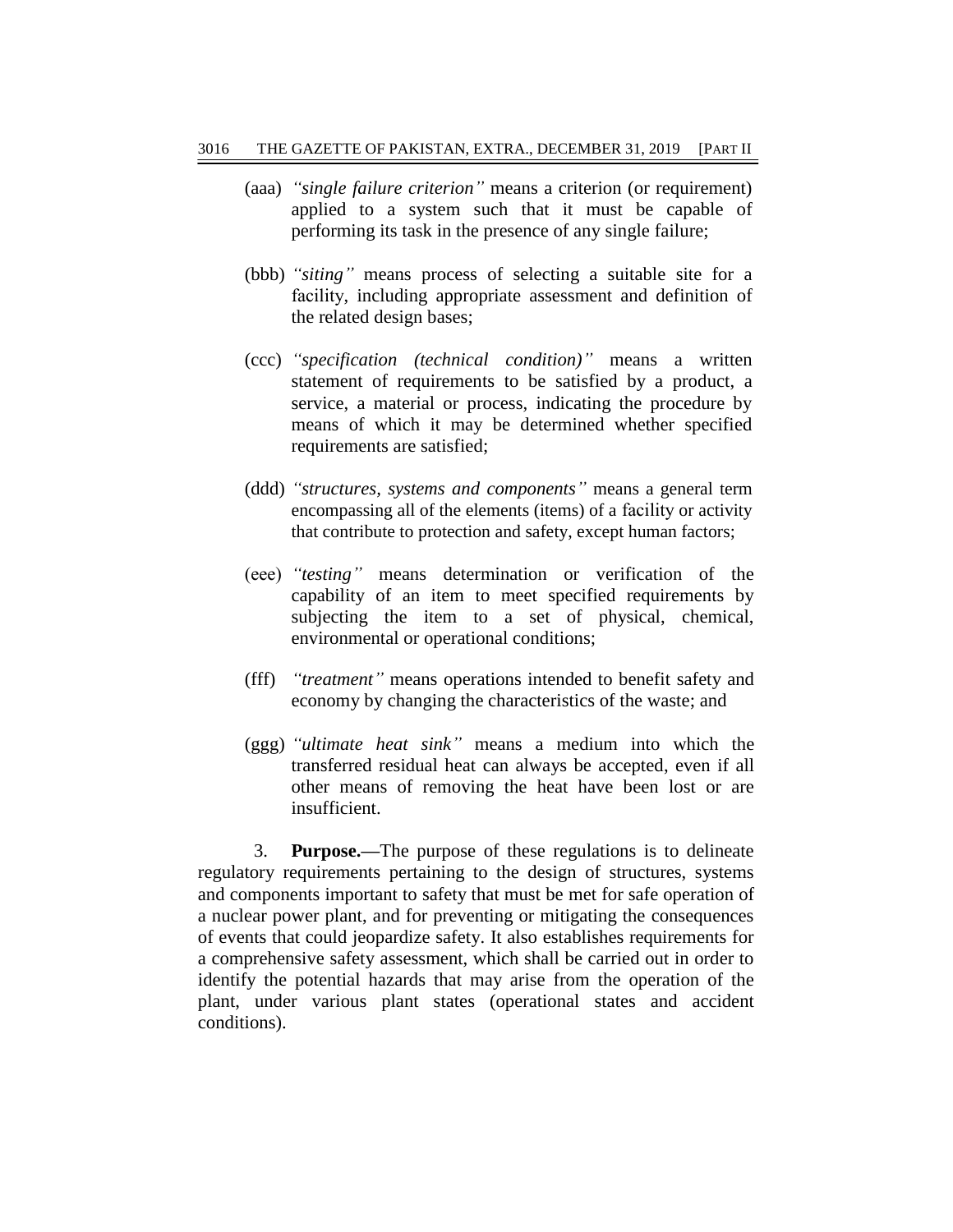4. **Scope.—**(1) These regulations shall be applicable to land based stationary nuclear power plants with water cooled reactors designed for electricity generation.

- (2) These regulations do not address:
- (a) Matters relating to physical protection or to the system of accounting for, and control of, nuclear material;
- (b) Conventional industrial safety that under no circumstances could affect the safety of the plant; and
- (c) Non-radiological effects arising from the operation of the plants.

5. **Interpretation.**—The decision of the Chairman regarding interpretation of any word or phrase of these regulations shall be final and binding.

6. **Safety Objective and Concepts.**—(1) These regulations establish regulatory requirements so that the plants shall be designed and operated with the aim to achieve fundamental safety objective of protecting people and the environment from the harmful effects of ionizing radiation. To ensure that plants are operated and activities are conducted to achieve the highest standards of safety that can reasonably be achieved, measures shall be taken to:

- (a) Control the radiation exposure of people and the release of radioactive material to the environment;
- (b) Restrict the likelihood of events that might lead to a loss of control over a nuclear reactor core, nuclear chain reaction, radioactive source, spent nuclear fuel, radioactive waste or any other source of radiation at a nuclear power plant; and
- (c) Mitigate the consequences of such events, if they do occur.

(2) The fundamental safety objective shall be applied for all stages in the lifetime of a nuclear power plant, including planning, siting, design, manufacture, construction, commissioning and operation, as well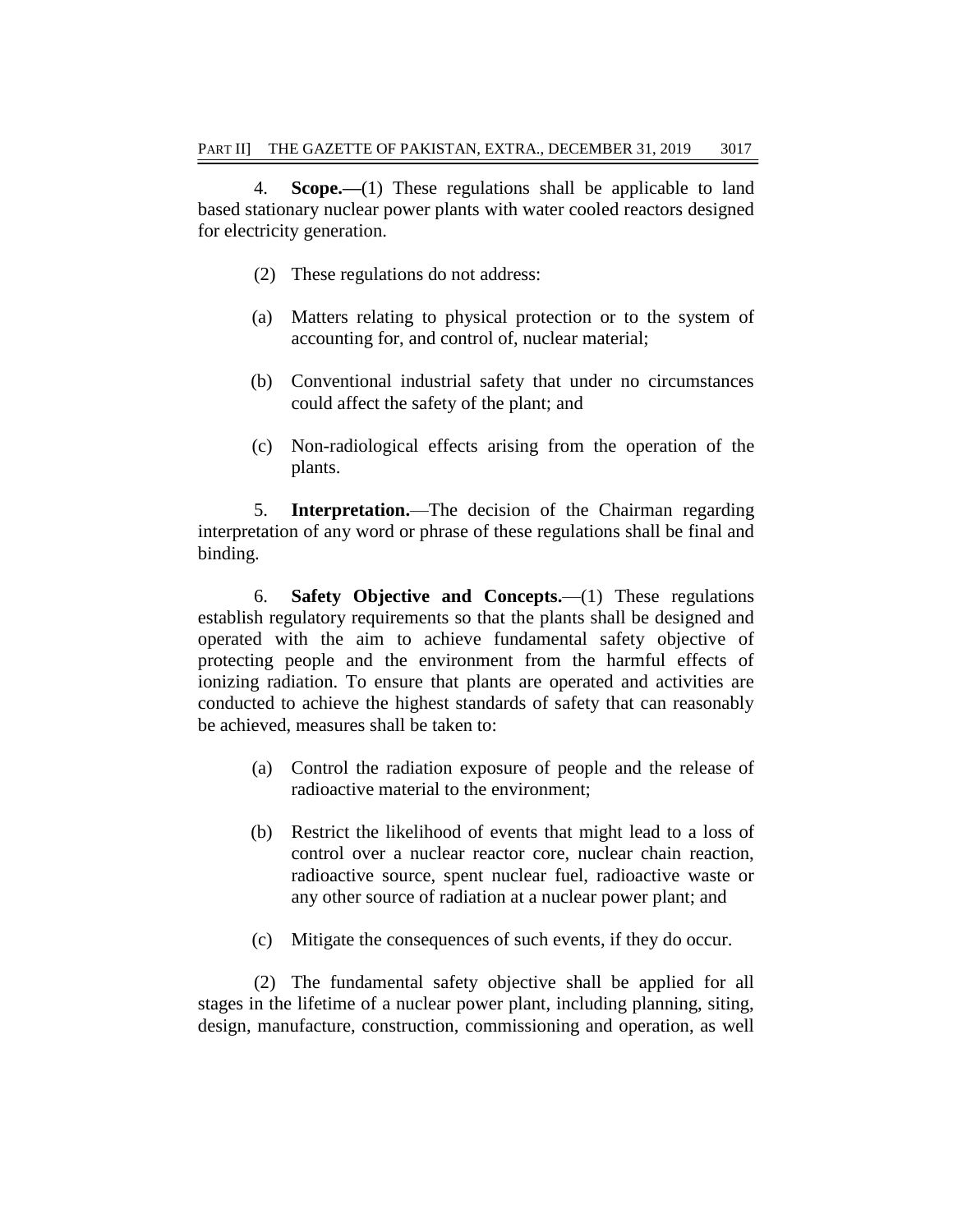as decommissioning. This includes the associated transport of radioactive material and the management of spent nuclear fuel and radioactive waste.

- (3) Radiation Protection in Design
- (a) It shall be ensured that for all operational states of a plant and any associated activities, doses from exposure to radiation within the plant or exposure due to any planned radioactive release from the plant are kept below the dose limits and kept as low as reasonably achievable. Moreover, measures shall be implemented for mitigating the radiological consequences of any accidents, if they do occur.
- (b) The plants shall be designed and operated so as to keep all sources of radiation under strict technical and administrative control. However, this does not preclude limited exposures or the release of authorized amounts of radioactive substances to the environment from the plants in operational states. Such exposures and radioactive releases are required to be strictly controlled and to be kept as low as reasonably achievable and in compliance with regulatory and operational limits as well as radiation protection requirements.
- (4) Safety in Design
- (a) To achieve the highest level of safety in the design of a nuclear power plant, measures shall be taken to do the following, consistent with acceptance criteria and safety objective, to:
	- (i) Prevent accidents with harmful consequences resulting from the loss of control over the reactor core or other sources of radiation, and to mitigate the consequences of any accidents that do occur;
	- (ii) Ensure that for all accidents taken into account, in the design of the plant, any radiological consequences are below the defined limits and are kept as low as reasonably achievable; and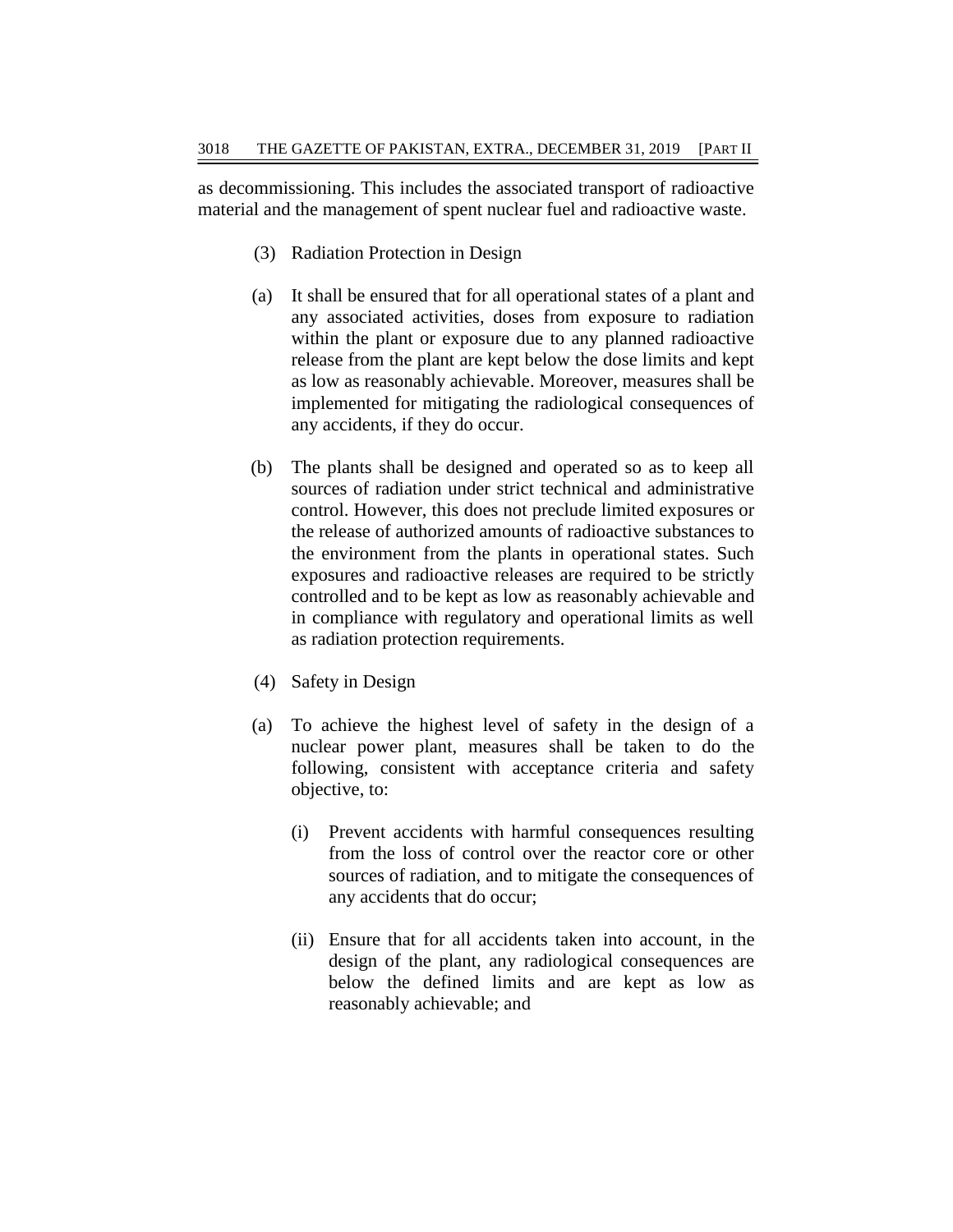- (iii) Ensure that the likelihood of occurrence of an accident with serious radiological consequences is extremely low and that the radiological consequences of such accident are mitigated to the extent practicable.
- (b) In the design of a plant, a comprehensive safety assessment of the design shall be carried out to identify all possible sources of radiation and to evaluate the possible doses that could be received by workers at the plant and by members of the public, as well as the possible effects on the environment, as a result of operation of the plant. The safety assessment shall be carried out to examine normal operation of the plant, performance of the plant in anticipated operational occurrences, and the accident conditions. On the basis of this analysis, the capability of the design to withstand postulated initiating events and accidents shall be established, the effectiveness of the items important to safety shall be demonstrated and the inputs (prerequisites) for emergency planning shall be established.
- (c) Measures shall be taken to control exposure for all operational states at levels that are as low as reasonably achievable and to minimize the likelihood of an accident that could lead to the loss of control over a source of radiation
- (d) Measures shall be taken to ensure that the radiological consequences of an accident are mitigated. Such measures shall include the provision of safety features, safety systems, the establishment of accident management guidelines and establishment of off-site intervention measures to mitigate exposures, if an accident occurs.
- (e) The design for safety of a nuclear power plant applies the safety principle that practical measures shall be taken to mitigate the consequences of nuclear or radiation incidents on human life and health and for the environment. Plant event sequences that could result in high radiation doses or radioactive releases must be practically eliminated and plant event sequences with a significant frequency of occurrence must have no or only minor potential radiological consequences.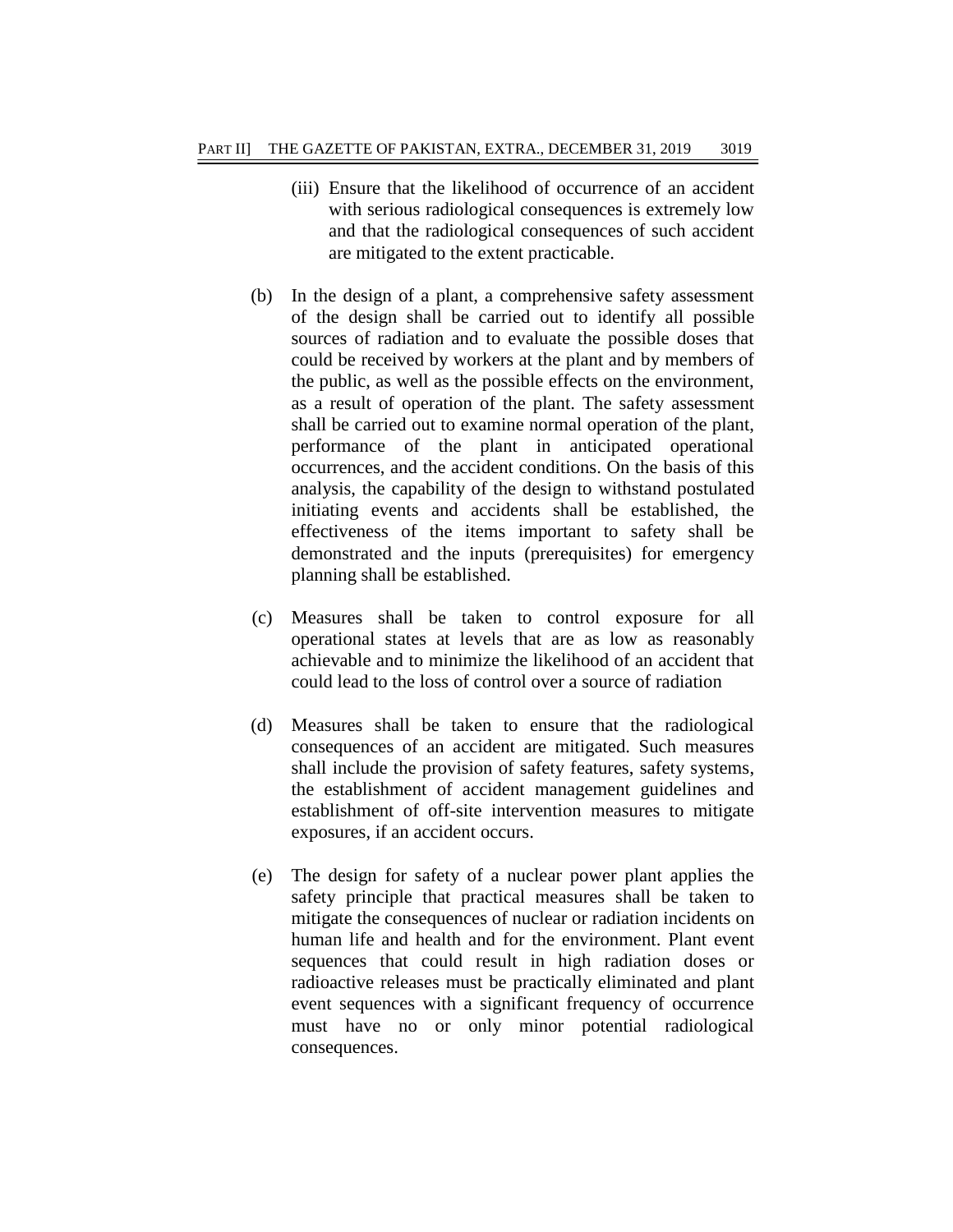- (5) Defence in Depth
- (a) The concept of defence in depth shall be applied to all safety related activities, whether organizational, behavioural or design related and operation whether in full power, low power or various shutdown states to provide a graded protection against a wide variety of transients, anticipated operational occurrences and accidents, including those resulting from equipment failure or human induced events within the plant, and against consequences of events that originate outside the plant.
- (b) Application of the concept of defence in depth in the design of a plant shall provide a series of levels of defence (inherent features, equipment and procedures) aimed at preventing accidents and ensuring appropriate protection in the event when prevention fails. The independent effectiveness of each of the different levels of defence shall be achieved by incorporating measures to avoid the failure of one level of defence causing the failure of other levels of defence.
- (c) There are five levels of defence in depth:
	- (i) The aim of the first level of defence is to prevent deviations from normal operation and the failure of items important to safety;
	- (ii) The aim of the second level of defence is to detect and control deviations from normal operational states in order to prevent anticipated operational occurrences at the plant from escalating to accident conditions;
	- (iii) The aim of the third level of defence is to provide inherent and engineered safety features, safety systems and procedures that are capable of preventing damage to the reactor core or preventing radioactive releases requiring off-site protective actions and returning the plant to a safe state;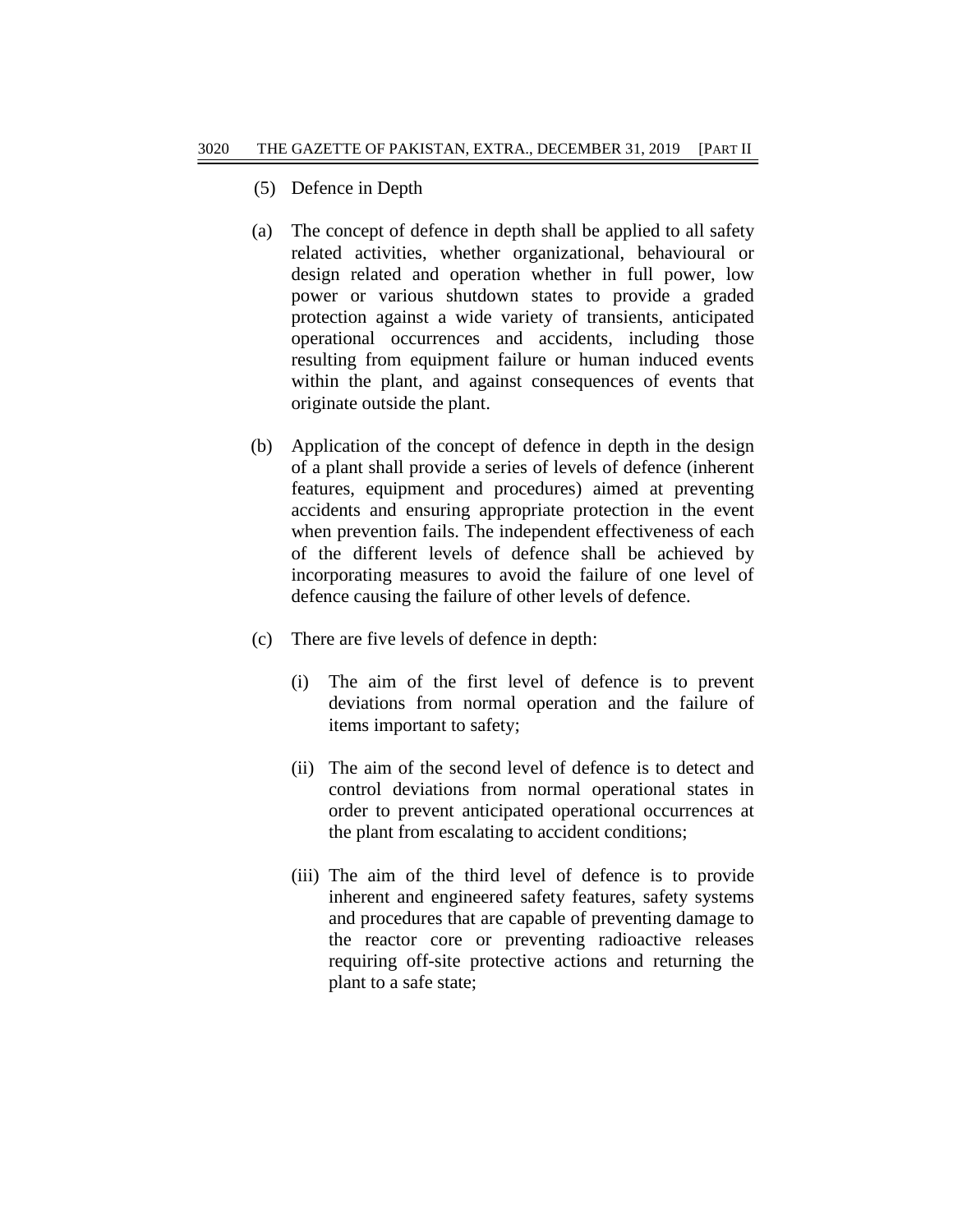- (iv) The aim of the fourth level of defence is to mitigate the consequences of accidents that result from failure of the third level of defence in depth; and
- (v) The aim of the fifth and final level of defence is to mitigate the radiological consequences of radioactive releases that could potentially result from accident conditions.

#### **MANAGEMENT OF SAFETY IN DESIGN**

7. **Management Responsibilities.—**The licensee shall have the overall responsibility for safety throughout the lifetime of the plant. However, all organizations including the design organization, engaged in activities important to safety shall be responsible to ensure that safety matters are given the highest priority.

8. **Management System for Plant Design.—**(1) The design organization shall establish and implement a management system for ensuring that all safety requirements established for the design of the plant are considered and implemented in all phases of the design process and that they are met in the final design.

(2) The management system shall include provision for ensuring the quality of the design of each structure, system and component, as well as of the overall design of the nuclear power plant, at all times. This includes the means for identifying and correcting design deficiencies, for checking the adequacy of the design and for controlling design changes.

(3) The design of the plant, including subsequent changes, modifications or safety improvements, shall be in accordance with established procedures that call on appropriate engineering codes and standards and shall incorporate relevant requirements and design bases. Interfaces shall be identified and controlled.

(4) The adequacy of the plant design, including design tools and design inputs and outputs, shall be verified and validated by individuals or groups separate from those who originally performed the design work. Verification, validation and approval of the plant design shall be completed as soon as is practicable during the design and construction processes, and in any case before commencement of the plant operation.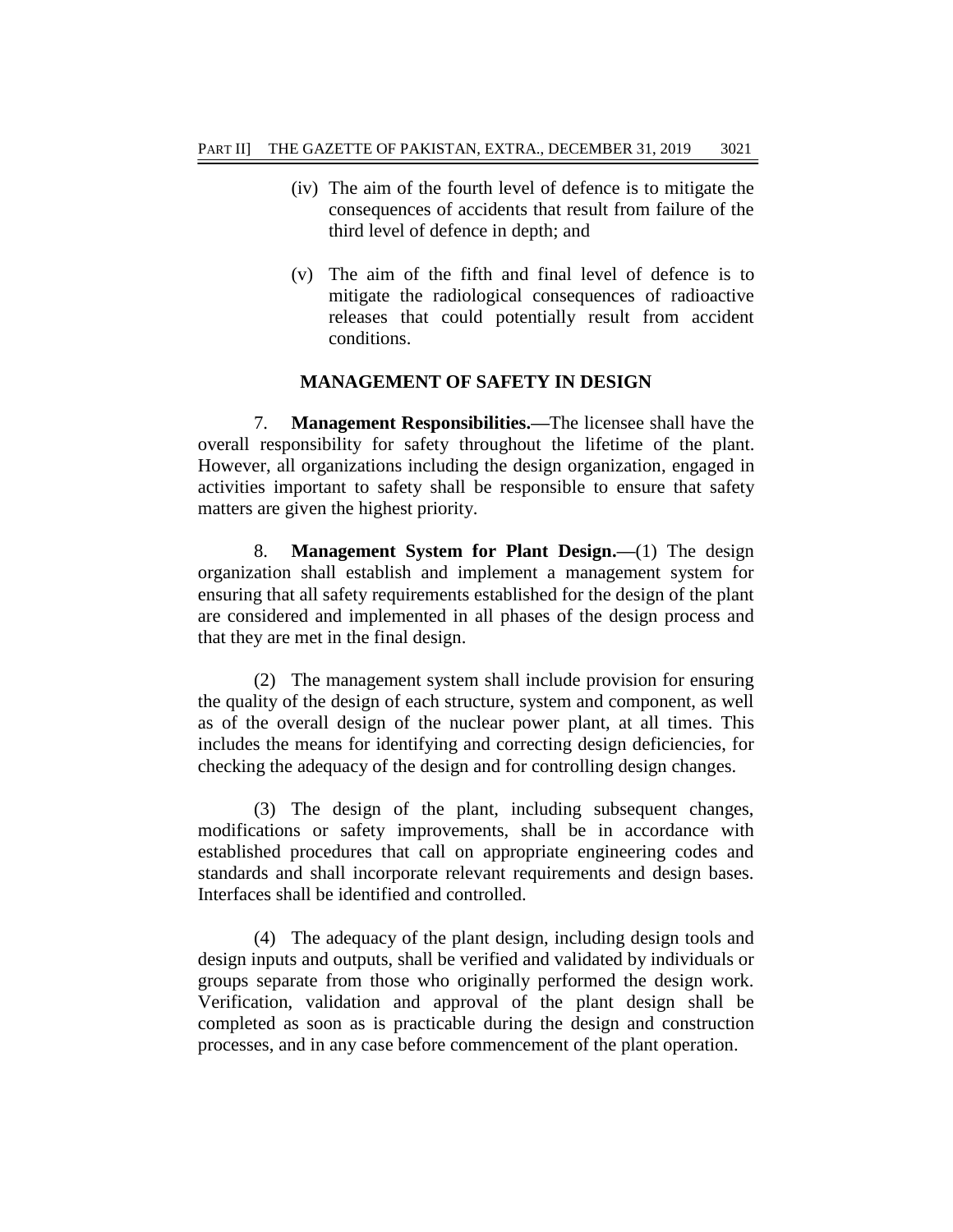9. **Safety of the Plant Design.—**(1) The licensee shall establish a formal system for ensuring the safety of the plant design throughout the lifetime of the nuclear power plant.

(2) The formal system for ensuring the safety of the plant design shall include a formally designated entity responsible for the safety of the plant design within the licensee's management system. Tasks that are assigned to external organizations (referred to as responsible designers) for the design of specific parts of the plant shall be taken into account in the arrangements.

(3) The formally designated entity shall ensure that the plant design meets the acceptance criteria for safety, reliability and quality in accordance with relevant national and international codes and standards, laws and regulations. A series of tasks and functions shall be established and implemented to ensure that:

- (a) The plant design is fit for purpose and meets the requirement for the optimization of protection and safety by keeping radiation risks as low as reasonably achievable;
- (b) The design verification, definition of engineering codes and standards and requirements, use of proven engineering practices, provision for feedback of information on construction and experience, approval of key engineering documents, conduct of safety assessments and maintaining a safety culture are included in the formal system for ensuring the continuing safety of the plant design;
- (c) The knowledge of the design that is needed for safe operation, maintenance (including adequate intervals for testing) and modification of the plant is available, this knowledge is maintained up to date by the licensee, and due account is taken of past operating experience and validated research findings;
- (d) Management of design requirements and configuration control are maintained;
- (e) The necessary interfaces with responsible designers and suppliers engaged in design work are established and controlled;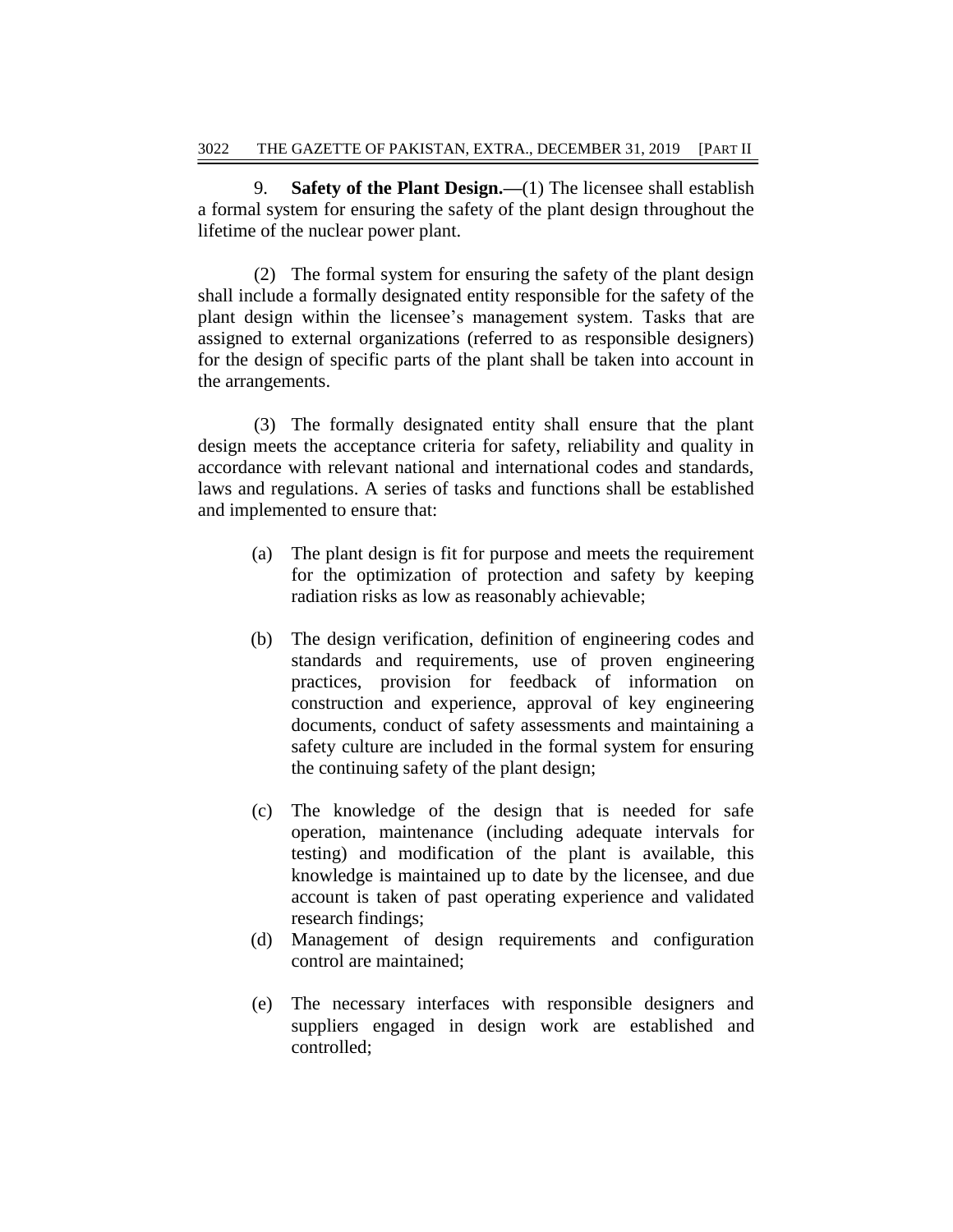- (f) The necessary engineering expertise and scientific and technical knowledge are maintained;
- (g) All design changes to the plant are reviewed, verified, documented and approved; and
- (h) Adequate documentation is maintained to facilitate future decommissioning of the plant.

#### **PRINCIPAL TECHNICAL REQUIREMENTS**

10. **Fundamental Safety Functions.—**(1) Fulfilment of the following fundamental safety functions for a nuclear power plant shall be ensured for all plant states:

- (a) Control of reactivity;
- (b) Removal of heat from the reactor and from the fuel storage; and
- (c) Confinement of radioactive material, shielding against radiation and control of planned radioactive releases, as well as limitation of accidental radioactive releases.

(2) A systematic approach shall be taken to identify those items important to safety that are necessary to fulfil the fundamental safety functions and to identify the inherent features that are contributing to fulfil, or that are affecting, the fundamental safety functions for all plant states.

(3) Means of monitoring the status of the plant shall be provided for ensuring that the required safety functions are fulfilled.

11. **Radiation Protection in Design.—**(1) The design of a nuclear power plant shall be such as to ensure that radiation doses to workers at the plant and to members of the public do not exceed the dose limits, that they are kept as low as reasonably achievable in operational states for the entire lifetime of the plant, and that they remain below acceptable limits and as low as reasonably achievable in, and following, accident conditions.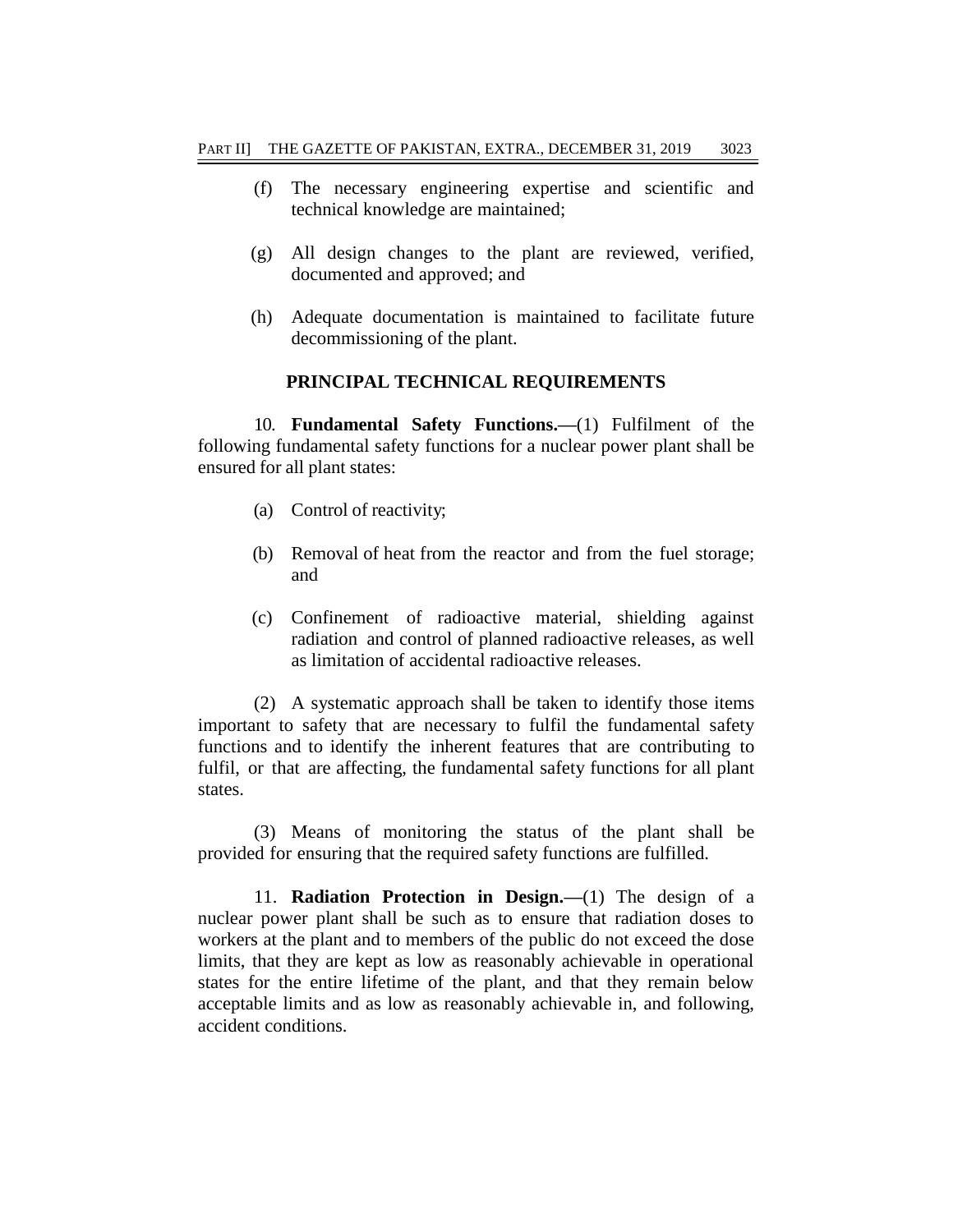(2) The design shall ensure that plant states that could lead to high radiation doses or large radioactive releases are practically eliminated and that there are no or only minor potential radiological consequences for plant states with a significant likelihood of occurrence.

(3) Acceptable limits for radiation protection associated with the relevant categories of plant states shall be established, in accordance with PNRA regulations.

12. **Design of a Nuclear Power Plant.—**(1) The design shall ensure that the plant and items important to safety have the appropriate characteristics to ensure that safety functions can be performed with the necessary reliability, that the plant can be operated safely within the operational limits and conditions for the full duration of its design life and can be safely decommissioned, and that impacts on the environment are minimized.

(2) The design shall ensure that the safety requirements of the licensee, the requirements of the Authority, as well as applicable national and international codes and standards are all met. The design shall take into account human capabilities, limitations, and factors that could influence human performance. Adequate information shall be provided for ensuring the safe operation and maintenance of the plant and to allow subsequent plant modifications to be made. Recommended practices shall be provided for incorporation into the administrative and operational procedures for the plant (i.e. the operational limits and conditions).

(3) The design shall take due account of relevant available experience that has been gained in the design, construction and operation of other nuclear power plants, and of the results of relevant research programs.

(4) The design shall take due account of the results of deterministic safety analyses and probabilistic safety analyses, to ensure that due consideration has been given to the prevention of accidents and to the mitigation of consequences of any accidents that may occur.

(5) The design shall ensure that the generation of radioactive waste and discharges are kept to the minimum practicable in terms of both activity and volume, by means of appropriate design measures and operational and decommissioning practices.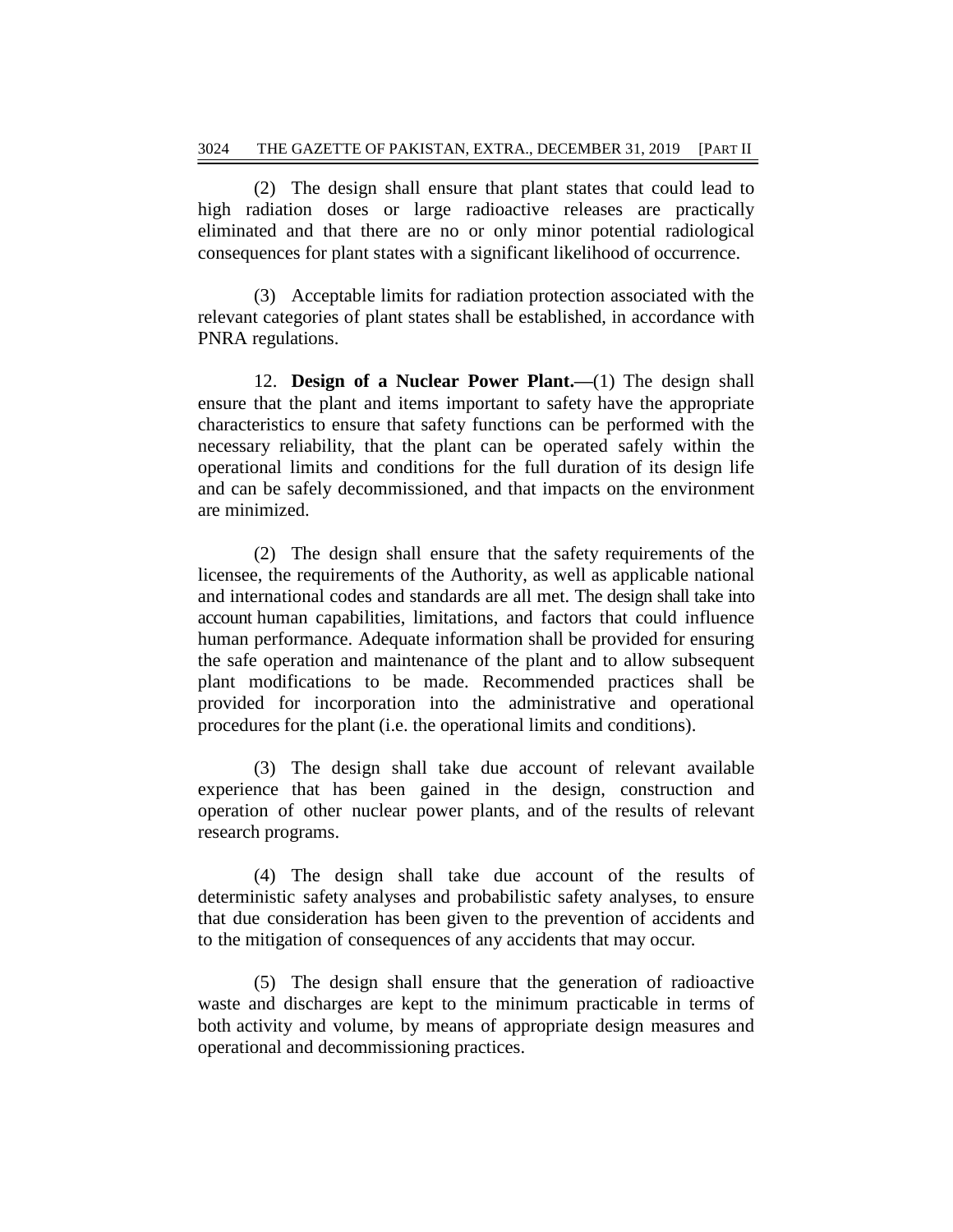13. **Application of Defence in Depth.—**(1) The design of a nuclear power plant shall incorporate defence in depth. The levels of defence in depth shall be independent as far as practicable.

(2) The defence in depth concept shall be applied to provide several levels of defence that are aimed at preventing consequences of accidents that could lead to harmful effects on people and the environment, and ensuring that appropriate measures are taken for the protection of people and the environment and for the mitigation of consequences in the event that prevention fails.

(3) The design shall take due account of the fact that the existence of multiple levels of defence is not a basis for continued operation in the absence of one level of defence. All levels of defence in depth shall be kept available at all times and any relaxation shall be justified for specific modes of operation.

- (4) The design shall:
- (a) Provide for multiple physical barriers to prevent the release of radioactive material to the environment;
- (b) Be conservative, and the construction shall be of high quality, so as to provide assurance that failures and deviations from normal operation are minimized, that accidents are prevented as far as is practicable and that a small deviation in a plant parameter does not lead to a cliff edge effect;
- (c) Provide for the control of plant behaviour by means of inherent and engineered features, such that failures and deviations from normal operation requiring actuation of safety systems are minimized or excluded by design, to the extent possible;
- (d) Provide for supplementing the control of the plant by means of automatic actuation of safety systems, such that failures and deviations from normal operation that exceed the capability of control systems can be controlled with a high level of confidence, and the need for operator actions in the early phase of these failures or deviations from normal operation is minimized;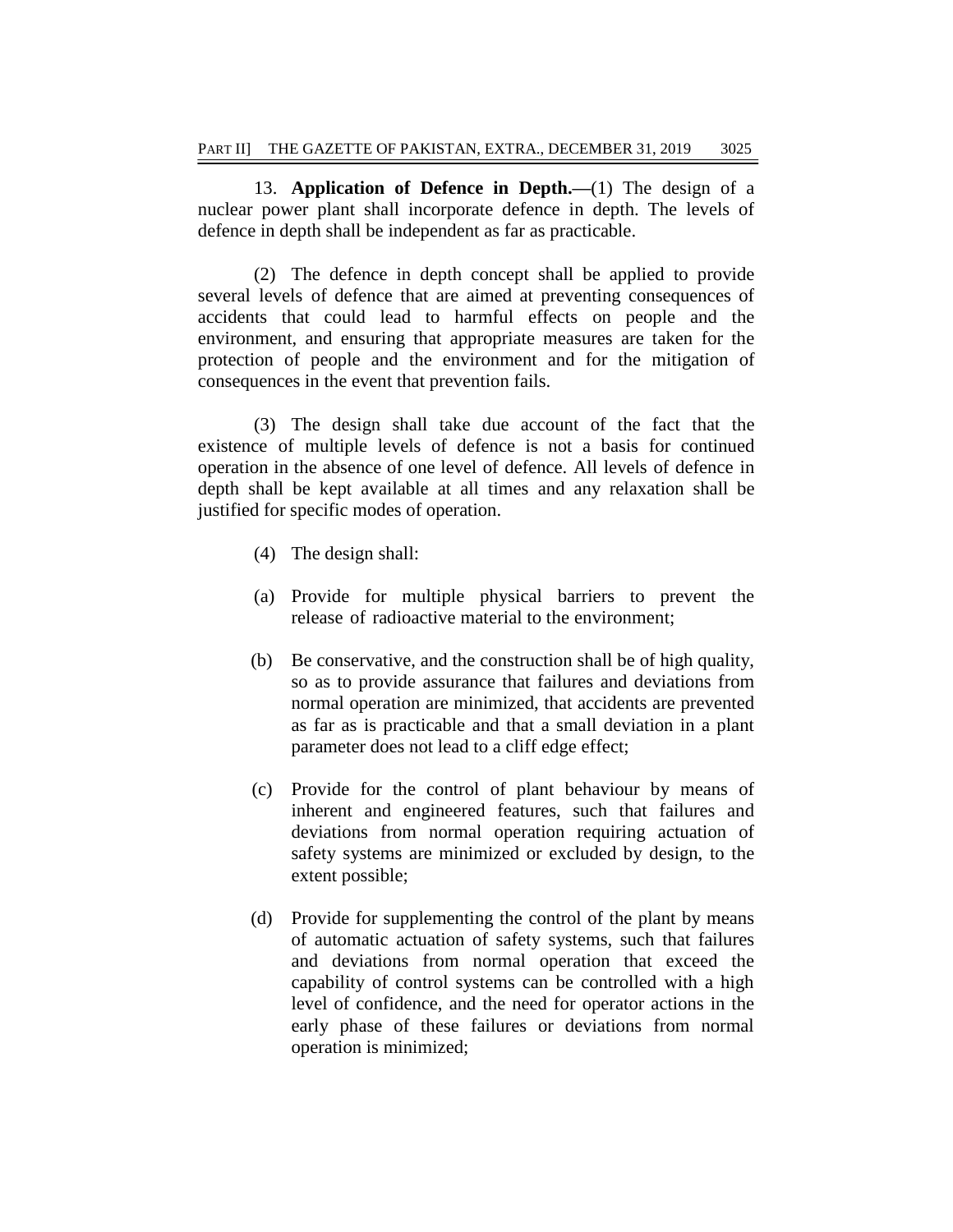- (e) Provide for systems, structures and components and procedures to control the course of and, as far as practicable, to limit the consequences of failures and deviations from normal operation that exceed the capability of safety systems; and
- (f) Provide multiple means for ensuring that each of the fundamental safety functions is performed, thereby ensuring the effectiveness of the barriers and mitigating the consequences of any failure or deviation from normal operation.

(5) To ensure that the concept of defence in depth is maintained, the design shall prevent, as far as practicable:

- (a) Challenges to the integrity of physical barriers;
- (b) Failure of one or more barriers;
- (c) Failure of a barrier as a consequence of the failure of another barrier; and
- (d) The possibility of harmful consequences of errors in operation and maintenance.

(6) The design shall ensure, as far as practicable, that the first, or at most the second level of defence is capable of preventing an escalation to accident conditions for all failures or deviations from normal operation that are likely to occur over the operating lifetime of the nuclear power plant.

(7) The levels of defence in depth shall be independent, as far as practicable, to avoid the failure of one level reducing the effectiveness of other levels. In particular, safety features for design extension conditions (especially features for mitigating the consequences of accidents involving the melting of fuel) shall, as far as practicable, be independent of safety systems.

14. **Interface of Safety with Physical Protection.—**Safety and physical protection measures for a nuclear power plant shall be designed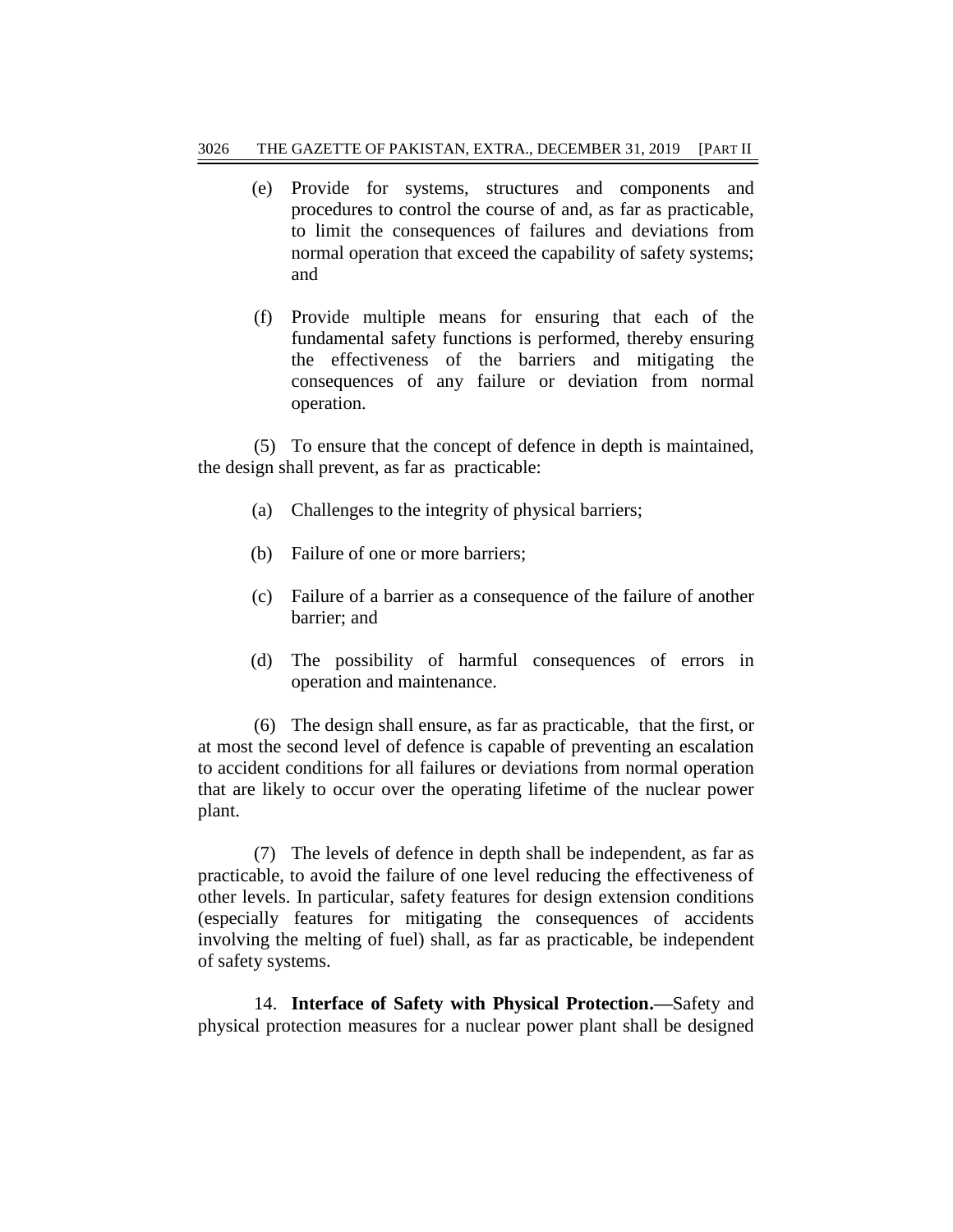and implemented in an integrated manner so that they do not compromise one another.

15. **Proven Engineering Practices.—**(1) Items important to safety for a nuclear power plant shall be designed in accordance with the relevant national and international codes and standards.

(2) Items important to safety for a nuclear power plant shall preferably be of a design that has previously been proven in equivalent applications, and if not, shall be items of high quality and of a technology that has been qualified and tested.

(3) National and international codes and standards that are used as design rules for items important to safety shall be identified and evaluated to determine their applicability, adequacy and sufficiency, and shall be supplemented or modified as necessary to ensure that the quality of the design is commensurate with the associated safety function.

(4) Where an unproven design or feature is introduced or where there is a departure from an established engineering practice, safety shall be demonstrated by means of appropriate supporting research programs, performance tests with specific acceptance criteria or the examination of operating experience from other relevant applications. The new design or feature or new practice shall also be adequately tested to the extent practicable before being brought into service, and shall be monitored in service to verify that the behaviour of the plant is as expected.

16. **Operational Experience and Safety Research.—**The design shall take due account of relevant operational experience that has been gained in operating plants and of the results of relevant research programs.

17. **Safety Assessment.—**(1) A comprehensive deterministic safety assessment and PSA shall be carried out throughout the design process to ensure that all relevant safety requirements are met by the design of the plant throughout all stages of the lifetime of the plant to confirm that the design meets requirements as delivered for fabrication, as for construction, as built, as operated and as modified.

(2) The safety assessments shall be commenced at an early stage in the design process, with iteration between the design and confirmatory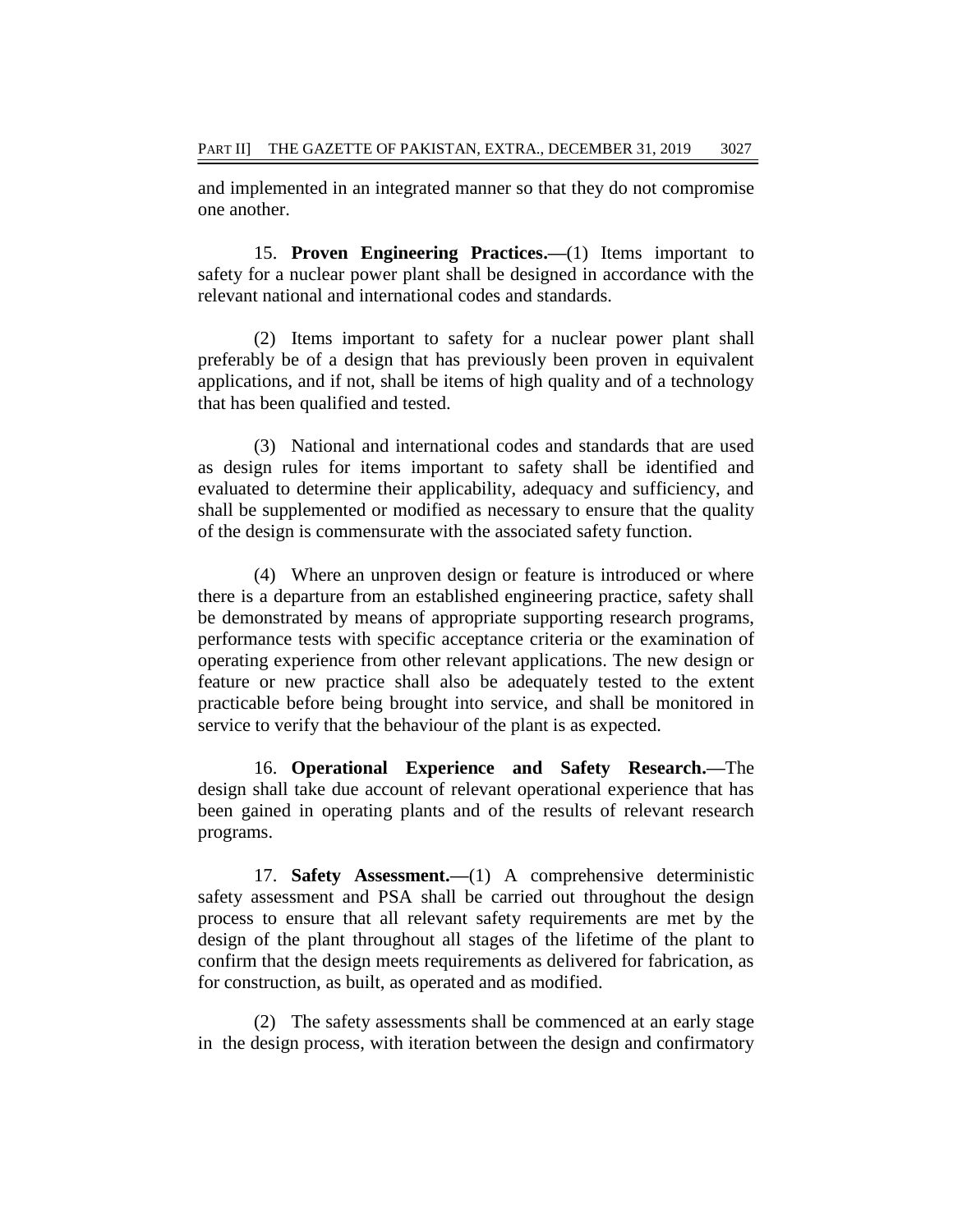analytical activities, and increasing in the scope and level of detail as the design program progresses. The basis for the safety assessment shall be data derived from the safety analysis, previous operational experience, results of supporting research and proven engineering practice.

(3) The safety assessments shall be documented in a form that facilitates independent evaluation.

(4) The licensee shall ensure that the individuals or the groups separate from those carrying out the design activities shall perform an independent verification of the safety assessment, before the design is submitted to the Authority.

18. **Provision for Construction.—**(1) Items important to safety for a nuclear power plant shall be designed so that they can be manufactured, constructed, assembled, installed and erected in accordance with established processes that ensure the achievement of the design specifications and the required level of safety.

(2) In the provision for construction, commissioning and operation, due account shall be taken of relevant experience that has been gained in the construction of other similar plants and their associated structures, systems and components. Where best practices from other relevant industries are adopted, such practices shall be shown to be appropriate to the specific nuclear application.

19. **Features to Facilitate Radioactive Waste Management and Decommissioning.—**(1) Special consideration shall be given at the design stage of a nuclear power plant to the incorporation of features to facilitate radioactive waste management and the future decommissioning of the plant.

- (2) In particular, the design shall take due account of the:
- (a) Choice of materials, so that amounts of radioactive waste will be minimized to the extent practicable and decontamination will be facilitated:
- (b) Access capabilities and the means of handling that might be necessary; and
- (c) Facilities necessary for the management (i.e. segregation, characterization, classification, pre-treatment, treatment and conditioning) and storage of radioactive waste generated in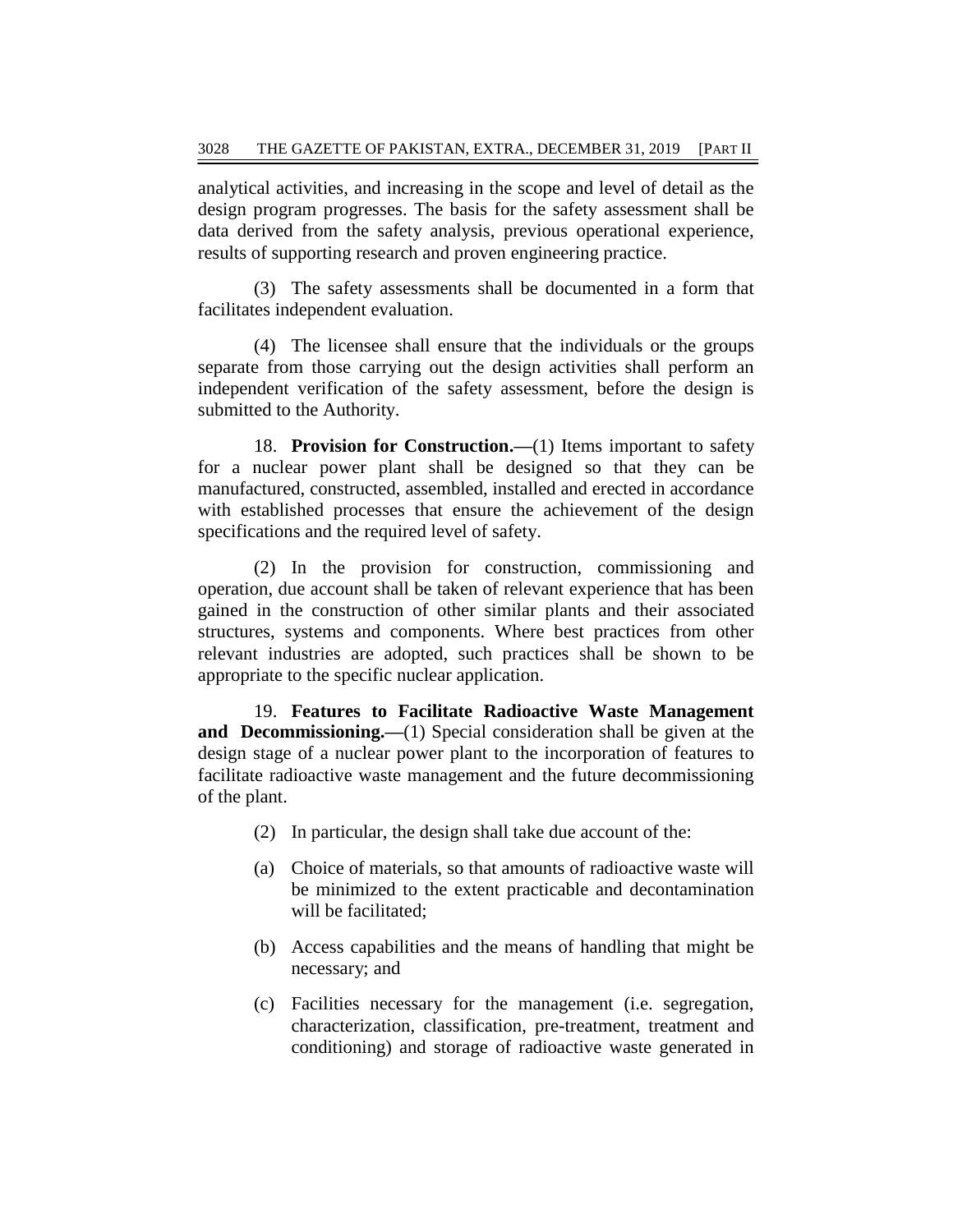operation and provision for managing the radioactive waste that will be generated in the decommissioning of the plant.

### **GENERAL PLANT DESIGN**

#### DESIGN BASIS

20. **Categories of Plant States.—**(1) Plant states shall be identified and shall be grouped into a limited number of categories primarily on the basis of their frequency of occurrence at the nuclear power plant.

- (2) Plant states shall typically cover:
- (a) Normal operation;
- (b) Anticipated operational occurrences, which are expected to occur over the operating lifetime of the plant;
- (c) Design basis accidents; and
- (d) Design extension conditions, including accidents with core melt.

(3) Criteria shall be assigned to each plant state, such that frequently occurring plant states shall have no, or only minor, radiological consequences and plant states that could give rise to serious consequences shall have a very low frequency of occurrence.

21. **Design Basis for Items Important to Safety.—**(1) The design basis for items important to safety shall specify the necessary capability, reliability and functionality for the relevant operational states, for accident conditions and for conditions arising from internal and external hazards, to meet the specific acceptance criteria over the lifetime of the nuclear power plant.

(2) The design basis for each item important to safety shall be systematically justified and documented. The documentation shall provide the necessary information for the plant management to operate the plant safely.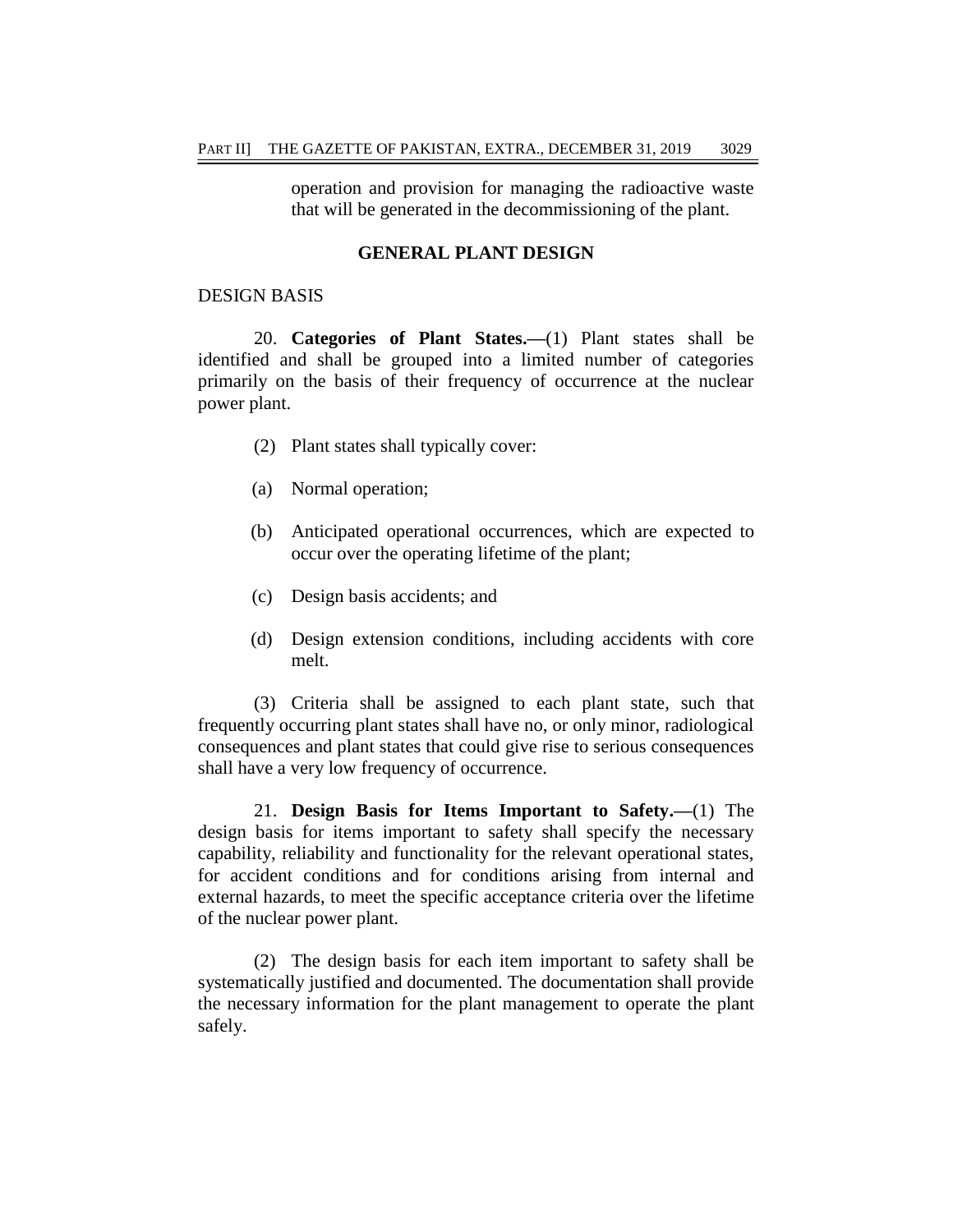(3) Conservative design measures shall be applied and sound engineering practices shall be adhered to in the design bases for normal operation, anticipated operational occurrences and design basis accidents so as to provide a high degree of assurance that no significant damage will occur to the reactor core and that radiation doses will remain within prescribed limits and will be as low as reasonably achievable.

(4) In addition to the design basis accidents, the performance of the plant in specified design extension conditions including selected severe accidents shall also be addressed in the design. The assumptions and methods used for these evaluations may be on a best estimate basis. The analysis results of selected severe accidents shall be described to evaluate the possible radiation risks associated with the facility or activity.

22. **Design Limits.—**(1) A set of design limits consistent with the key physical parameters for each item important to safety for the nuclear power plant shall be specified for all operational states and for accident conditions.

(2) The design limits shall be specified and shall be consistent with relevant regulatory requirements, agreed national and international codes and standards.

23. **Postulated Initiating Events.—**(1) The design for the nuclear power plant shall apply a systematic approach to identifying a comprehensive set of postulated initiating events such that all foreseeable events with the potential for serious consequences and all foreseeable events with a significant frequency of occurrence are anticipated and are considered in the design.

(2) The postulated initiating events shall be identified on the basis of engineering judgement and a combination of deterministic assessment and probabilistic assessment. A justification of the extent of usage of deterministic safety analysis and probabilistic safety analysis shall be provided, to show that all foreseeable events have been considered.

(3) The postulated initiating events shall include all foreseeable failures of structures, systems and components of the plant, as well as operating errors and possible failures arising from internal and external hazards, whether in full power, low power or shutdown states.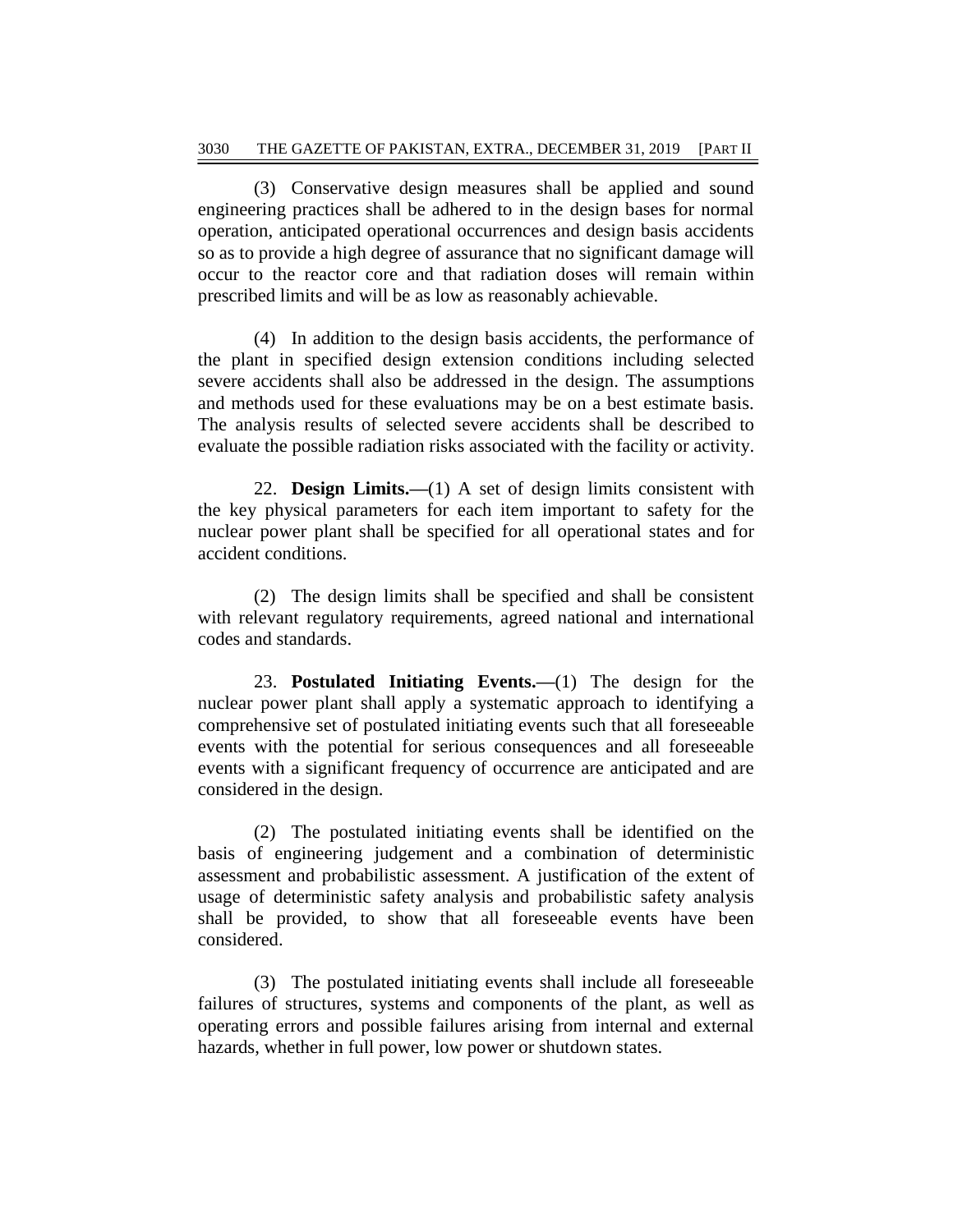(4) An analysis of the postulated initiating events for the plant shall be made to establish the preventive measures and protective measures that are necessary to ensure that the required safety functions will be performed.

(5) The expected behaviour of the plant in any postulated initiating event shall be such that the following conditions can be achieved, in order of priority:

- (a) A postulated initiating event would produce no safety significant effects or would produce only a change towards safe plant conditions by means of inherent characteristics of the plant;
- (b) Following a postulated initiating event, the plant would be rendered safe by means of passive safety features or by the action of systems that are operating continuously in the state necessary to control the postulated initiating event;
- (c) Following a postulated initiating event, the plant would be rendered safe by the actuation of safety systems that need to be brought into operation in response to the postulated initiating event; and
- (d) Following a postulated initiating event, the plant would be rendered safe by following specified procedures.

(6) The postulated initiating events used for developing the performance requirements for the items important to safety in the overall safety assessment and the detailed analysis of the plant shall be grouped into a specified number of representative event sequences that identify bounding cases and that provide the basis for the design and the operational limits for items important to safety.

(7) A technically supported justification shall be provided for exclusion from the design of any initiating event that is identified in accordance with the comprehensive set of postulated initiating events.

(8) Where prompt and reliable action would be necessary in response to a postulated initiating event, provision shall be made in the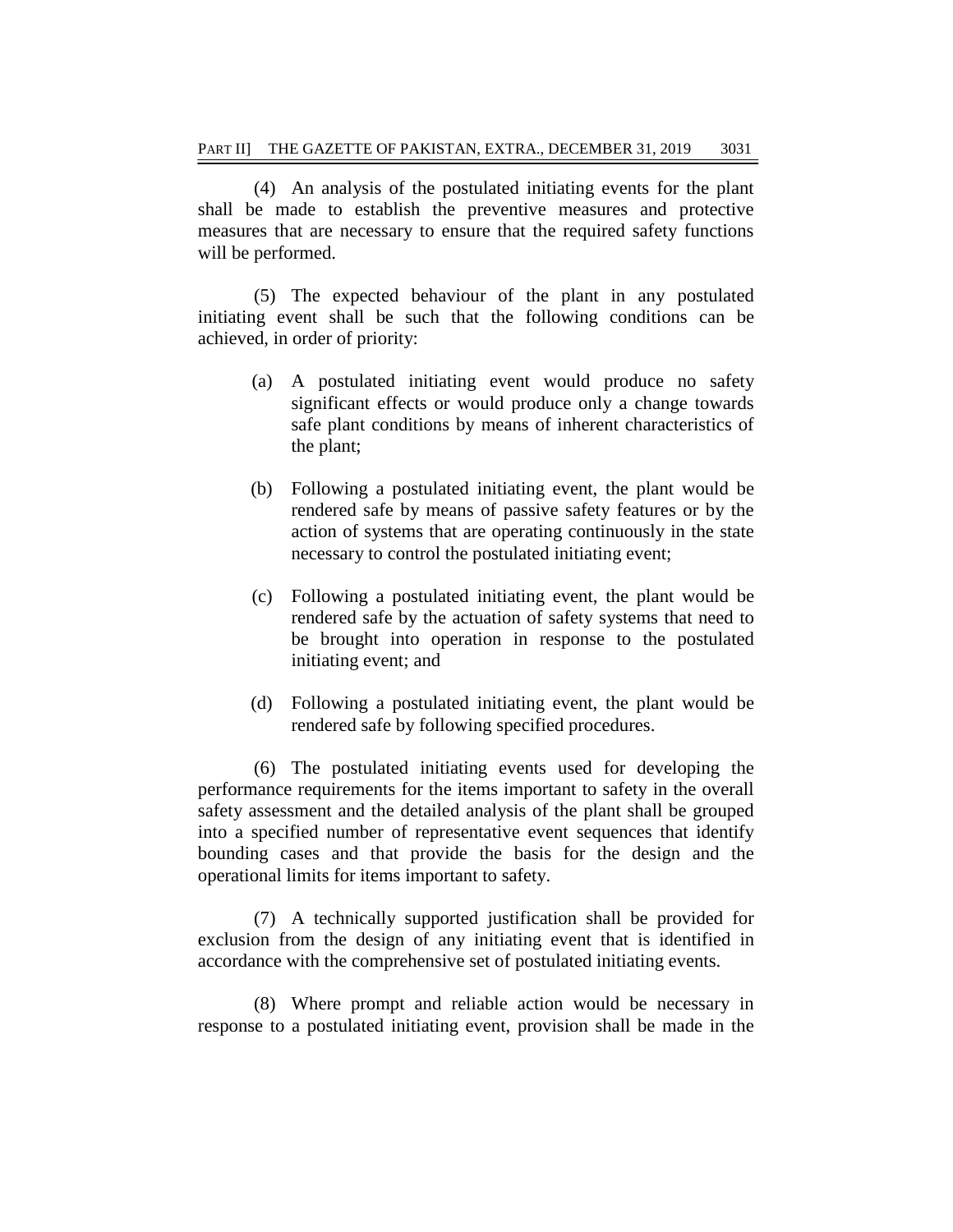design for automatic safety actions for the necessary actuation of safety systems, to prevent progression to more severe plant conditions.

(9) Where prompt action in response to a postulated initiating event would not be necessary, it is permissible for reliance to be placed on the manual initiation of systems or on other operator actions. For such cases, the time interval between detection of the abnormal event or accident and the required action shall be sufficiently long, and adequate procedures (such as administrative, operational and emergency procedures) shall be specified to ensure the performance of such actions. An assessment shall be made of the potential for an operator to worsen an event sequence through erroneous operation of equipment or incorrect diagnosis of the necessary recovery process.

(10) The operator actions that would be necessary to diagnose the state of the plant following a postulated initiating event and to put it into a stable long term shutdown condition in a timely manner shall be facilitated by the provision of adequate instrumentation to monitor the status of the plant, and adequate controls for the manual operation of equipment.

(11) The design shall specify the necessary provision of equipment and the procedures necessary to provide the means for keeping control over the plant and for mitigating any harmful consequences of a loss of control.

(12) Any equipment that is necessary for actions to be taken in manual response and recovery processes shall be placed at the most suitable location to ensure its availability at the time of need and to allow safe access to it under the environmental conditions anticipated.

24. **Internal and External Hazards.—**(1) All foreseeable internal and external hazards, including the potential for human induced events directly or indirectly to affect the safety of the nuclear power plant, shall be identified and their effects shall be evaluated. Hazards shall be considered when establishing the plant layout and for determining the postulated initiating events and generated loadings for use in the design of relevant items important to safety for the plant.

(2) Items important to safety shall be designed and located, with due consideration of other implications for safety, to withstand the effects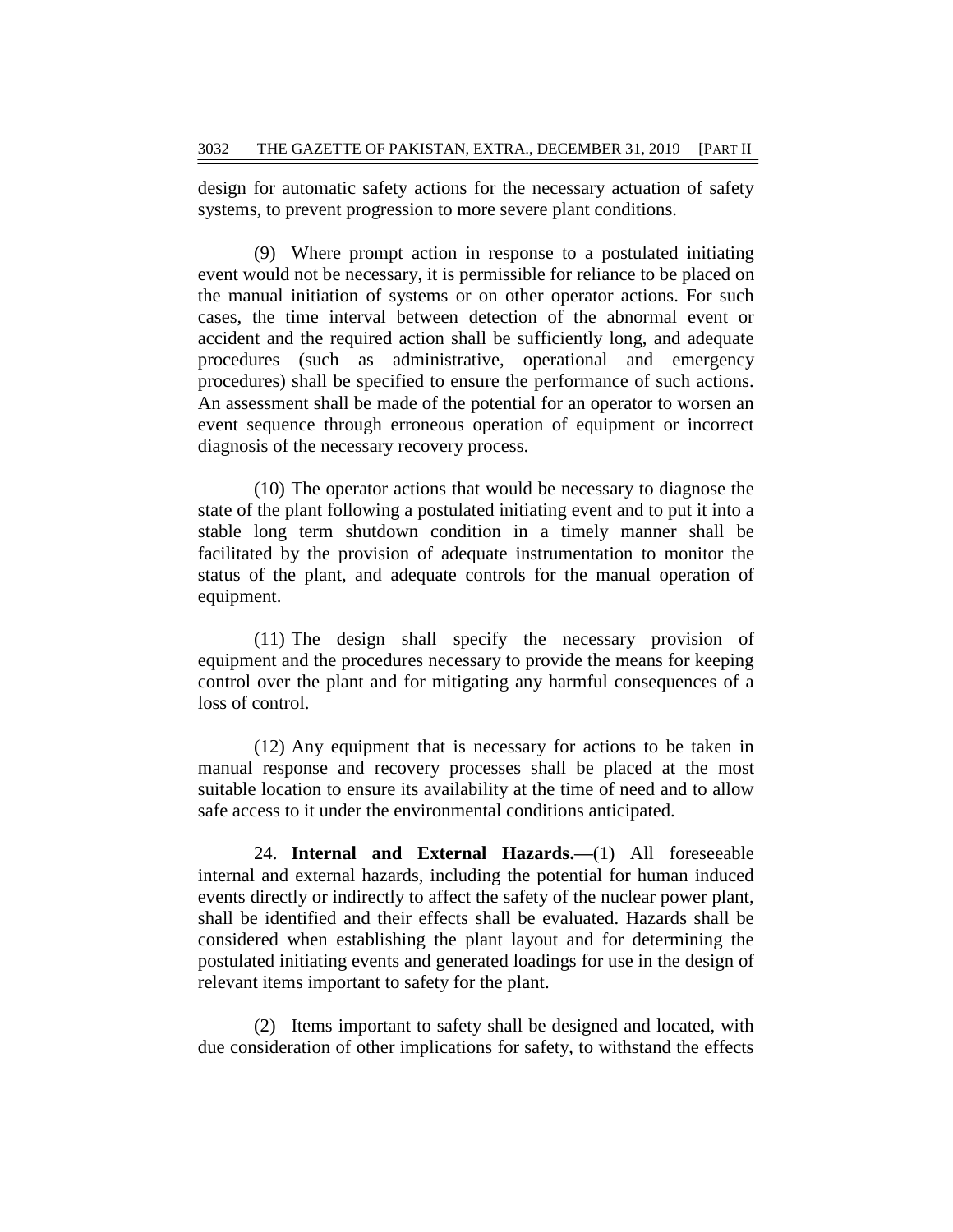of hazards or to be protected, in accordance with their importance to safety, against hazards and against common cause failure mechanisms generated by hazards.

(3) For multiple unit plant sites, the design shall take due account of the potential for specific hazards to give rise to impacts on several or even all units on the site simultaneously.

(4) The design shall take due account of internal hazards such as fire, explosion, flooding, missile generation, collapse of structures and falling objects, pipe whip, jet impact and release of fluid from failed systems or from other installations on the site. Appropriate features for prevention and mitigation shall be provided to ensure that safety is not compromised.

(5) The design shall include due consideration of those natural and human induced external events (i.e. events of origin external to the plant) that have been identified in the site evaluation process. Cause and likelihood shall be considered in postulating potential concurrent hazards. In the short term, the safety of the plant shall not be permitted to be dependent on the availability of off-site services such as electricity supply and fire fighting services. The design shall take due account of site specific conditions to determine the maximum delay time by which offsite services need to be available.

(6) Features shall be provided to minimize any interactions between buildings containing items important to safety (including power cabling and control cabling) and any other plant structure as a result of external events considered in the design.

(7) The design shall be such that items important to safety that are necessary to fulfil the fundamental safety functions are either capable of withstanding the effects of external events considered in the design or protected from such effects by other features such as passive barriers and to ensure that required safety function will be performed.

(8) The design of the plant shall provide for an adequate margin to protect items important to safety against levels of external hazards to be considered for design, derived from the hazard evaluation for the site, and to avoid cliff edge effects.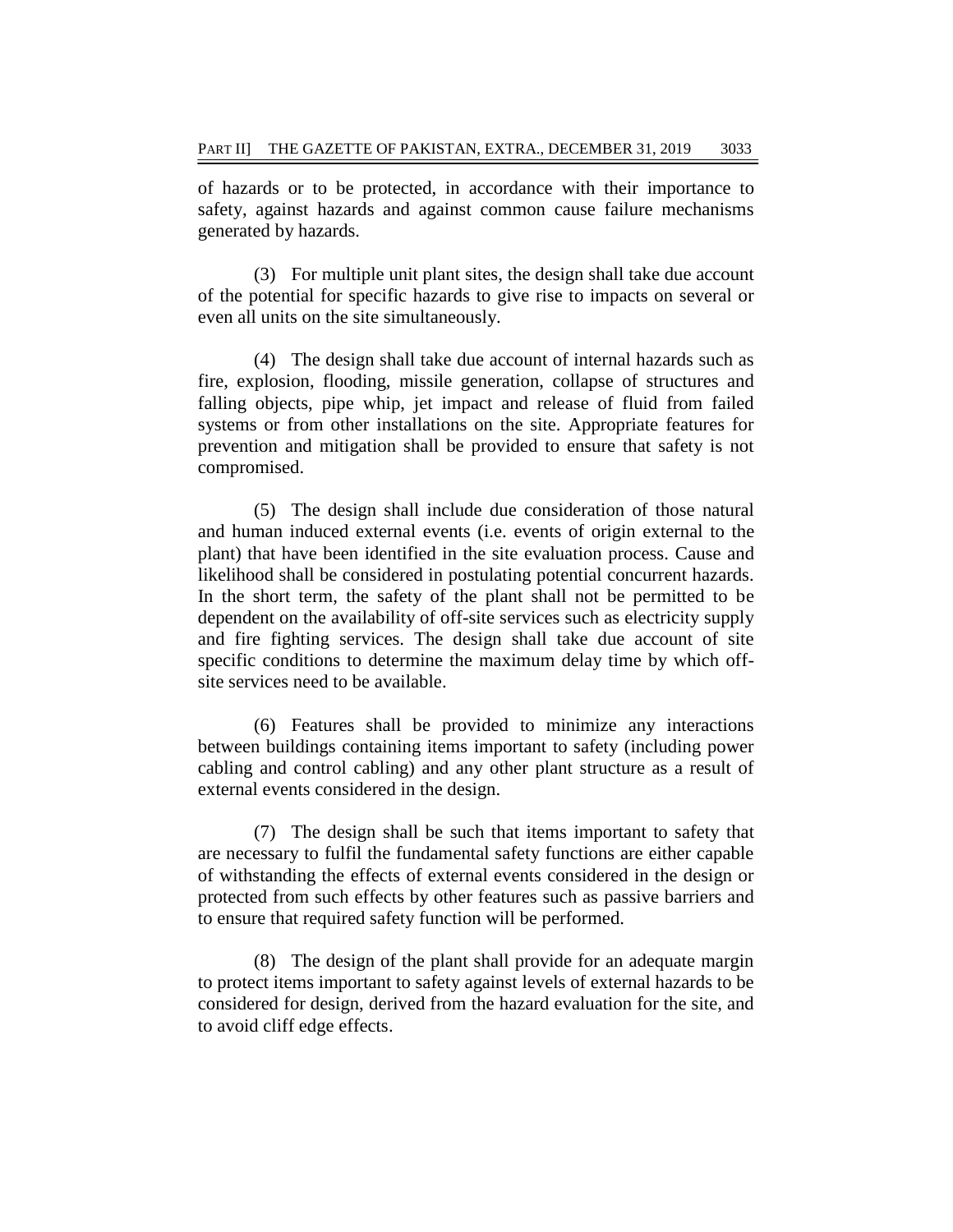(9) The design of the plant shall also provide for an adequate margin to protect items important to safety ultimately necessary to prevent an early radioactive release or a large radioactive release in the event of levels of natural hazards exceeding those considered for design, derived from the hazard evaluation for the site.

25. **Engineering Design Rules.—**(1) The engineering design rules for items important to safety at a nuclear power plant shall be specified and shall comply with the relevant national or international codes and standards and with proven engineering practices, with due account taken of their relevance to nuclear power technology.

(2) Methods to ensure a robust design shall be applied, and proven engineering practices shall be adhered to in the design of a nuclear power plant to ensure that the fundamental safety functions are achieved for all operational states and for all accident conditions.

(3) The seismic design of the plant shall provide for a sufficient safety margin to protect against seismic events.

26. **Design Basis Accidents.—**(1) A set of accident conditions that are to be considered in the design shall be derived from postulated initiating events for the purpose of establishing the boundary conditions for the nuclear power plant to withstand, without acceptable limits for radiation protection being exceeded.

(2) The design basis accidents shall be used to define the design bases, including performance criteria, for safety systems and for other items important to safety that are necessary to control design basis accident conditions, with the objective of returning the plant to a safe state and mitigating the consequences of any accident.

(3) The design shall be such that for design basis accident conditions, key plant parameters do not exceed the specified design limits. A primary objective shall be to manage all design basis accidents so that they have no, or only minor, radiological impacts, on or off the site, and do not necessitate any off-site intervention measures.

(4) The design basis accidents shall be analyzed in a conservative manner. This approach involves postulating certain failures in safety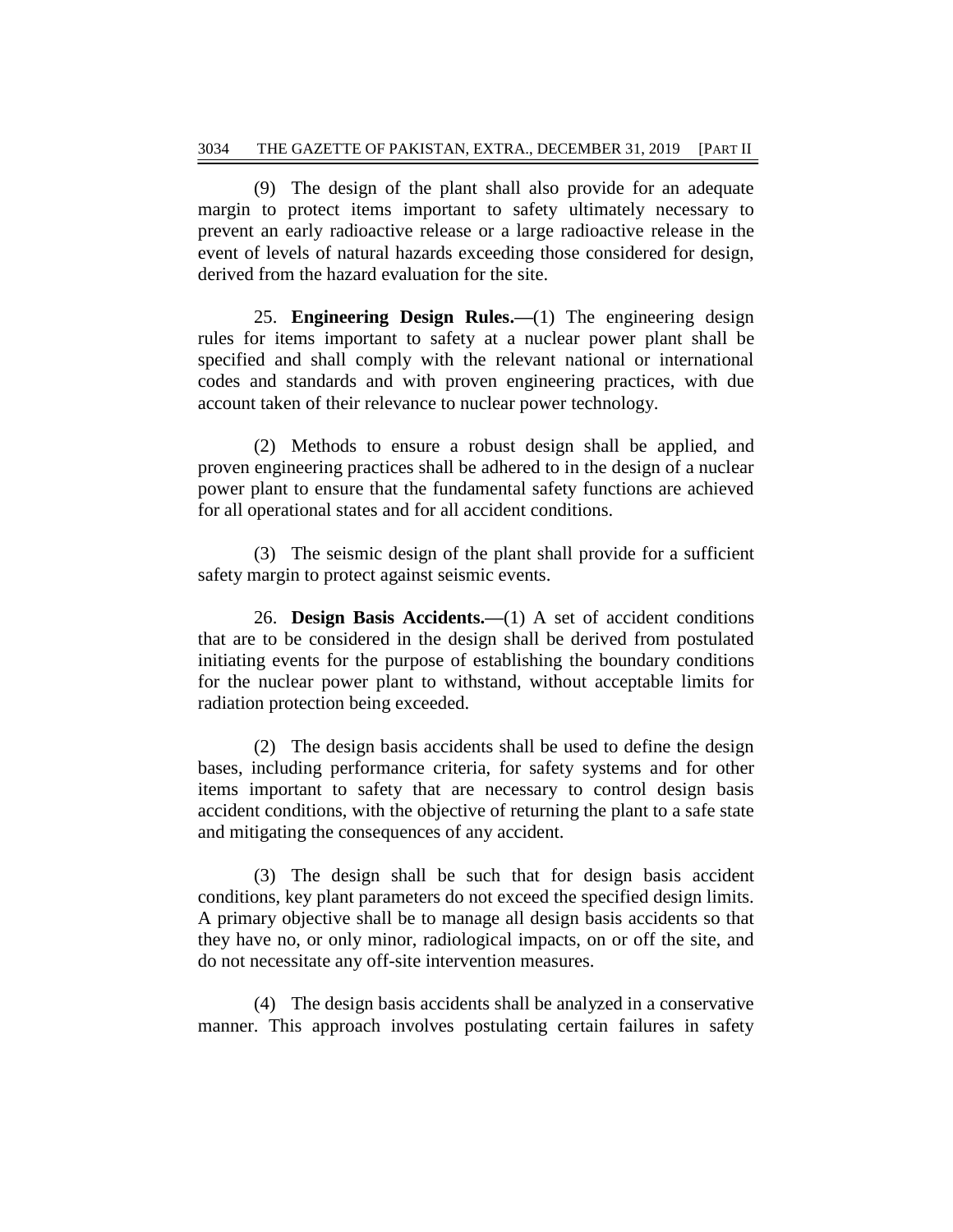systems, specifying design criteria and using conservative assumptions, models and input parameters in the analysis.

27. **Design Extension Conditions.—**(1) A set of design extension conditions shall be derived on the basis of engineering judgement, deterministic assessments and probabilistic assessments for the purpose of further improving the safety of the nuclear power plant by enhancing the plant's capabilities to withstand, without unacceptable radiological consequences, accidents that are either more severe than design basis accidents or that involve additional failures. These design extension conditions shall be used to identify the additional accident scenarios to be addressed in the design and to plan practicable provisions for the prevention of such accidents or mitigation of their consequences.

(2) An analysis of design extension conditions for the plant shall be performed. The main technical objective of considering the design extension conditions is to provide assurance that the design of the plant is such as to prevent accident conditions not considered design basis accident conditions, or to mitigate their consequences, as far as is reasonably practicable. This might require additional safety features for design extension conditions, or extension of the capability of safety systems to maintain the integrity of the containment. These additional safety features for design extension conditions, or this extension of the capability of safety systems, shall be such as to ensure the capability for managing accident conditions in which there is a significant amount of radioactive material in the containment (including radioactive material resulting from severe degradation of the reactor core). The plant shall be designed so that it can be brought into a controlled state and the containment function can be maintained, with the result that the possibility of plant states arising that could lead to an early radioactive release or a large radioactive release would be practically eliminated. The effectiveness of provisions to ensure the functionality of the containment shall be analyzed. The best estimate approach could be used for the analysis.

(3) The design extension conditions shall be used to define the design specifications for safety features and for the design of all other items important to safety that are necessary for preventing such conditions from arising, or, if they do arise, for controlling them and mitigating their consequences.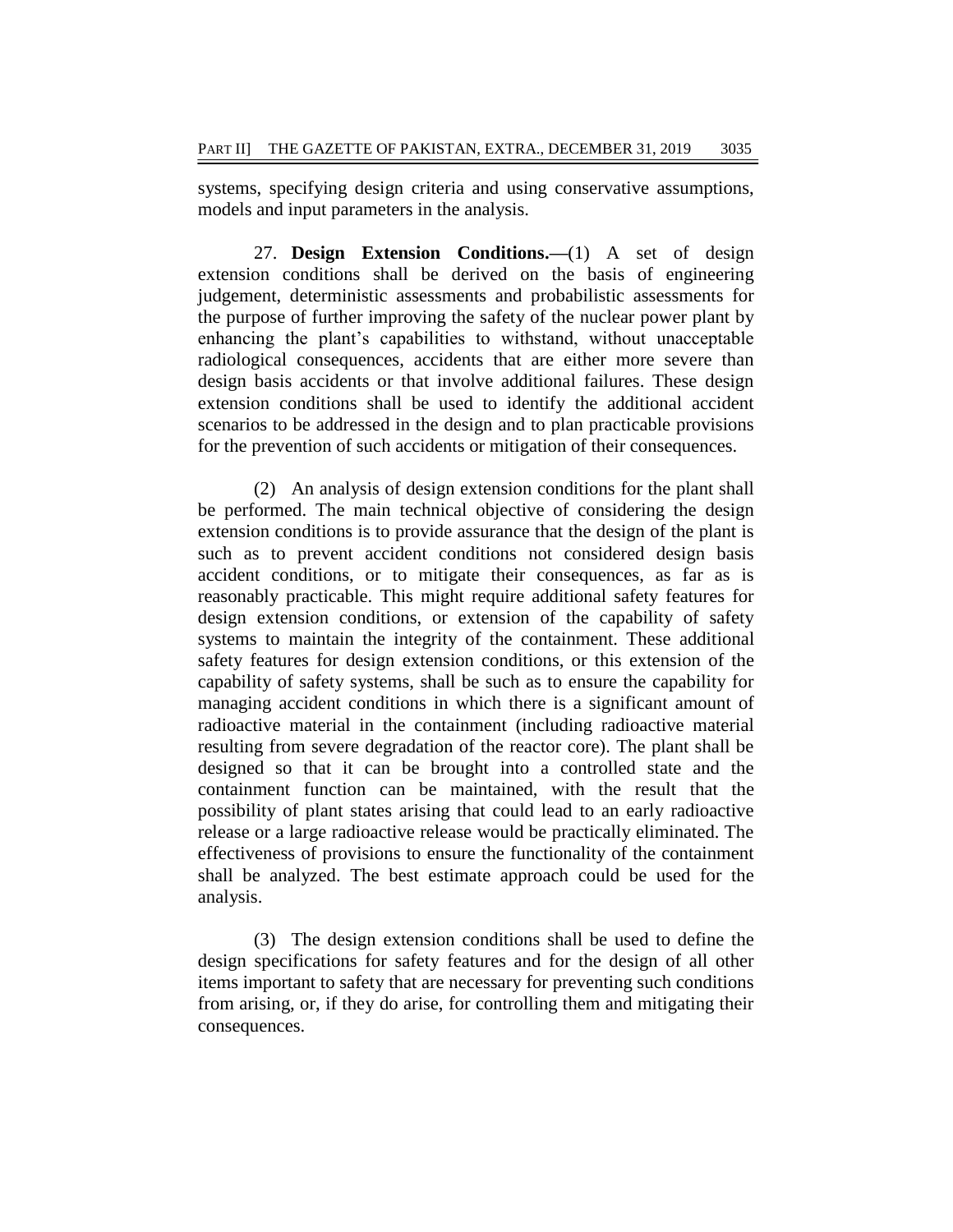(4) The analysis undertaken shall include identification of the features that are designed for use in, or that are capable of preventing or mitigating, events considered in the design extension conditions. These features shall:

- (a) Be independent, to the extent practicable, of those used in more frequent accidents;
- (b) Be capable of performing in the environmental conditions pertaining to these design extension conditions, including design extension conditions in severe accidents, where appropriate; and
- (c) Have reliability commensurate with the function that they are required to fulfil.

(5) In particular, the containment and its safety features shall be able to withstand extreme scenarios that include, among other things, melting of the reactor core. These scenarios shall be selected using engineering judgement and input from PSA.

(6) The design shall be such that the possibility of conditions arising that could lead to an early radioactive release or a large radioactive release is practically eliminated.

(7) The design shall be such that for design extension conditions, protective actions that are limited in terms of lengths of time and areas of application shall be sufficient for the protection of the public, and sufficient time shall be available to take such measures.

28. **Combinations of Events and Failures.—**Where the results of engineering judgement, deterministic safety assessments and PSA indicate that combinations of events could lead to anticipated operational occurrences or to accident conditions, such combinations of events shall be considered to be design basis accidents or shall be included as part of design extension conditions, depending mainly on their likelihood of occurrence. Certain events might be consequences of other events, such as a flood following an earthquake. Such consequential effects shall be considered to be part of the original postulated initiating event.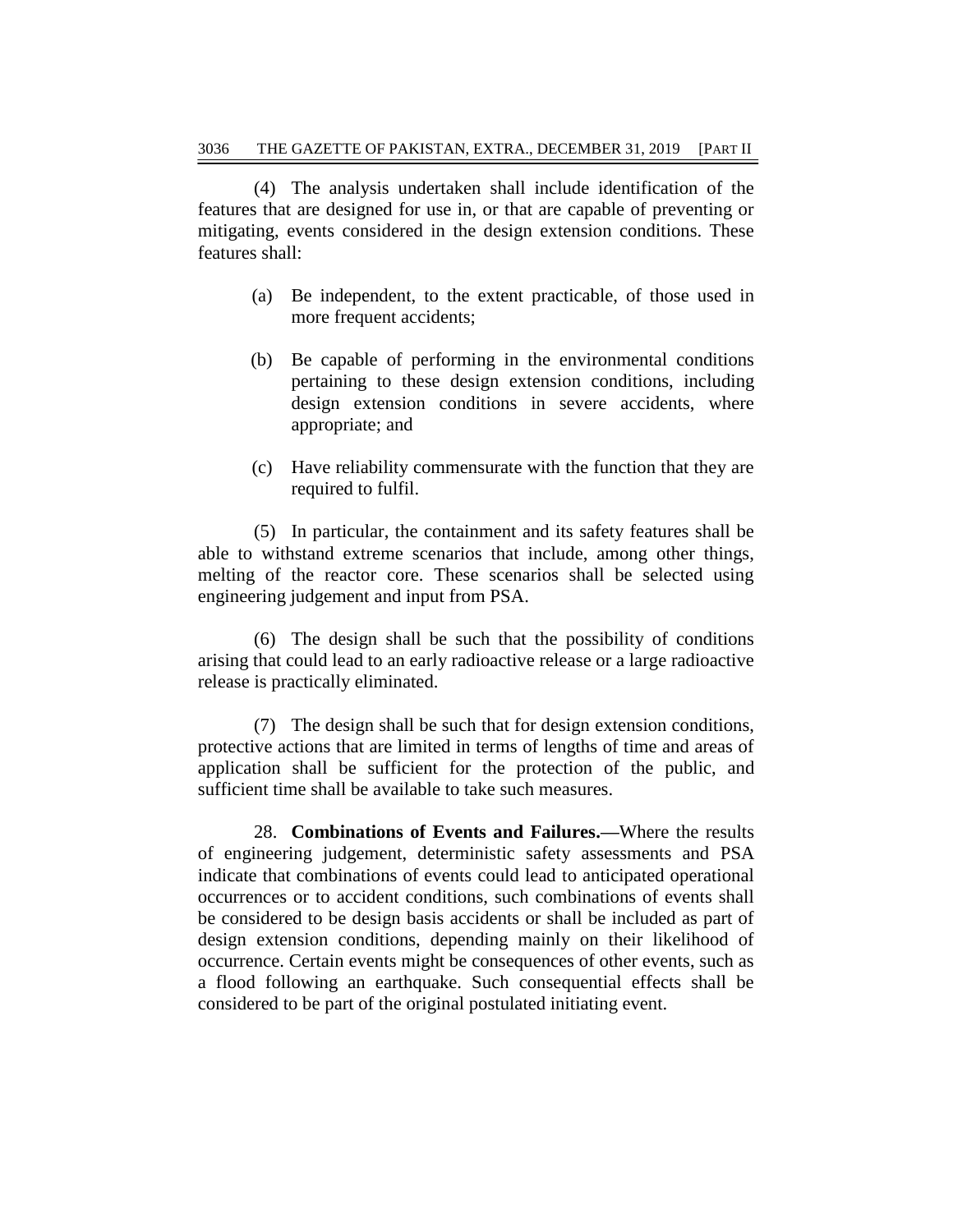29. **Physical Separation and Independence of Safety Systems.—**(1) Interference between safety systems or between redundant elements of a system shall be prevented by means such as physical separation, electrical isolation, functional independence and independence of communication (data transfer), as appropriate.

(2) Safety system equipment (including cables and raceways) shall be readily identifiable in the plant for each redundant element of a safety system.

30. **Safety Classification.—**(1) All items important to safety shall be identified and shall be classified on the basis of their function and their safety significance.

(2) The method for classifying the safety significance of items important to safety shall be based primarily on deterministic methods complemented, where appropriate, by probabilistic methods, with due account taken of factors such as:

- (a) Safety functions to be performed by the item;
- (b) Consequences of failure to perform a safety function;
- (c) Frequency with which the item will be called upon to perform a safety function; and
- (d) Time following a postulated initiating event at which, or the period for which, the item will be called upon to perform a safety function.

(3) The design shall be such as to ensure that any interference between items important to safety will be prevented, and in particular that any failure of items important to safety in a system in a lower safety class will not propagate to a system in a higher safety class.

(4) Equipment that performs multiple functions shall be classified in a safety class that is consistent with the most important function performed by the equipment.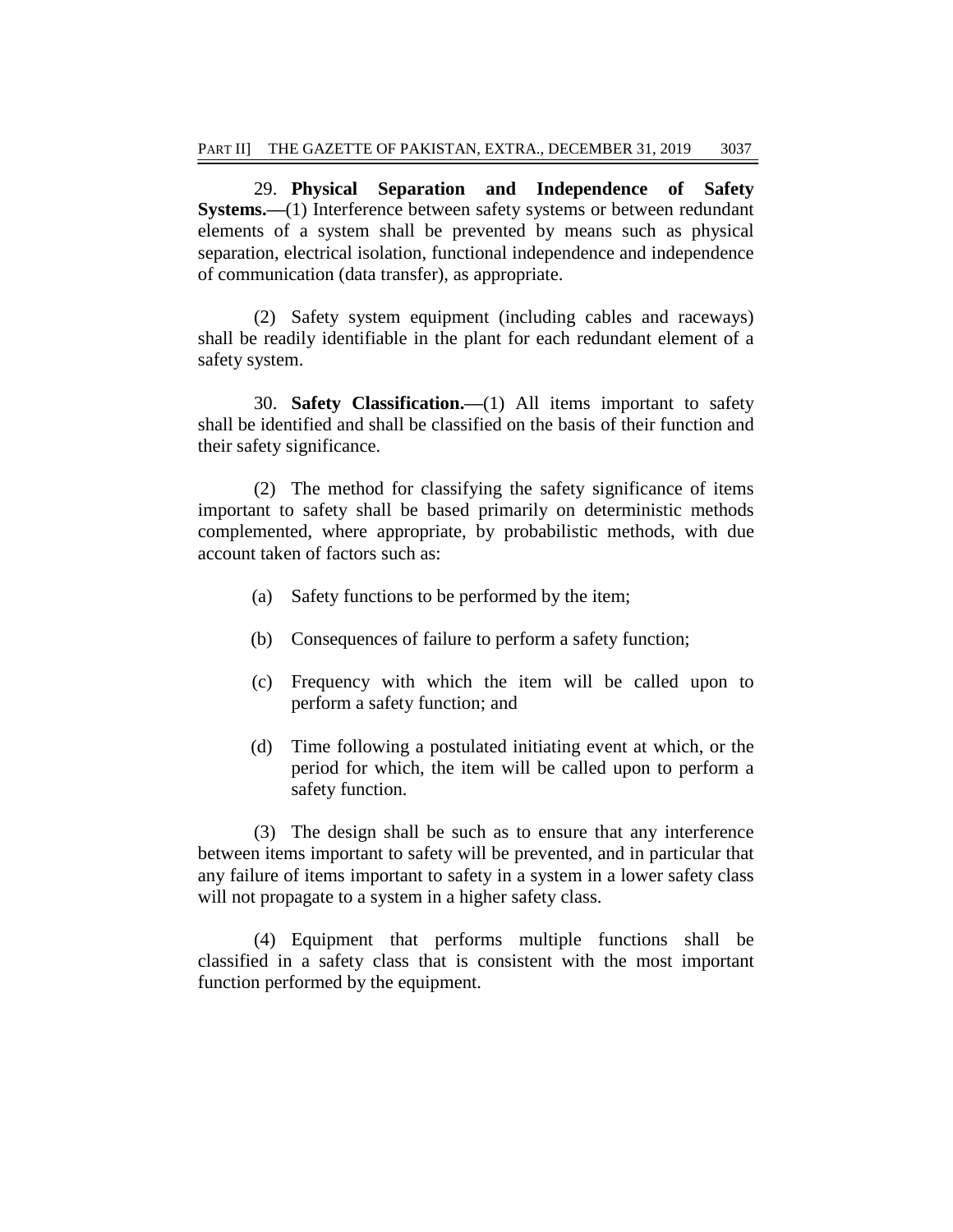31. **Reliability of Items Important to Safety.**—(1) The reliability of items important to safety shall be commensurate with their safety significance.

(2) The design of items important to safety shall be such as to ensure that the equipment can be qualified, procured, installed, commissioned, operated and maintained to be capable of withstanding, with sufficient reliability and effectiveness, all conditions specified in the design basis for the items.

(3) In the selection of equipment, consideration shall be given to both spurious operation and unsafe failure modes. Preference shall be given in the selection process to equipment that exhibits a predictable and revealed mode of failure and for which the design facilitates repair or replacement.

32. **Common Cause Failures.—**The design of equipment shall take due account of the potential for common cause failures of items important to safety, to determine how the concepts of diversity, redundancy, physical separation and functional independence have to be applied to achieve the necessary reliability.

33. **Single Failure Criterion.—**(1) The single failure criterion shall be applied to each safety group incorporated in the plant design.

(2) Spurious action shall be considered to be one mode of failure when applying the concept of single failure criterion to a safety group or safety system.

(3) The design shall take due account of the failure of a passive component, unless it has been justified in the single failure analysis with a high level of confidence that a failure of that component is very unlikely and that its function would remain unaffected by the postulated initiating event.

34. **Fail-Safe Design.—**(1) The concept of fail-safe design shall be incorporated, as appropriate, into the design of systems and components important to safety.

(2) Systems and components important to safety shall be designed for fail-safe behaviour, as appropriate, so that their failure or the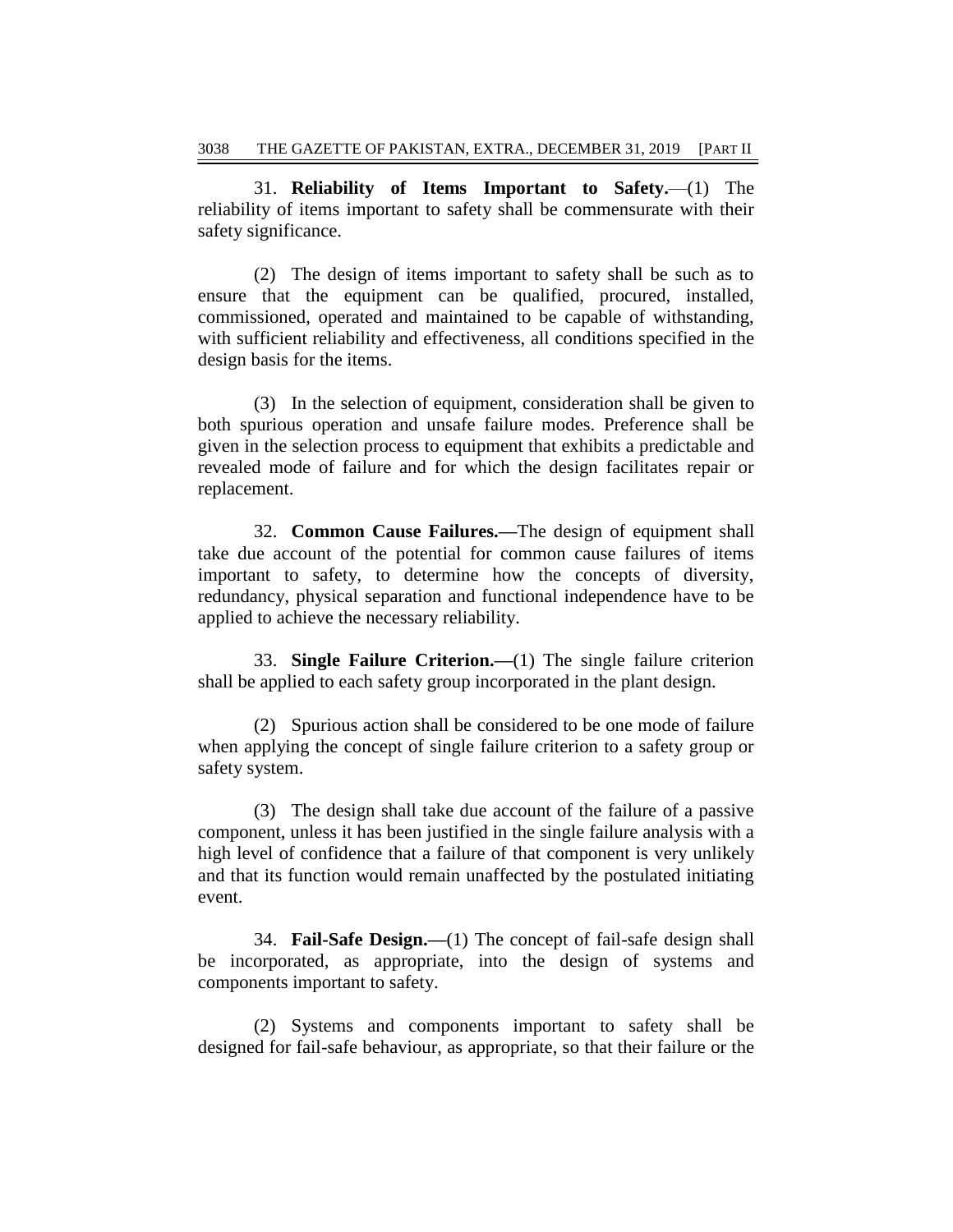failure of a support feature does not prevent the performance of the intended safety function.

35. **Support Service Systems.—**(1) Support service systems that ensure the operability of equipment forming part of a system important to safety shall be classified accordingly.

(2) The reliability, redundancy, diversity and independence of support service systems and the provision of features for their isolation and for testing their functional capability shall be commensurate with the significance to safety of the system being supported.

(3) It shall not be permissible for a failure of a support service system to be capable of simultaneously affecting redundant parts of a safety system or a system fulfilling diverse safety functions and compromising the capability of these systems to fulfil their safety functions.

36. **Operational Limits and Conditions for Safe Operation.—** (1) The design shall establish a set of operational limits and conditions for safe operation of the nuclear power plant.

(2) The requirements and operational limits and conditions established in the design for the nuclear power plant shall include:

- (a) Safety limits;
- (b) Limiting settings for safety systems;
- (c) Operational limits and conditions for operational states;
- (d) Control system constraints and procedural constraints on process variables and other important parameters;
- (e) Requirements for surveillance, maintenance, testing and inspection of the plant to ensure that structures, systems and components function as intended in the design, to comply with the requirement for optimization by keeping radiation risks as low as reasonably achievable;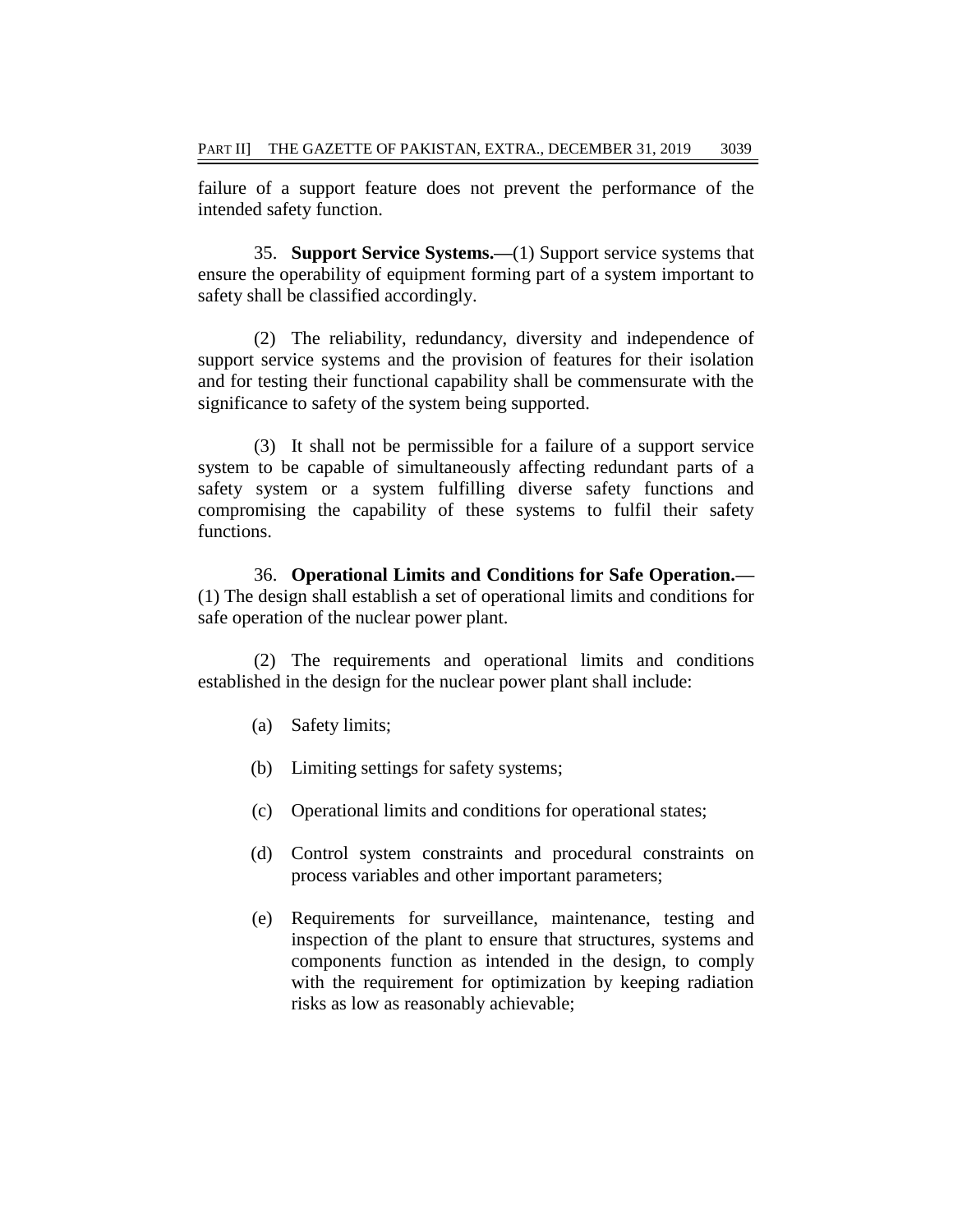- (f) Specified operational configurations, including operational restrictions in the event of the unavailability of safety systems or safety related systems; and
- (g) Action statements, including completion times for actions in response to deviations from the operational limits and conditions.

# DESIGN FOR SAFE OPERATION OVER THE LIFETIME OF THE PLANT

37. **Calibration, Testing, Maintenance, Repair, Replacement, Inspection and Monitoring of Items Important to Safety.**—(1) Items important to safety for a nuclear power plant shall be designed to be calibrated, tested, maintained, repaired or replaced, inspected and monitored as required to ensure their capability of performing their functions and to maintain their integrity in all conditions specified in their design basis.

(2) The plant layout shall be such that activities for calibration, testing, maintenance, repair or replacement, inspection and monitoring are facilitated and can be performed to relevant national and international codes and standards. Such activities shall be commensurate with the importance of the safety functions to be performed, and shall be performed without undue exposure of workers.

(3) Where items important to safety are planned to be calibrated, tested or maintained during power operation, the respective systems shall be designed for performing such tasks with no significant reduction in the reliability of performance of the safety functions.

(4) Provisions for calibration, testing, maintenance, repair, replacement or inspection of items important to safety during shutdown shall be included in the design so that such tasks can be performed with no significant reduction in the reliability of performance of the safety functions.

(5) If an item important to safety cannot be designed to be capable of being tested, inspected or monitored to the extent desirable, a robust technical justification shall be provided that incorporates the following approach: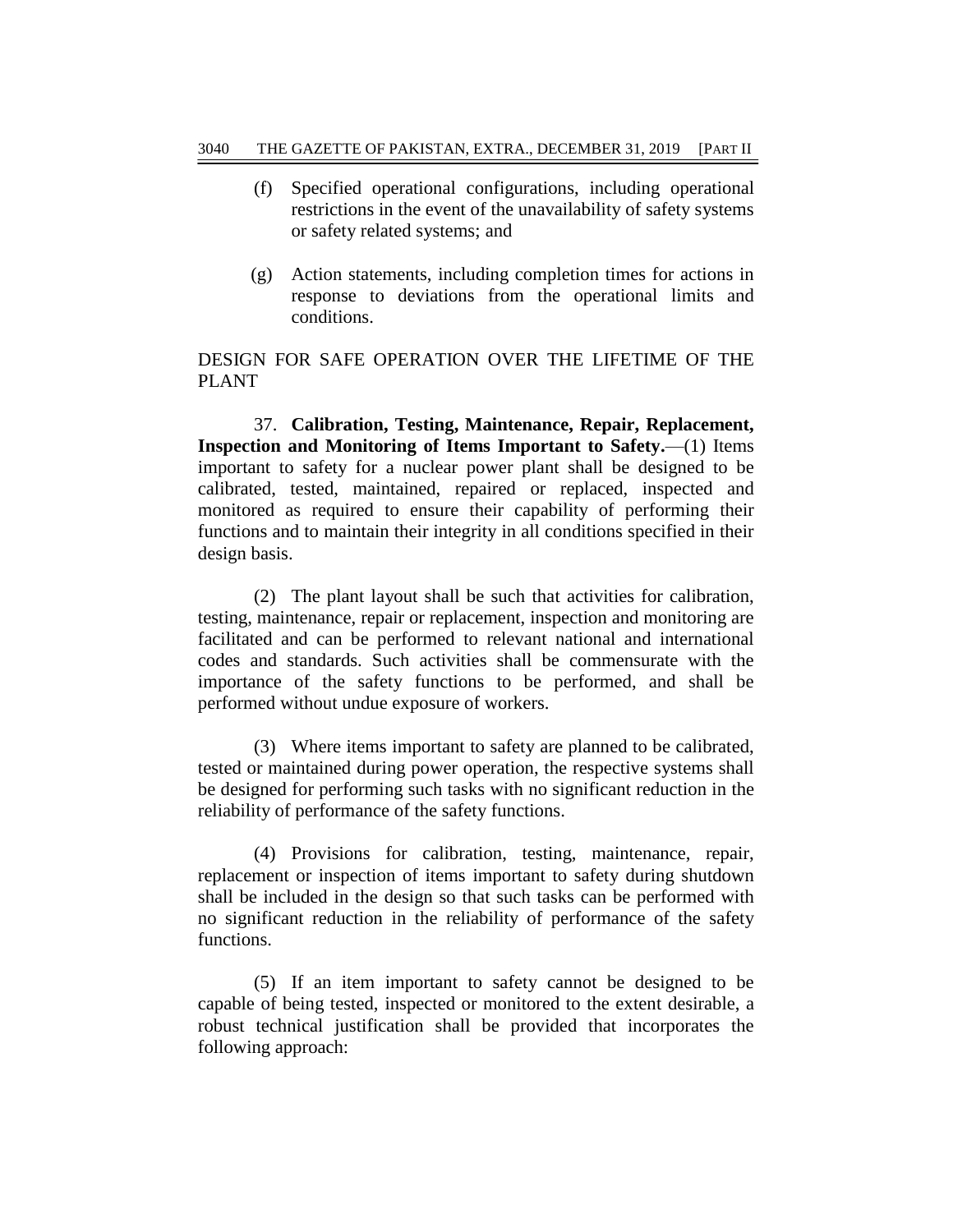- (a) Other proven alternative and/or indirect methods such as surveillance testing of reference items or use of verified and validated calculation methods shall be specified; and
- (b) Conservative safety margins shall be applied or other appropriate precautions shall be taken to compensate for possible unanticipated failures.

38. **Qualification of Items Important to Safety.**—(1) A qualification program for items important to safety shall be implemented to verify that items important to safety at a nuclear power plant are capable of performing their intended functions when necessary, and in the prevailing environmental conditions, throughout their design life, with due account taken of plant conditions during maintenance and testing.

(2) The environmental conditions considered in the qualification program for items important to safety at a nuclear power plant shall include the variations in ambient environmental conditions that are anticipated in the design basis for the plant.

(3) The qualification program for items important to safety shall include the consideration of ageing effects caused by environmental factors (such as conditions of vibration, irradiation, humidity or temperature) over the expected service life of the items important to safety. When the items important to safety are subject to natural external events and are required to perform a safety function during or following such an event, the qualification program shall replicate as far as is practicable the conditions imposed on the items important to safety by the natural event, either by test or by analysis or by a combination of both.

(4) Any environmental conditions that could reasonably be anticipated and that could arise in specific operational states, such as in periodic testing of the containment leak rate, shall be included in the qualification program.

(5) The items important to safety shall be seismically qualified.

39. **Ageing Management.—**(1) The design life of items important to safety at a nuclear power plant shall be determined. Appropriate margins shall be provided in the design to take due account of relevant mechanisms of ageing, neutron embrittlement and wear out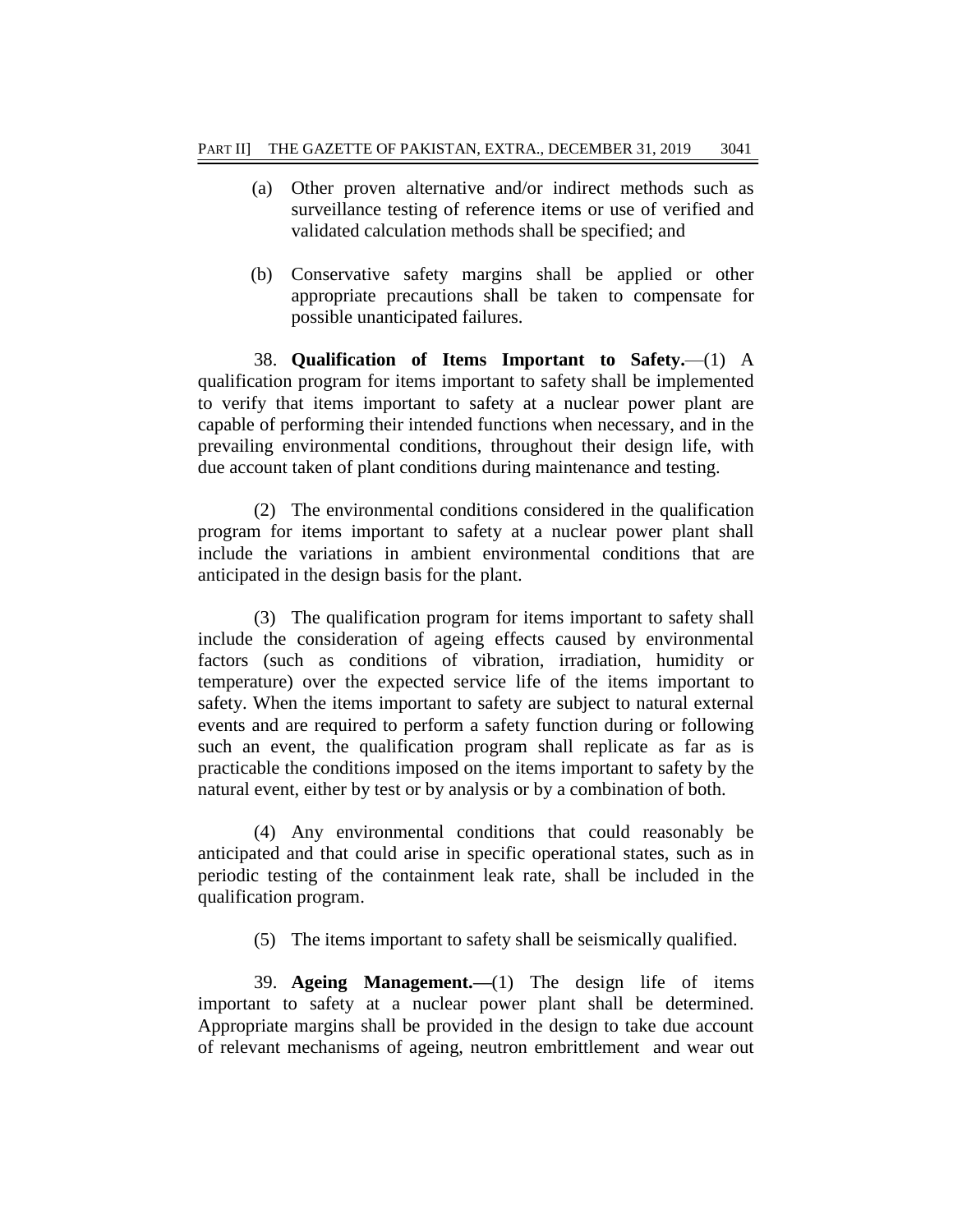and of the potential for age related degradation, to ensure the capability of items important to safety to perform their necessary safety functions throughout their design life.

(2) The design for a nuclear power plant shall take due account of ageing and wear out effects in all operational states for which a component is credited, including testing, maintenance, maintenance outages, plant states during a postulated initiating event and plant states following a postulated initiating event.

(3) Provision shall be made for monitoring, testing, sampling and inspection to assess ageing mechanisms predicted at the design stage and to help identify unanticipated behaviour of the plant or degradation that might occur in service.

#### HUMAN FACTORS

40. **Design for Optimal Operator Performance.—**(1) Systematic consideration of human factors, including the human–machine interface, shall be included at an early stage in the design process for a nuclear power plant and shall be continued throughout the entire design process.

(2) The design for a nuclear power plant shall specify the minimum number of operating personnel required to perform all the simultaneous operations necessary to bring the plant into a safe state.

(3) Operating personnel who have gained operating experience in similar plants shall, as far as is practicable, be actively involved in the design process conducted by the design organization, in order to ensure that consideration is given as early as possible in the process to the future operation and maintenance of equipment.

(4) The design shall support operating personnel in the fulfilment of their responsibilities and in the performance of their tasks, and shall limit the likelihood and effects of operating errors on safety. The design process shall give due consideration to plant layout and equipment layout, and to procedures, including procedures for maintenance and inspection, to facilitate interaction between the operating personnel and the plant in all plant states.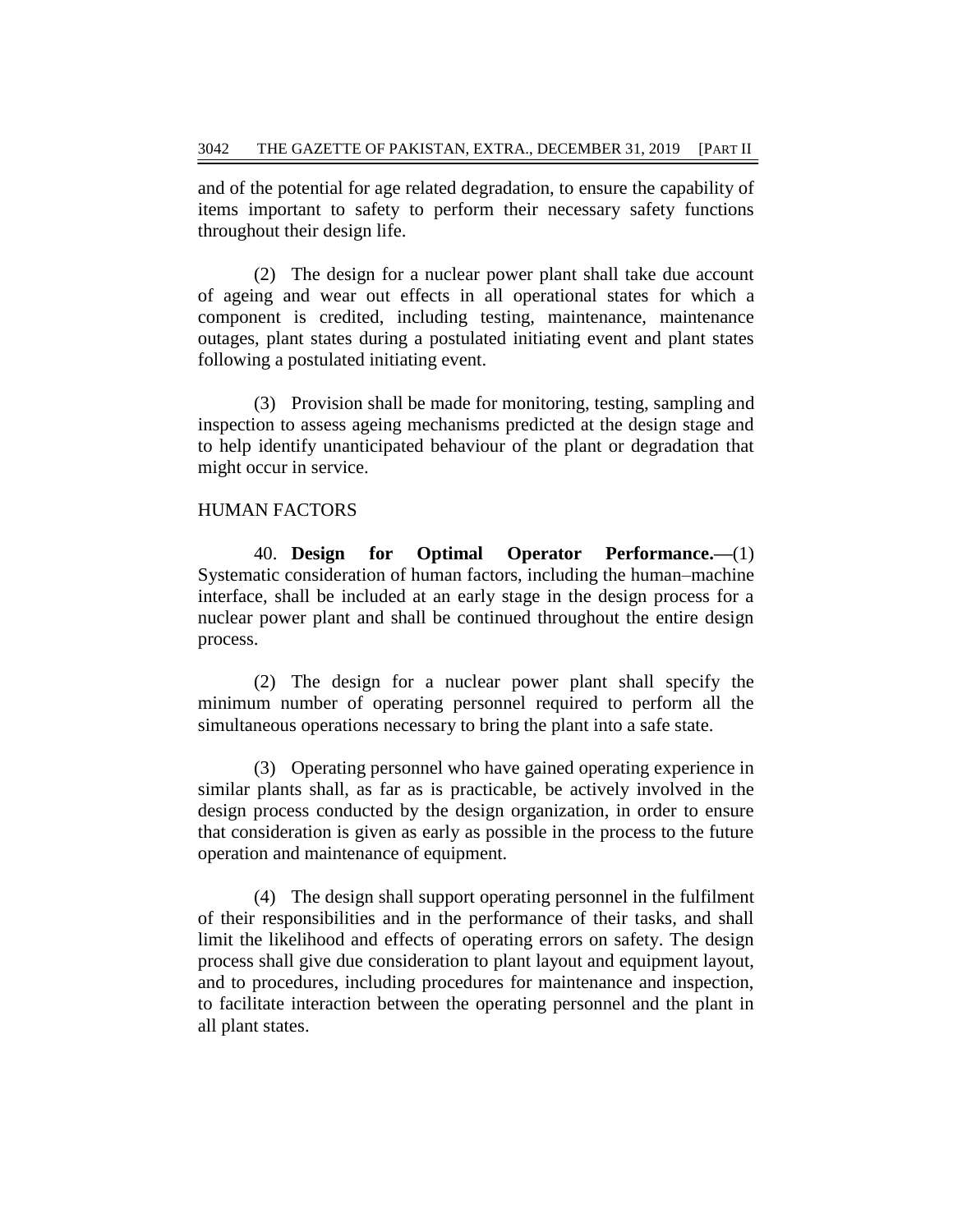(5) The human–machine interface shall be designed to provide the operators with comprehensive but easily manageable information, in accordance with the necessary decision times and action times. The information necessary for the operator to make a decision to act shall be simply and unambiguously presented.

(6) The operator shall be provided with the necessary information to:

- (a) Assess the general state of the plant in any condition;
- (b) Operate the plant within the specified limits on parameters associated with plant systems and equipment (operational limits and conditions);
- (c) Confirm that safety actions for the actuation of safety systems are automatically initiated when needed and that the relevant systems perform as intended; and
- (d) Determine both the need for and the time for manual initiation of the specified safety actions.

(7) The design shall be such as to promote the success of operator actions with due regard for the time available for action, the conditions to be expected and the psychological demands being made on the operator.

(8) The need for intervention by the operator on a short time scale shall be kept to a minimum, and it shall be demonstrated that the operator has sufficient time to make a decision and sufficient time to act.

(9) The design shall be such as to ensure that, following an event affecting the plant, environmental conditions in the control room or the emergency control room and in locations on the access route to the emergency control room do not compromise the protection and safety of the operating personnel.

(10) The design of workplaces and the working environment of the operating personnel shall be in accordance with ergonomic concepts.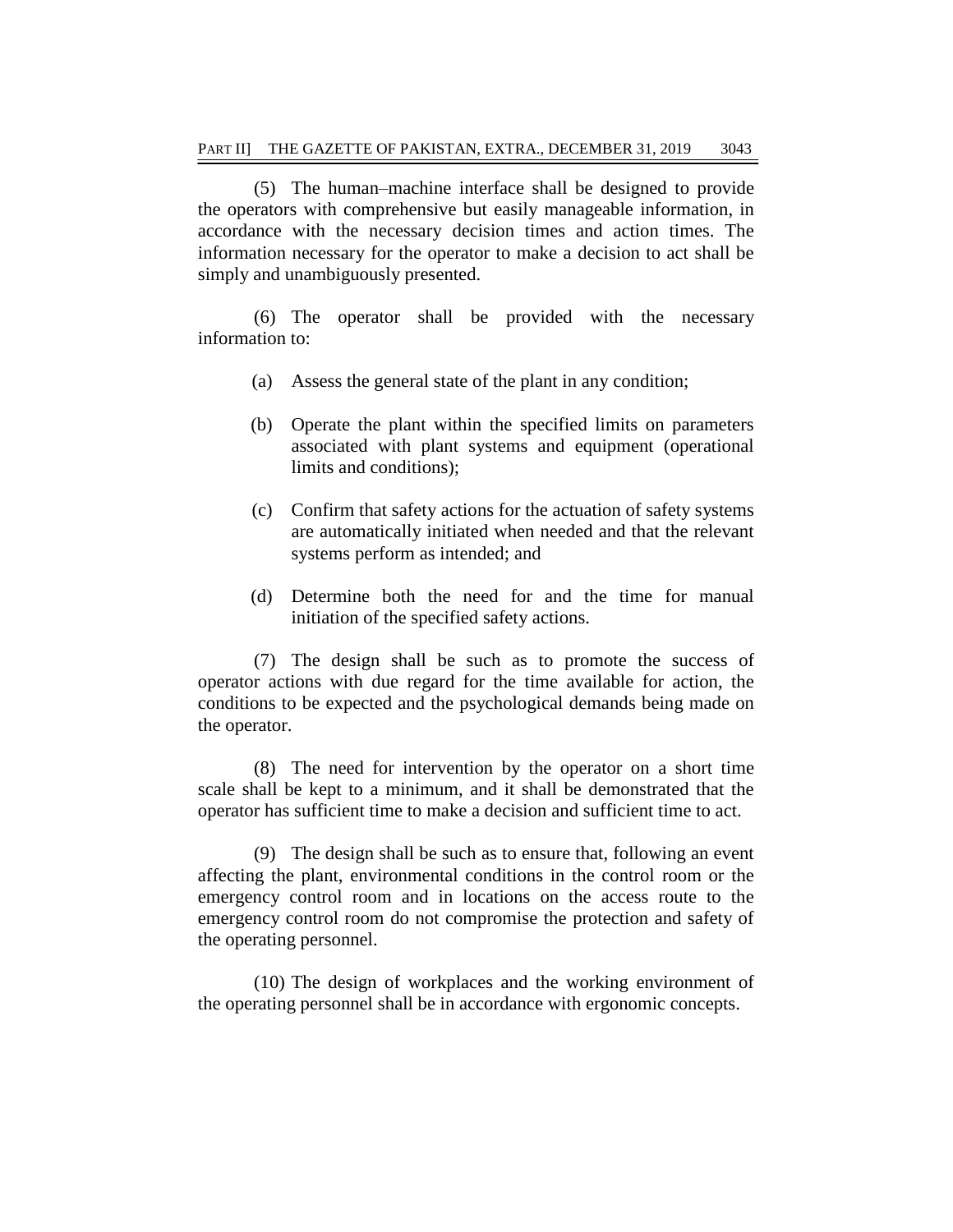(11) Verification and validation, including by the use of simulators, of features relating to human factors shall be included at appropriate stages to confirm that necessary actions by the operator have been identified and can be correctly performed.

### OTHER DESIGN CONSIDERATIONS

41. **Safety Systems, and Safety Features for Design Extension Conditions, of Units of a Multiple Unit Nuclear Power Plant.—**(1) Each unit shall have its own systems important to safety to control and mitigate the anticipated operational occurrences, design basis accidents and design extension conditions.

(2) To further enhance safety, means allowing interconnections between units of a multiple unit nuclear power plant shall be considered in the design.

(3) In accident conditions, inter connecting support systems among the units is allowed if it can be justified that it facilitates the accident management of one unit by giving the possibility to restore a safety function. Such a sharing shall not be permitted if it would increase either the likelihood or the consequences of an accident at any unit of the plant.

42. **Systems Containing Fissile Material or Radioactive Material.—(1)** All systems in a nuclear power plant that could contain fissile material or radioactive material shall be so designed as to:

- (a) Prevent the occurrence of events that could lead to an uncontrolled radioactive release to the environment;
- (b) Prevent accidental criticality and overheating;
- (c) Ensure that releases of radioactive material are kept below authorized limits on discharges in normal operation and below acceptable limits in accident conditions, and are kept as low as reasonably achievable; and
- (d) Facilitate mitigation of radiological consequences of accidents.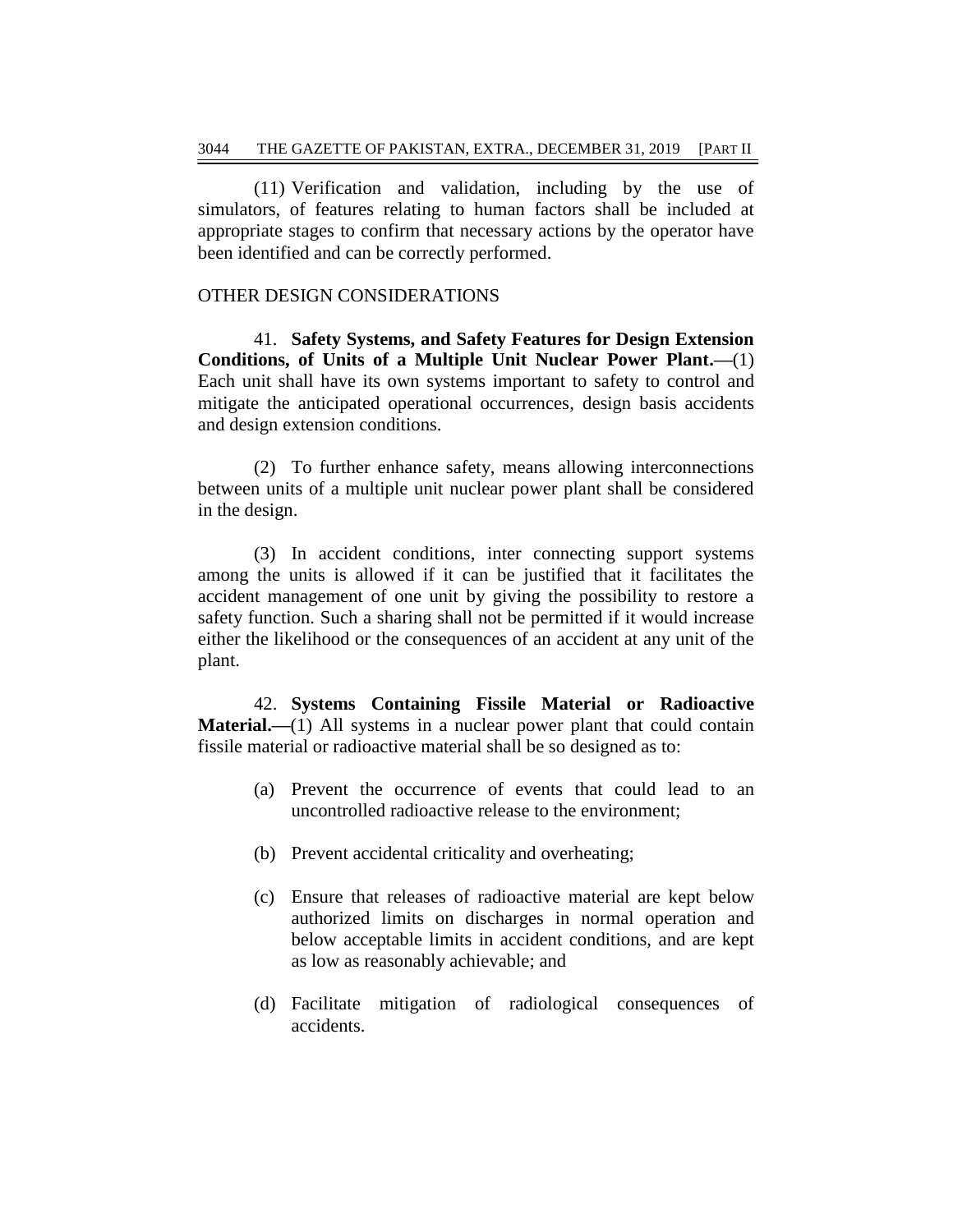43. **Nuclear Power Plants Used for Cogeneration of Heat and Power, Heat Generation or Desalination.—**Nuclear power plants coupled with heat utilization units or water desalination units shall be designed to prevent processes that transport radionuclides from the nuclear power plant to the desalination unit or the heat utilization unit under conditions of operational states as well as in accident conditions.

44. **Escape Routes from the Plant.—**(1) The plant shall be provided with sufficient number of escape routes, clearly and durably marked, with reliable emergency lighting, ventilation and other services essential for safe use of these escape routes.

(2) Escape routes from the plant shall meet the relevant national and international requirements for radiation zoning and fire protection, and the relevant national requirements for industrial safety and physical protection of the plant.

(3) At least one escape route shall be available from workplaces and other occupied areas following an internal event or an external event or following combinations of events considered in the design.

45. **Communication Systems at the Plant.—**(1) Effective means of communication shall be provided throughout the nuclear power plant to facilitate safe operation in all modes of normal operation and to be available for use following all postulated initiating events and in accident conditions.

(2) Suitable alarm systems and means of communication shall be provided so that all persons present at the nuclear power plant and on the site can be given warnings and instructions in operational states and in accident conditions.

(3) Suitable and diverse means of communication necessary for safety within the nuclear power plant and in the immediate vicinity, and for communication with relevant off-site agencies shall be provided.

46. **Control of Access to the Plant.—**(1) The nuclear power plant shall be isolated from its surroundings with a suitable layout of various structural elements so that access to it can be controlled.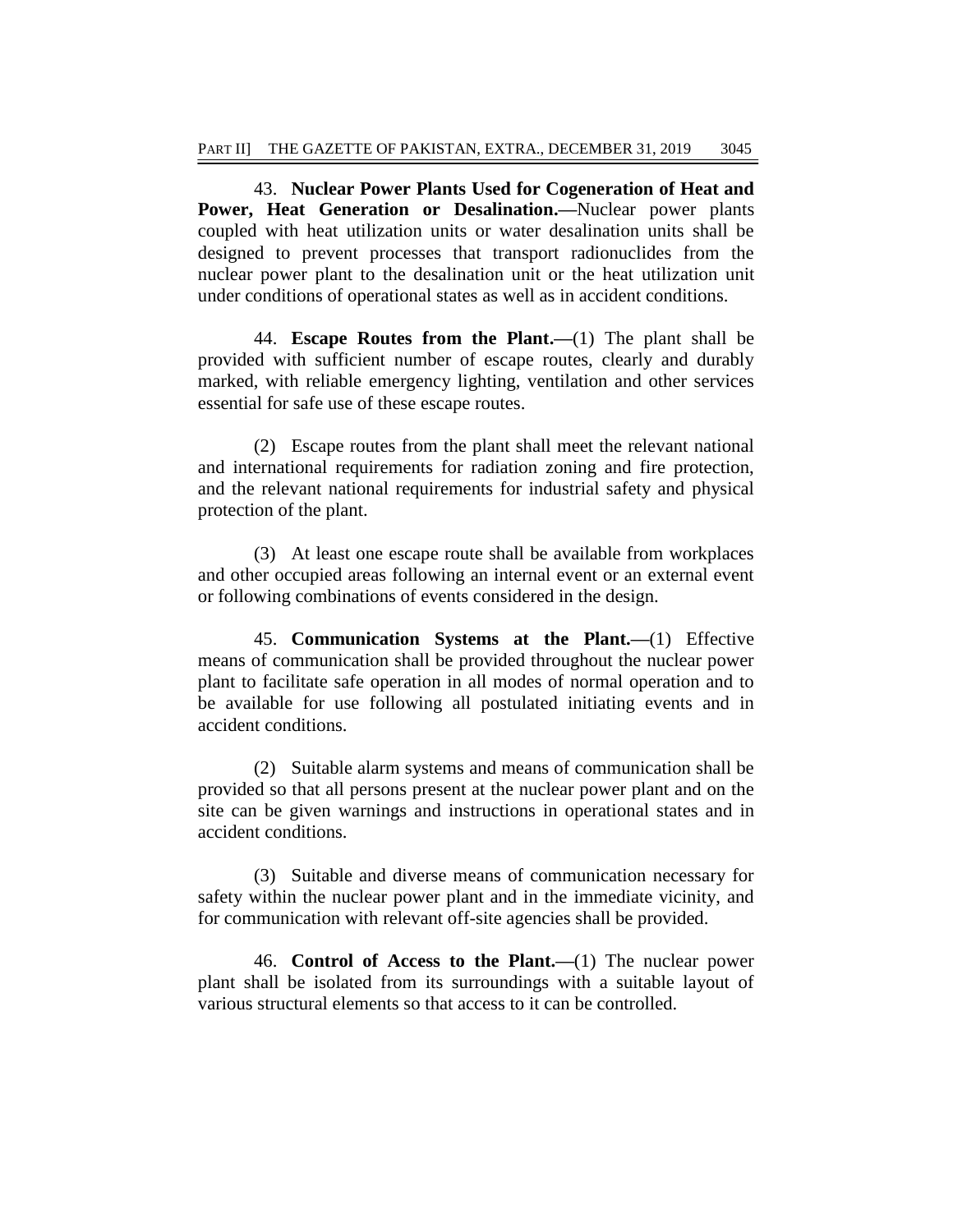(2) Provision shall be made in the design of the buildings and the layout of the site for the control of access to the nuclear power plant by operating personnel and for equipment, including emergency response personnel and vehicles, with particular consideration given to guarding against the unauthorized entry of persons and goods to the plant.

47. **Prevention of Unauthorized Access to, or Interference**  with, Items Important to Safety.—Unauthorized access to, or interference with, items important to safety, including computer hardware and software, shall be prevented.

48. **Prevention of Harmful Interactions of Systems Important to Safety.—**(1) The potential for harmful interactions of systems important to safety at the nuclear power plant that might be required to operate simultaneously shall be evaluated, and effects of any harmful interactions shall be prevented.

(2) In the analysis of the potential for harmful interactions of systems important to safety, due account shall be taken of physical interconnections and of the possible effects of one system's operation, maloperation or malfunction on local environmental conditions of other essential systems, to ensure that changes in environmental conditions do not affect the reliability of systems or components in functioning as intended.

(3) If two fluid systems important to safety are interconnected and are operating at different pressures, either the systems shall both be designed to withstand the higher pressure, or provision shall be made to prevent the design pressure of the system operating at the lower pressure from being exceeded.

49. **Interactions Between the Electrical Power Grid and the Plant.—The functionality of items important to safety at the nuclear** power plant shall not be compromised by disturbances in the electrical power grid, including anticipated variations in the voltage and frequency of the grid supply.

50. **Proximity Effects from Multiple Units.—**The design shall ensure that incident at one reactor will not affect the adjacent units.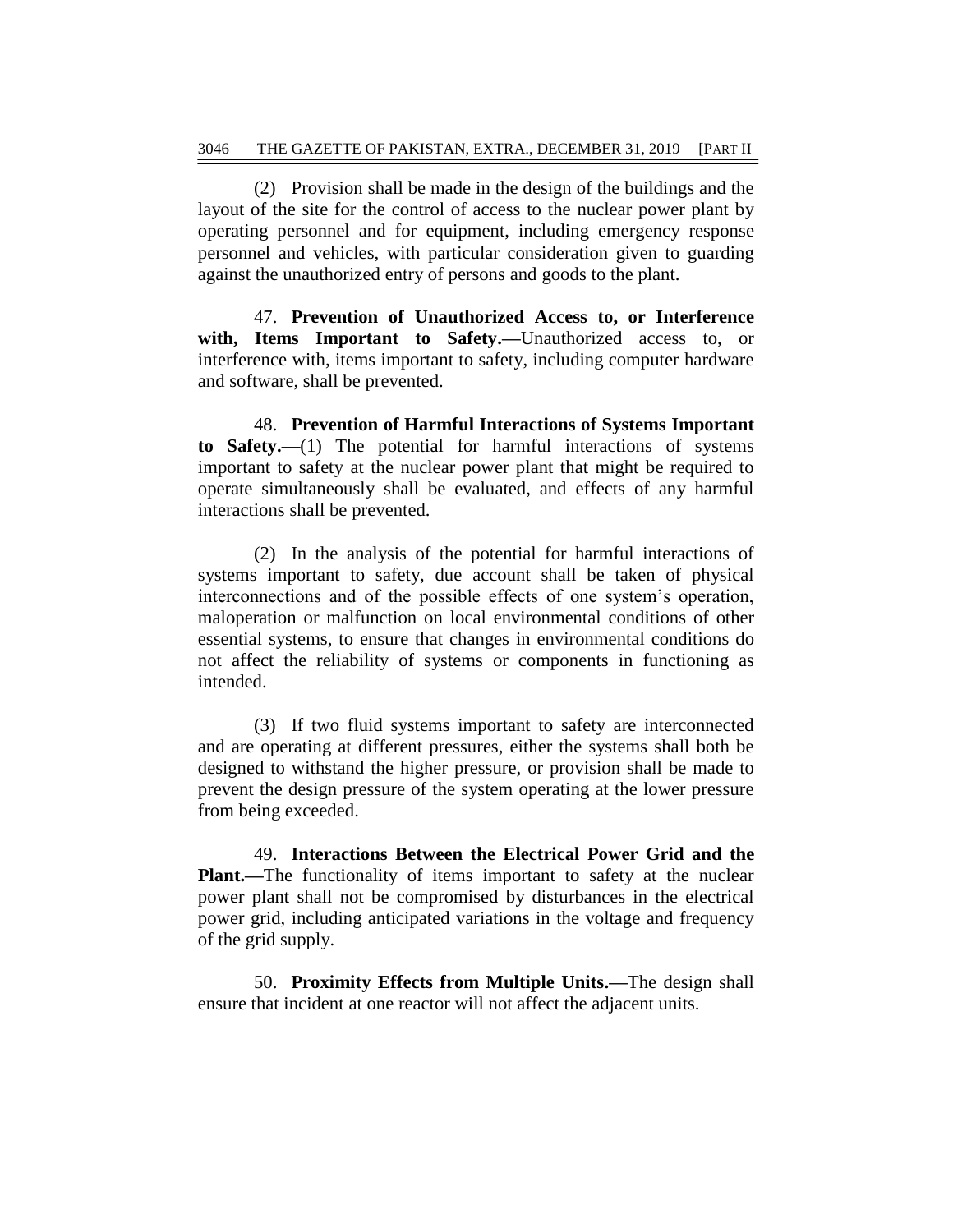## SAFETY ANALYSIS

51. **Safety Analysis of the Plant Design.—**(1) A safety analysis of the design for the nuclear power plant shall be conducted, by both deterministic analysis and probabilistic analysis, and shall be applied to enable the challenges to safety in various categories of plant states to be evaluated and assessed.

(2) On the basis of a safety analysis, the design basis for items important to safety and their links to initiating events and event sequences shall be confirmed. It shall be demonstrated that the nuclear power plant as designed is capable of complying with authorized limits on discharges with regard to radioactive releases and with the dose limits in all operational states, and is capable of meeting acceptable limits for accident conditions.

(3) The safety analysis shall provide assurance that defence in depth has been implemented in the design of the plant.

(4) The safety analysis shall provide assurance that uncertainties have been given adequate consideration in the design of the plant and in particular that adequate margins are available to avoid cliff edge effects and early radioactive releases or large radioactive releases.

(5) The applicability of the analytical assumptions, methods and degree of conservatism used in the plant design shall be updated and verified. The safety analysis of the plant design shall be updated with regard to significant changes in plant configuration, operational experience, and advances in technical knowledge and understanding of physical phenomenon, and shall be consistent with the current or 'as built' design.

### **Deterministic Approach**

(6) The deterministic safety analysis shall mainly provide but not limited to:

(a) Establishment and confirmation of the design bases for all items important to safety;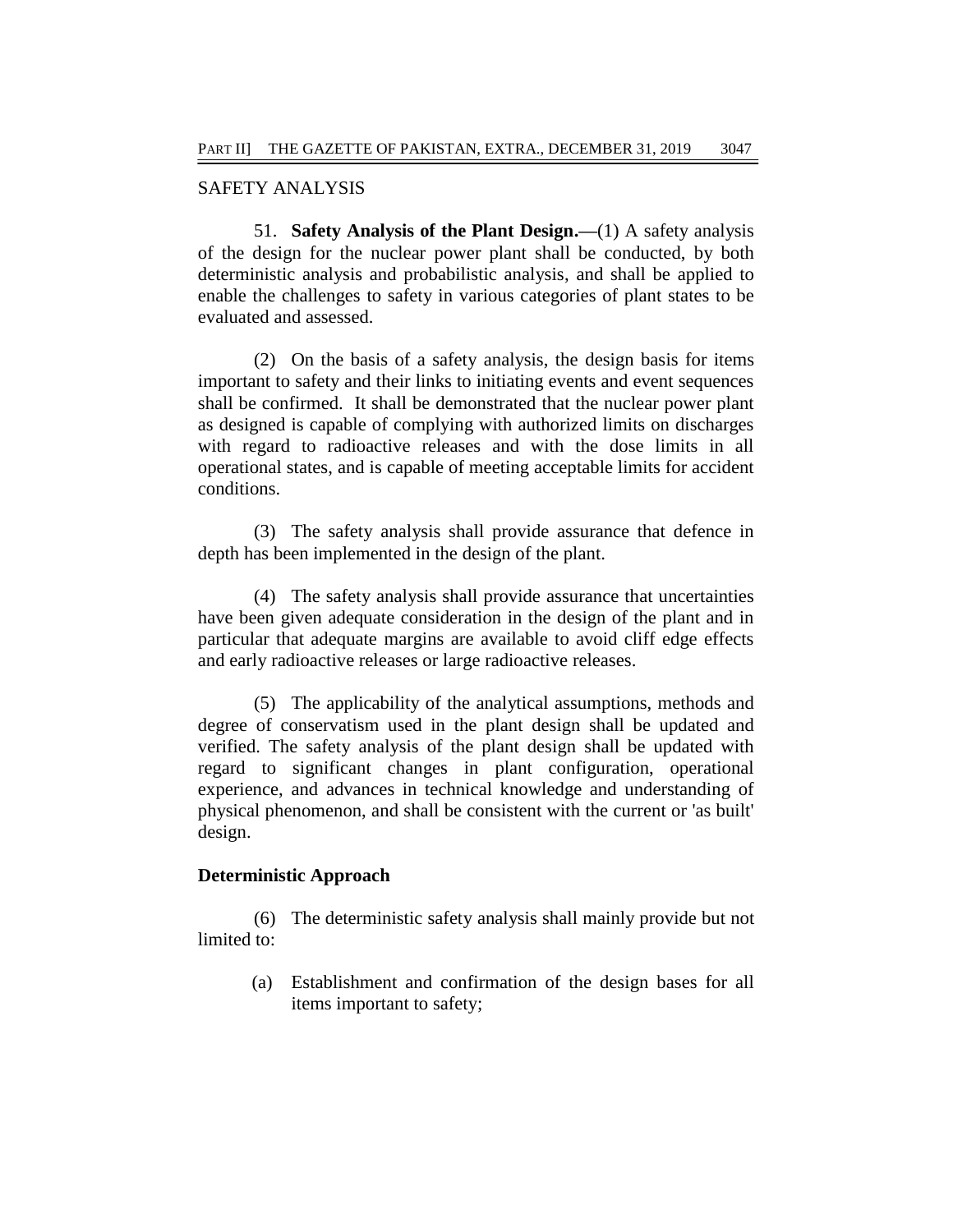- (b) Characterization of the postulated initiating events that are appropriate for the site and the design of the plant;
- (c) Analysis and evaluation of event sequences that result from postulated initiating events, to confirm the qualification requirements;
- (d) Comparison of the results of the analysis with acceptance criteria, design limits, dose limits and acceptable limits for purpose of radiation protection;
- (e) Demonstration that the management of anticipated operational occurrences and design basis accident conditions is possible by safety actions for the automatic actuation of safety systems in combination with prescribed actions by the operator; and
- (f) Demonstration that the management of design extension conditions is possible by the automatic actuation of safety systems and the use of safety features in combination with expected actions by the operator.

# **Probabilistic Approach**

(7) The design shall take due account of the probabilistic safety analysis of the plant for all modes of operation and for all plant states, including shutdown, with particular reference to:

- (a) Establishing that a balanced design has been achieved such that no particular feature or postulated initiating event makes a disproportionately large or significantly uncertain contribution to the overall risks, and that, to the extent practicable, the levels of defence in depth are independent;
- (b) Providing assurance that small deviations in plant parameters that could give rise to large variations in plant conditions (cliff edge effects) will be prevented;
- (c) Comparing the results of the analysis with the following acceptance criteria for PSA: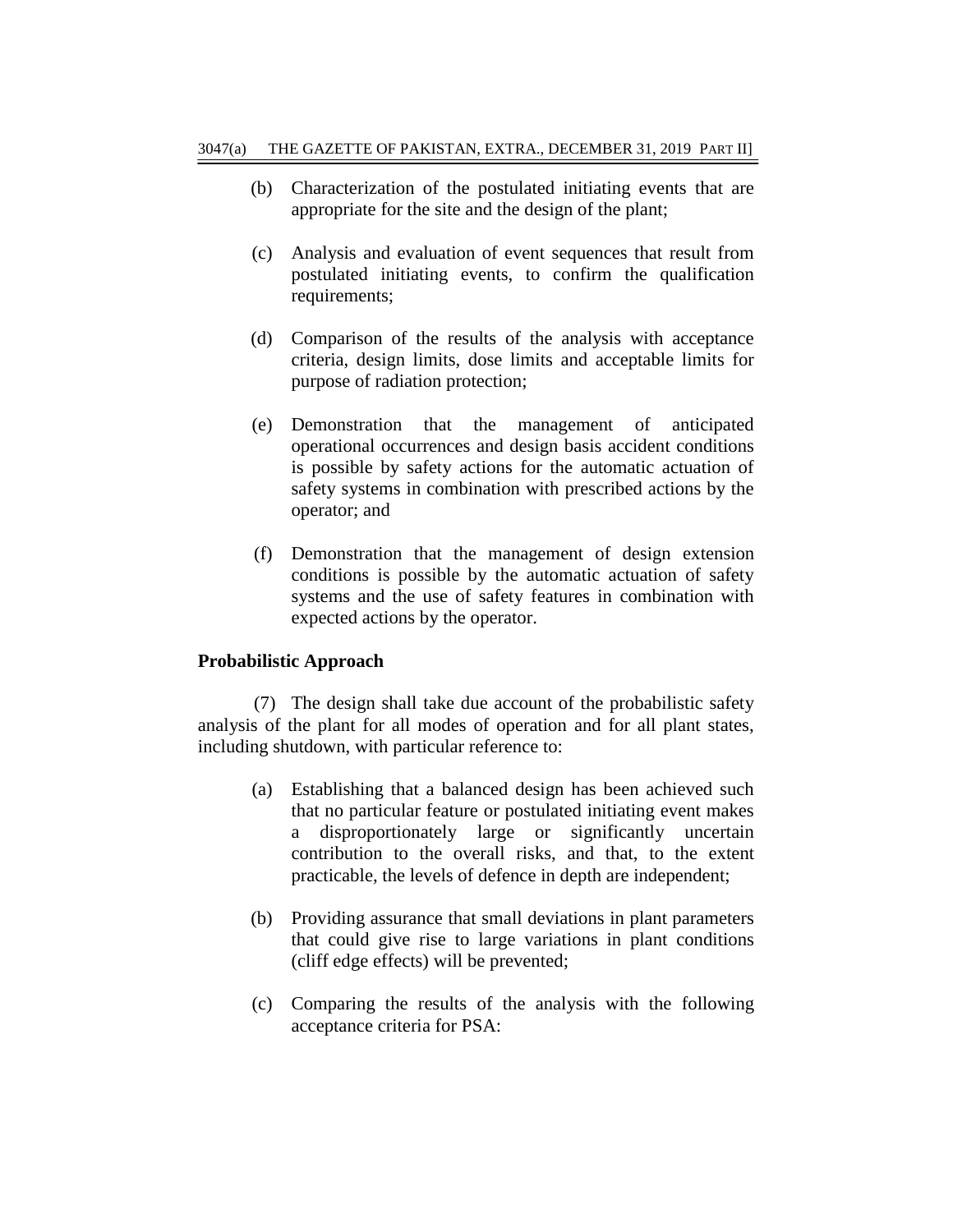- (i) The full scope Level-1 PSA core damage frequency shall be less than  $1x10^{-5}$  per reactor year; and
- (ii) The large early release frequency of radioactive material shall be less than  $1x10^{-6}$  per reactor year.
- (d) Providing assessments of the probabilities of occurrence of severe core damage states and assessments of the risks of major off-site releases necessitating a short term off-site response, particularly for releases associated with early containment failure;
- (e) Identifying systems for which design improvements or modifications to operational procedures could reduce the probabilities of severe accidents or mitigate their consequences; and
- (f) Assessing the adequacy of plant emergency procedures.

# **DESIGN OF SPECIFIC PLANT SYSTEMS**

### REACTOR CORE AND ASSOCIATED FEATURES

52. **Performance of Fuel Elements and Assemblies.—**(1) Fuel elements and assemblies for the nuclear power plant shall be designed to maintain their structural integrity, and to withstand satisfactorily the anticipated radiation levels and other conditions in the reactor core, in combination with all the processes of deterioration that could occur in operational states.

(2) The processes of deterioration to be considered shall include those arising from:

- (a) Differential expansion and deformation;
- (b) External pressure of the coolant;
- (c) Additional internal pressure due to fission products and the build up of helium in fuel elements;
- (d) Irradiation of fuel and other materials in the fuel assembly;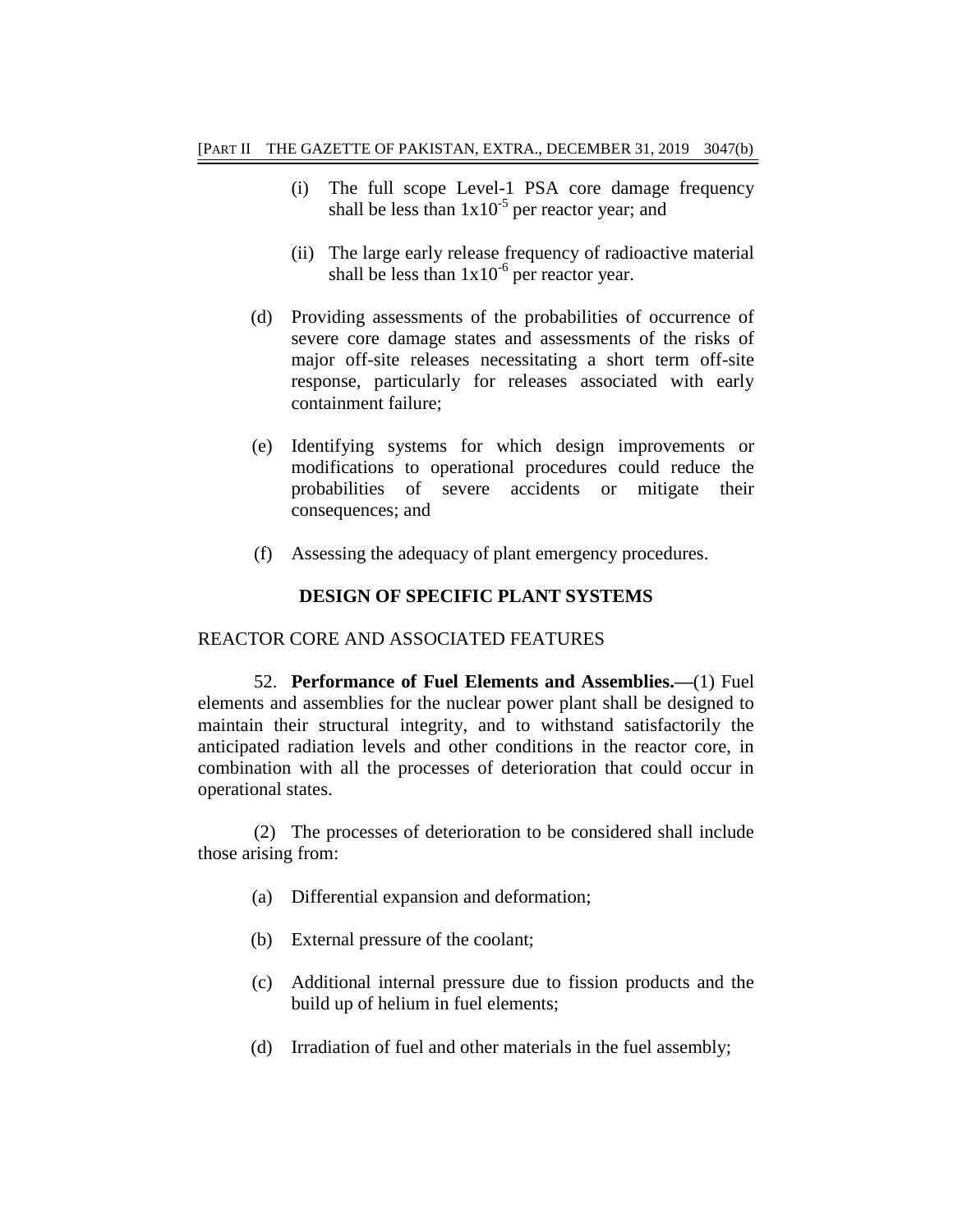- (e) Variations in pressure and temperature resulting from variations in power demand;
- (f) Chemical effects;
- (g) Static and dynamic loading, including flow induced vibrations and mechanical vibrations; and
- (h) Variations in performance in relation to heat transfer that could result from distortions or chemical effects.

(3) Allowance shall be made for uncertainties in data, in calculations and in manufacture.

(4) Fuel design limits shall include limits on the permissible leakage of fission products from the fuel in anticipated operational occurrences so that the fuel remains suitable for continued use.

(5) Fuel elements and fuel assemblies shall be capable of withstanding the loads and stresses associated with fuel handling.

53. **Structural Capability of the Reactor Core.—**(1) The fuel elements and fuel assemblies and their supporting structures shall be designed so that, in operational states and in accident conditions other than severe accidents, a geometry that allows for adequate cooling is maintained and the insertion of control rods is not impeded.

(2) The reactor core and associated internal components located within the reactor vessel shall be designed and mounted in such a way that they will withstand the static and dynamic loading expected in operational states, design basis accidents and external events to the extent necessary to ensure safe shutdown of the reactor, to maintain the reactor sub-critical and to ensure cooling of the core.

54. **Control of the Reactor Core.—**(1) Distributions of neutron flux that can arise in any state of the reactor core in the nuclear power plant, including states arising after shutdown and during or after refuelling, and states arising from anticipated operational occurrences and from accident conditions not involving degradation of the reactor core, shall be inherently stable. The demands made on the control system for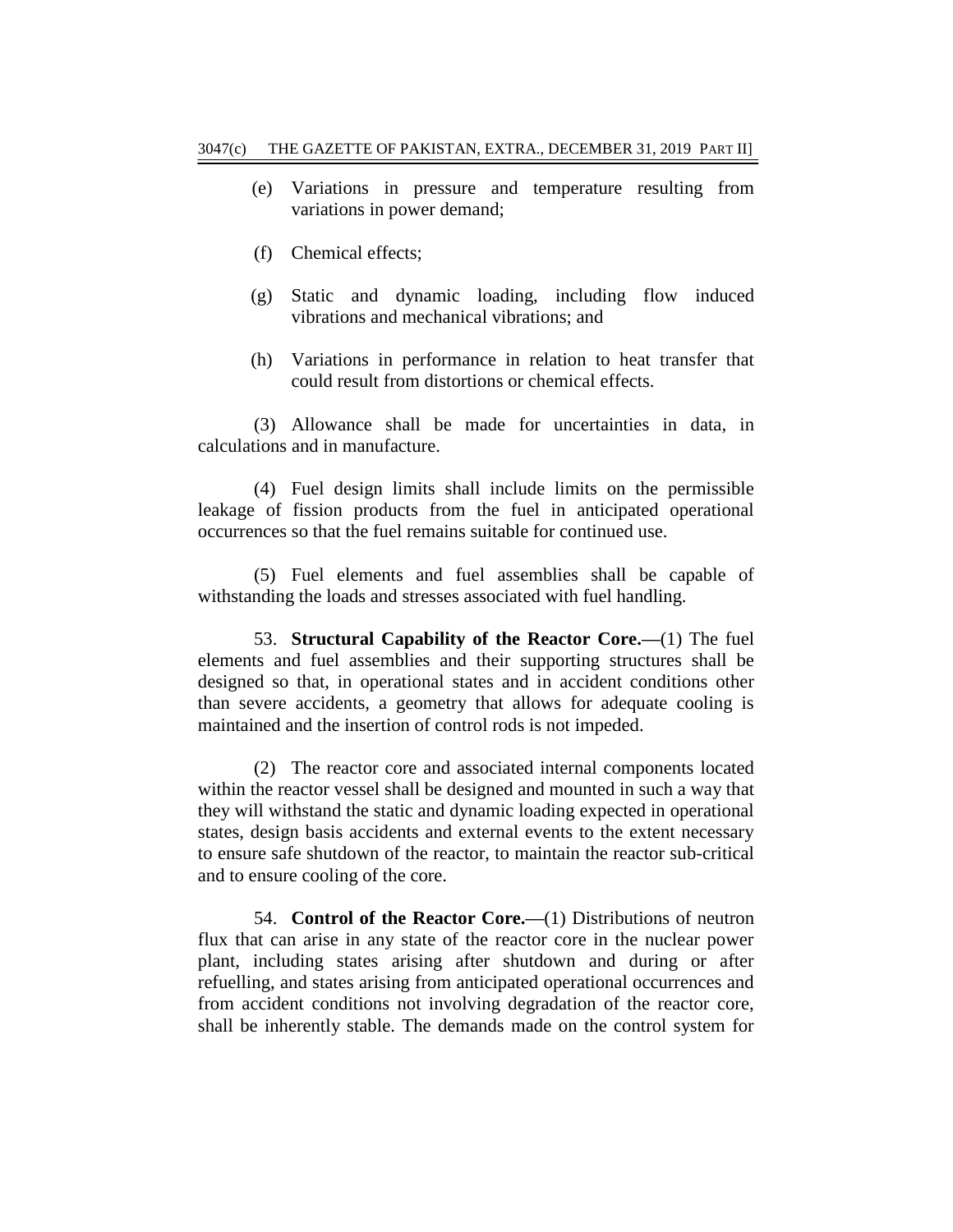maintaining the shapes, levels and stability of the neutron flux within specified design limits in all operational states shall be minimized.

(2) Adequate means of detecting the neutron flux distributions in the reactor core and their changes shall be provided for the purpose of ensuring that there are no regions of the core in which the design limits could be exceeded.

(3) In the design of reactivity control devices, due account shall be taken of wear out and of the effects of irradiation, such as burn-up, changes in physical properties and production of gas.

(4) The maximum degree of positive reactivity and its rate of increase by insertion in operational states and accident conditions, not involving degradation of the reactor core, shall be limited or compensated for to prevent any resultant failure of the pressure boundary of the reactor coolant systems, to maintain the capability for cooling and to prevent any significant damage to the reactor core.

(5) The reactor core and associated coolant, control and protection systems shall be designed to enable adequate inspection and testing throughout the service lifetime of the plant

55. **Reactor Shutdown.—**(1) Means shall be provided to ensure that there is a capability to shutdown the reactor in operational states and in accident conditions, and that the shutdown condition can be maintained even for the most reactive conditions of the reactor core.

(2) The effectiveness, speed of action and shutdown margin of the means of shutdown of the reactor shall be such that the specified design limits for fuel are not exceeded.

(3) In judging the adequacy of the means of shutdown of the reactor, consideration shall be given to failures arising anywhere in the plant that could render part of the means of shutdown inoperative (such as failure of a control rod to insert) or that could result in a common cause failure.

(4) The means for shutting down the reactor shall consist of at least two diverse and independent systems.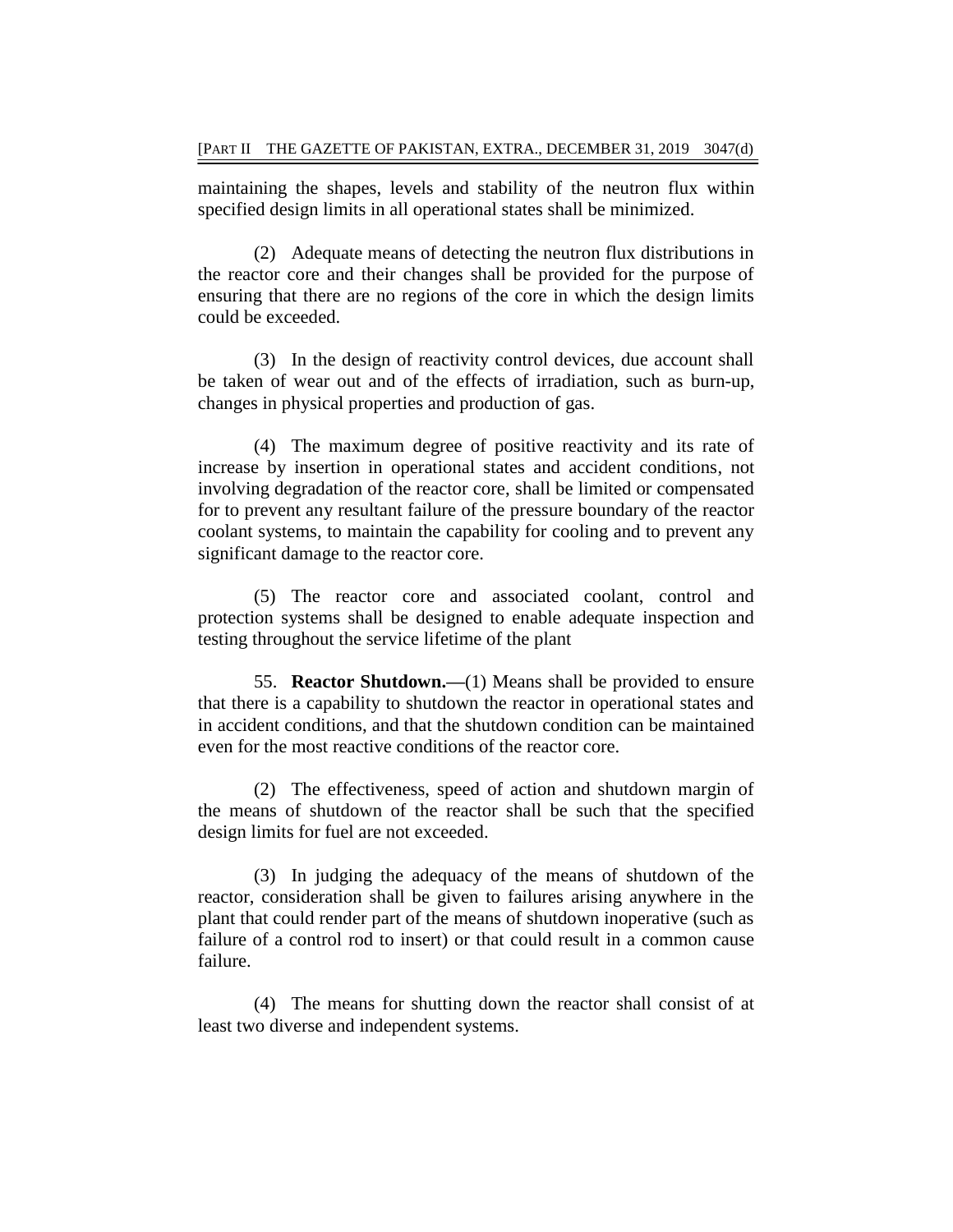(5) At least one of the two different shutdown systems shall be capable, on its own, of maintaining the reactor subcritical by an adequate margin and with high reliability, even for the most reactive conditions of the reactor core.

(6) The means of shutdown shall be adequate to prevent any foreseeable increase in reactivity leading to unintentional criticality during the shutdown, or during refuelling operations or other routine or non-routine operations in the shutdown state.

(7) Instrumentation shall be provided and tests shall be specified for ensuring that the means of shutdown are always in the state stipulated for a given plant state.

## REACTOR COOLANT SYSTEMS

56. **Design of Reactor Coolant Systems.—**(1) The components of the reactor coolant systems for the nuclear power plant shall be designed and constructed so that the risk of faults due to inadequate quality of materials, inadequate design standards, insufficient capability for inspection or inadequate quality of manufacture is minimized.

(2) Pipe work connected to the pressure boundary of the reactor coolant systems for the nuclear power plant shall be equipped with adequate isolation devices to limit any loss of radioactive fluid (primary coolant) and to prevent the loss of coolant through interfacing systems.

(3) The design of the reactor coolant pressure boundary shall be such that flaws are very unlikely to be initiated, and any flaws that are initiated would propagate in a regime of high resistance to unstable fracture and to rapid crack propagation, thereby permitting the timely detection of flaws.

(4) The design of the reactor coolant systems shall be such as to ensure that plant states in which components of the reactor coolant pressure boundary could exhibit embrittlement are avoided.

(5) The design of the components contained inside the reactor coolant pressure boundary, such as pump impellers and valve parts, shall be such as to minimize the likelihood of failure and consequential damage to other components of the primary coolant system that are important to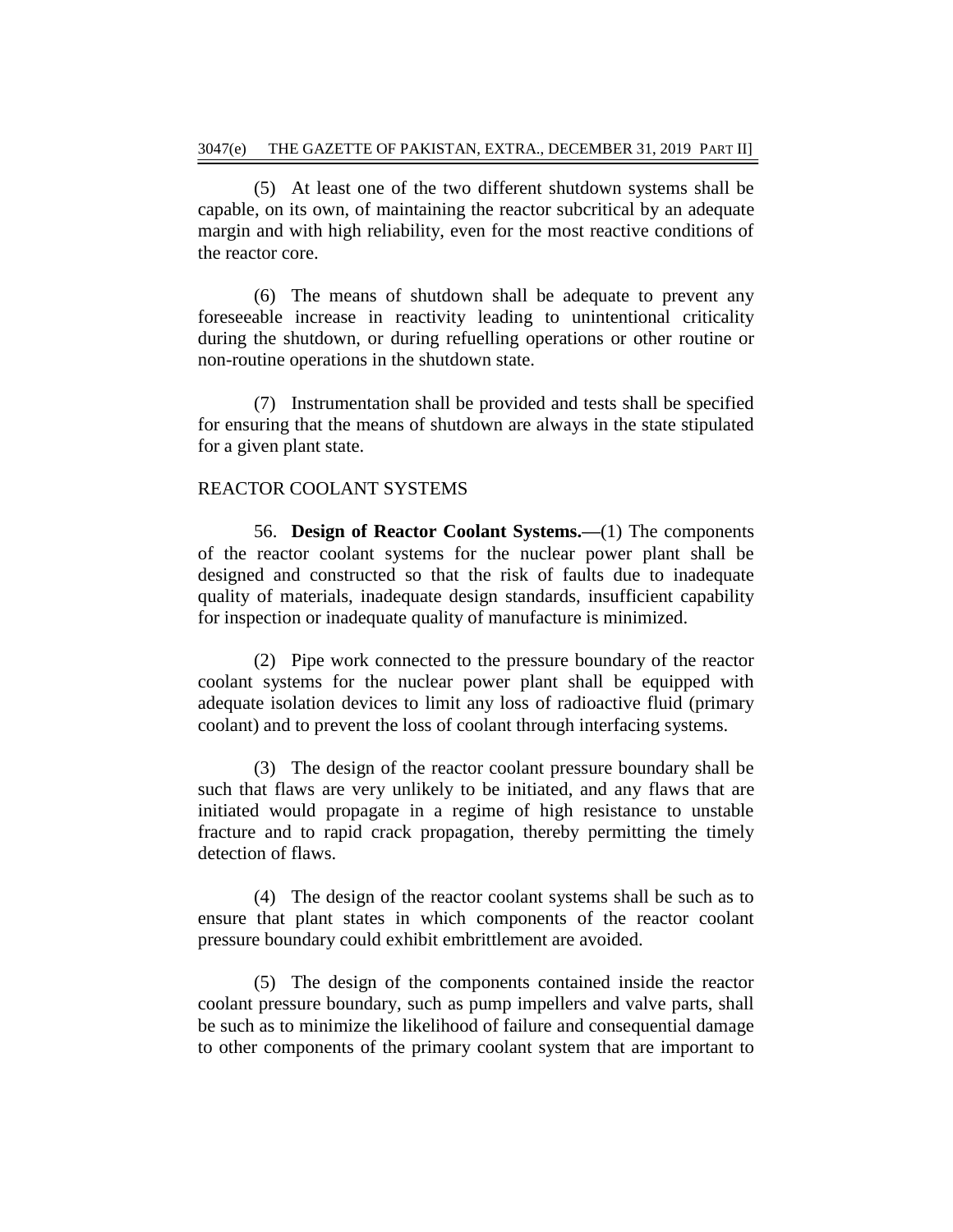safety, in all operational states and in design basis accident conditions, with due allowance made for deterioration that might occur in service.

(6) The component parts containing the reactor coolant, such as the reactor pressure vessel or the pressure tubes, piping and connections, valves, fittings, pumps, circulators and heat exchangers, together with the devices by which such parts are held in place shall be designed in such a way as to withstand the static and dynamic loads anticipated in all operational states and in design basis accidents. The materials used in the fabrication of the component parts shall be selected so as to minimize activation of the material.

(7) The design shall reflect consideration of all conditions of the pressure boundary material in operational states, including those for maintenance and testing and under design basis accident conditions, with account taken of the expected end-of-life properties affected by erosion, creep, fatigue, the chemical environment, the radiation environment and ageing, and any uncertainties in determining the initial state of the components and the rate of possible deterioration.

57. **Overpressure Protection of the Reactor Coolant Pressure Boundary.—**Provision shall be made to ensure that the operation of pressure relief devices will protect the pressure boundary of the reactor coolant systems against overpressure and will not lead to the release of radioactive material from the nuclear power plant directly to the environment.

58. **Inventory of Reactor Coolant.—**Provision shall be made for controlling the inventory, temperature and pressure of the reactor coolant to ensure that specified design limits are not exceeded in any operational state of the nuclear power plant, with due account taken of volumetric changes and leakage.

59. **Cleanup of Reactor Coolant.—**(1) Adequate facilities shall be provided at the nuclear power plant for the removal of radioactive substances from the reactor coolant, including activated corrosion products and fission products deriving from the fuel, and non-radioactive substances.

(2) The capabilities of the necessary plant systems shall be based on the specified design limit on permissible leakage of the fuel, with a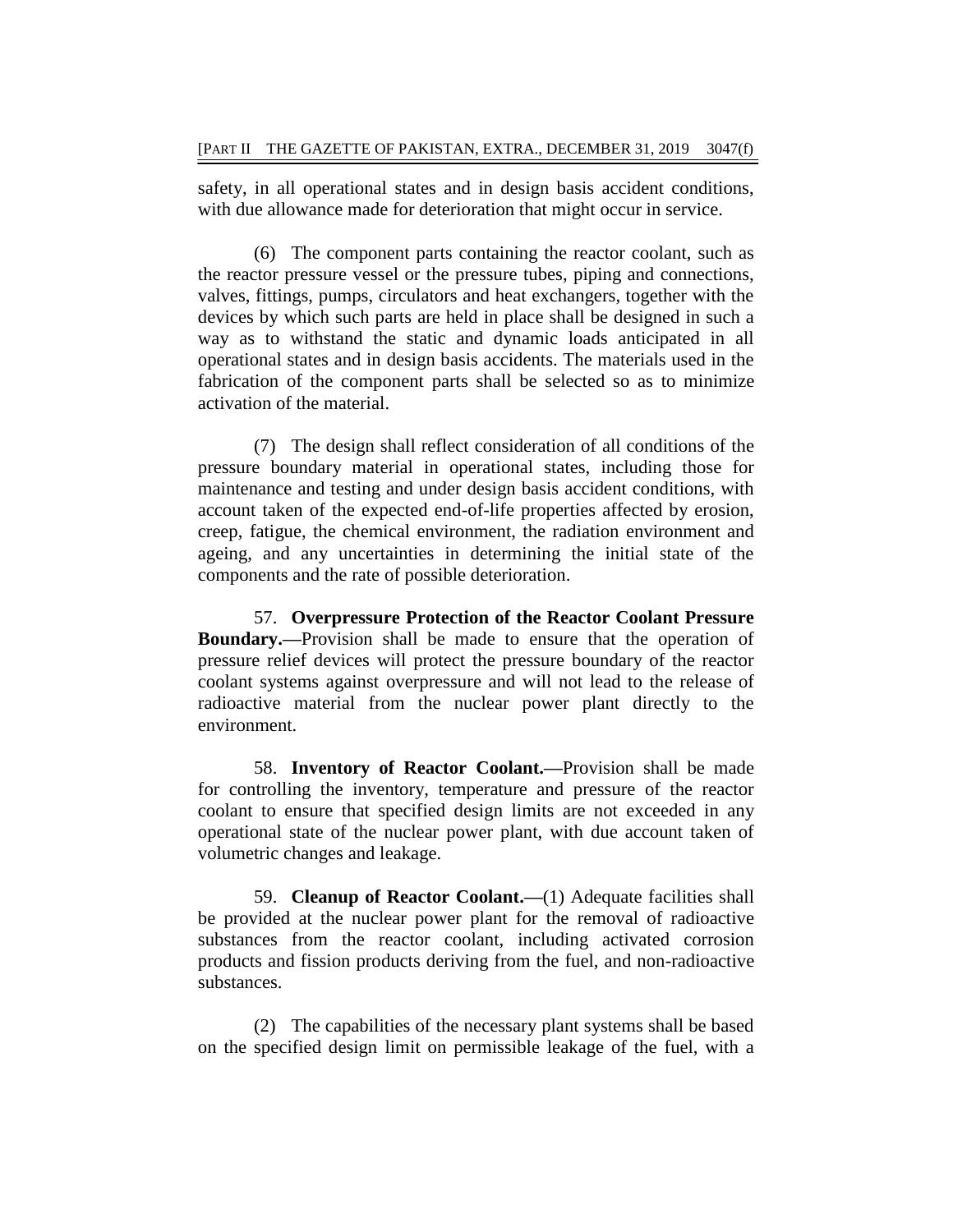conservative margin to ensure that the plant can be operated with a level of circuit activity that is as low as reasonably practicable, and to ensure that the requirements are met for radioactive releases to be as low as reasonably achievable and below the authorized limits on discharges.

60. **Removal of Residual Heat from the Reactor Core.—** Means shall be provided for the removal of residual heat from the reactor core in the shutdown state of the nuclear power plant such that the design limits for fuel, the reactor coolant pressure boundary and structures important to safety are not exceeded.

61. **Emergency Cooling of the Reactor Core.—**(1) Means of cooling the reactor core shall be provided to restore and maintain cooling of the fuel under accident conditions at the nuclear power plant even if the integrity of the pressure boundary of the primary coolant system is not maintained.

(2) The means provided for cooling of the reactor core shall be such as to ensure that:

- (a) The limiting parameters for the cladding or for integrity of the fuel (such as temperature) will not be exceeded;
- (b) Possible chemical reactions are kept to an acceptable level;
- (c) The effectiveness of the means of cooling of the reactor core compensates for possible changes in the fuel and in the internal geometry of the reactor core; and
- (d) Cooling of the reactor core will be ensured for a sufficient time.

(3) Design features (such as leak detection systems, appropriate interconnections and capabilities for isolation) and suitable redundancy and diversity shall be provided to fulfil the requirements of Regulation 61(2) of these regulat tons with adequate reliability for each postulated initiating event.

(4) The emergency core cooling system shall be designed to permit appropriate periodic inspection of important components and permit appropriate periodic testing to confirm the following: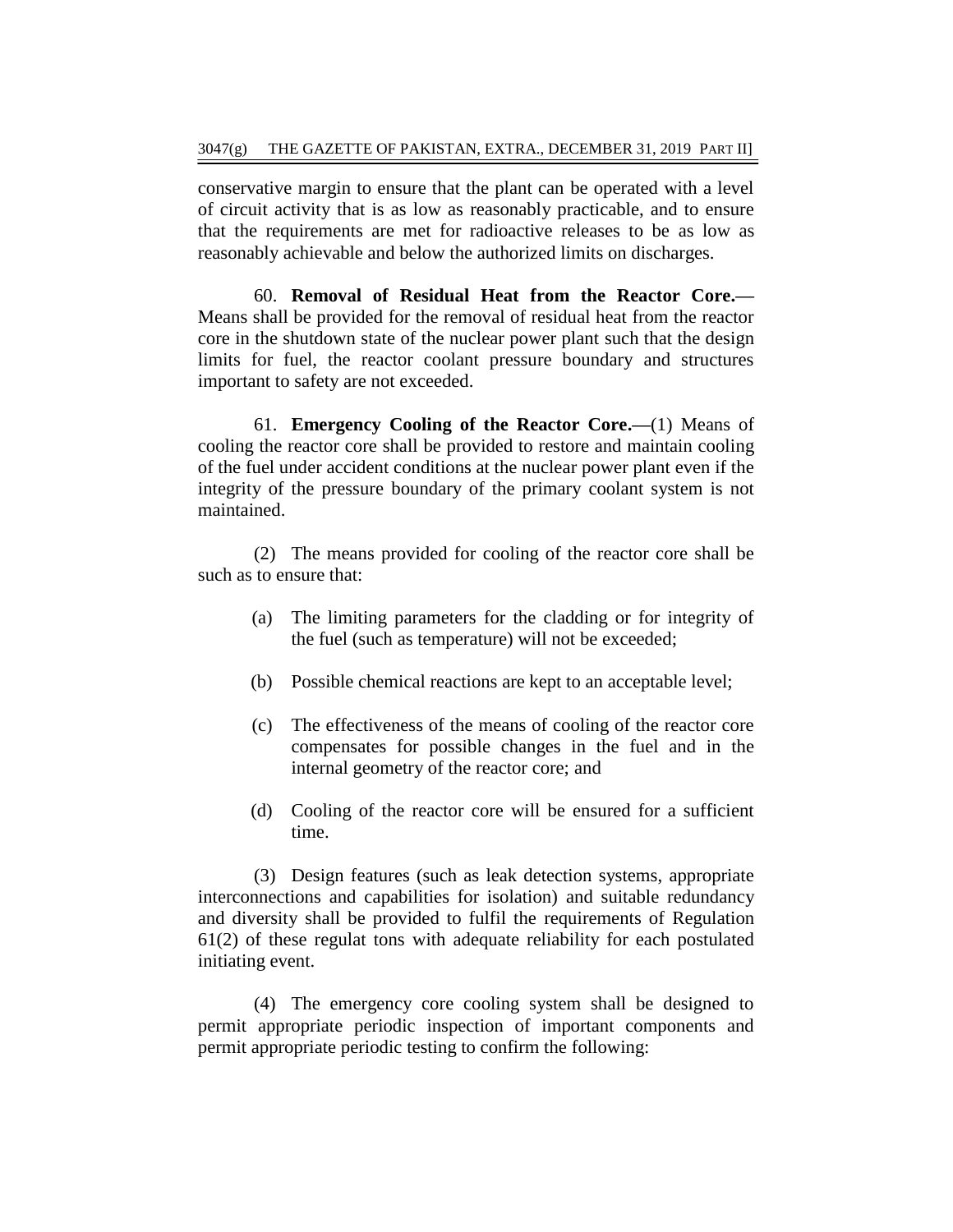- (a) Structural integrity and leak tight integrity of its components;
- (b) Operability and performance of the active components of the system in normal operation, as far as feasible; and
- (c) Operability of the system as a whole under the plant states specified in the design basis, to the extent practicable.

62. **Heat Transfer to an Ultimate Heat Sink.—**(1) The capability to transfer heat to an ultimate heat sink shall be ensured for all plant states.

(2) Systems for transferring heat shall have adequate reliability for the plant states in which they have to fulfil the heat transfer function. This may require the use of a different ultimate heat sink or different access to the ultimate heat sink.

(3) The heat transfer function shall be fulfilled for levels of natural hazards more severe than those considered for design, derived from the hazard evaluation for the site.

63. **In-Service Inspection of the Reactor Coolant Pressure Boundary.**—(1) The components of the reactor coolant pressure boundary shall be designed, manufactured and arranged in such a way that it is possible, throughout the service lifetime of the plant, to carry out at appropriate intervals adequate inspections and tests of the pressure boundary.

(2) Provision shall be made to implement a material surveillance program for the reactor coolant pressure boundary, particularly in locations of high irradiation, and for other important components as appropriate, in order to determine the metallurgical effects of factors such as irradiation, stress corrosion cracking, thermal embrittlement and ageing of structural materials.

(3) It shall be ensured that it is possible to inspect or test either directly or indirectly the components of the reactor coolant pressure boundary, according to the safety importance of those components, so as to demonstrate the absence of unacceptable defects or of safety significant deterioration.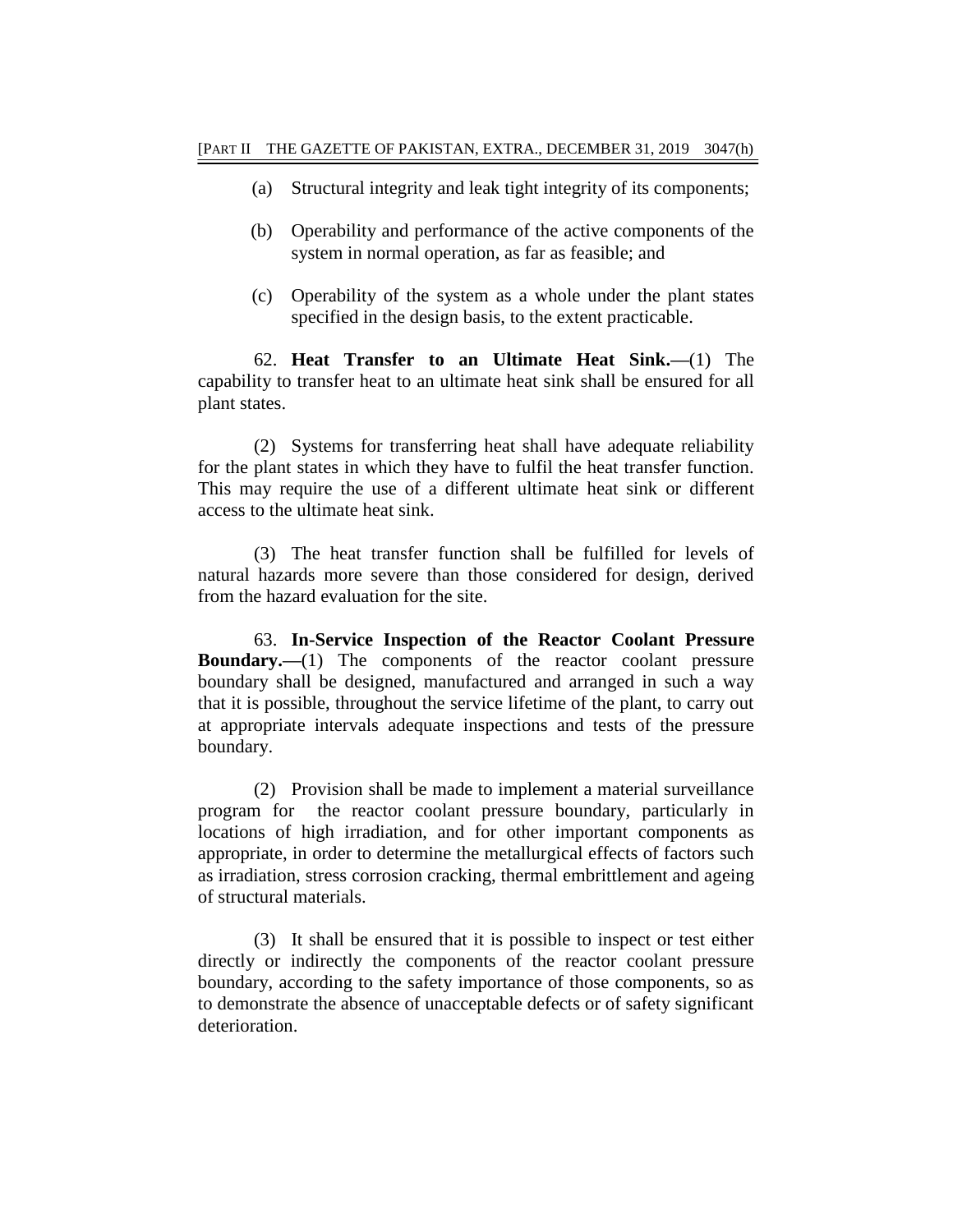(4) Indicators for the integrity of the reactor coolant pressure boundary (such as leakage) shall be monitored. The results of such measurements shall be taken into consideration in determination of which inspections are necessary for safety.

(5) If the safety analysis of the nuclear power plant indicates that particular failures in the secondary cooling system may result in serious consequences, it shall be ensured that it is possible to inspect the relevant parts of the secondary cooling system.

## CONTAINMENT STRUCTURE AND CONTAINMENT SYSTEM

64. **Containment System for the Reactor.—**(1) A containment system shall be provided to ensure, or to contribute to, the fulfilment of the following safety functions at the nuclear power plant:

- (a) Confinement of radioactive substances in all plant states;
- (b) Protection of the reactor against natural external events and human induced events; and
- (c) Radiation shielding in all plant states.

65. **Strength of the Containment Structure.—**The strength of the containment structure, including access opening and penetrations and isolation valves, shall be calculated with sufficient margins of safety on the basis of potential internal overpressures, under pressures and temperatures, dynamic effects such as missile impacts and reaction forces anticipated to arise as a result of design basis accidents. The effects of other potential energy sources, including for example, possible chemical and radiolytic reactions shall also be considered. In calculating the necessary strength of the containment structure, natural phenomenon and human induced events shall be taken into consideration, and provision shall be made to monitor the condition of the containment and its associated features.

66. **Control of Radioactive Releases from the Containment.—** (1) The design of the containment shall be such as to ensure that any release of radioactive material from the nuclear power plant to the environment is as low as reasonably achievable, is below the authorized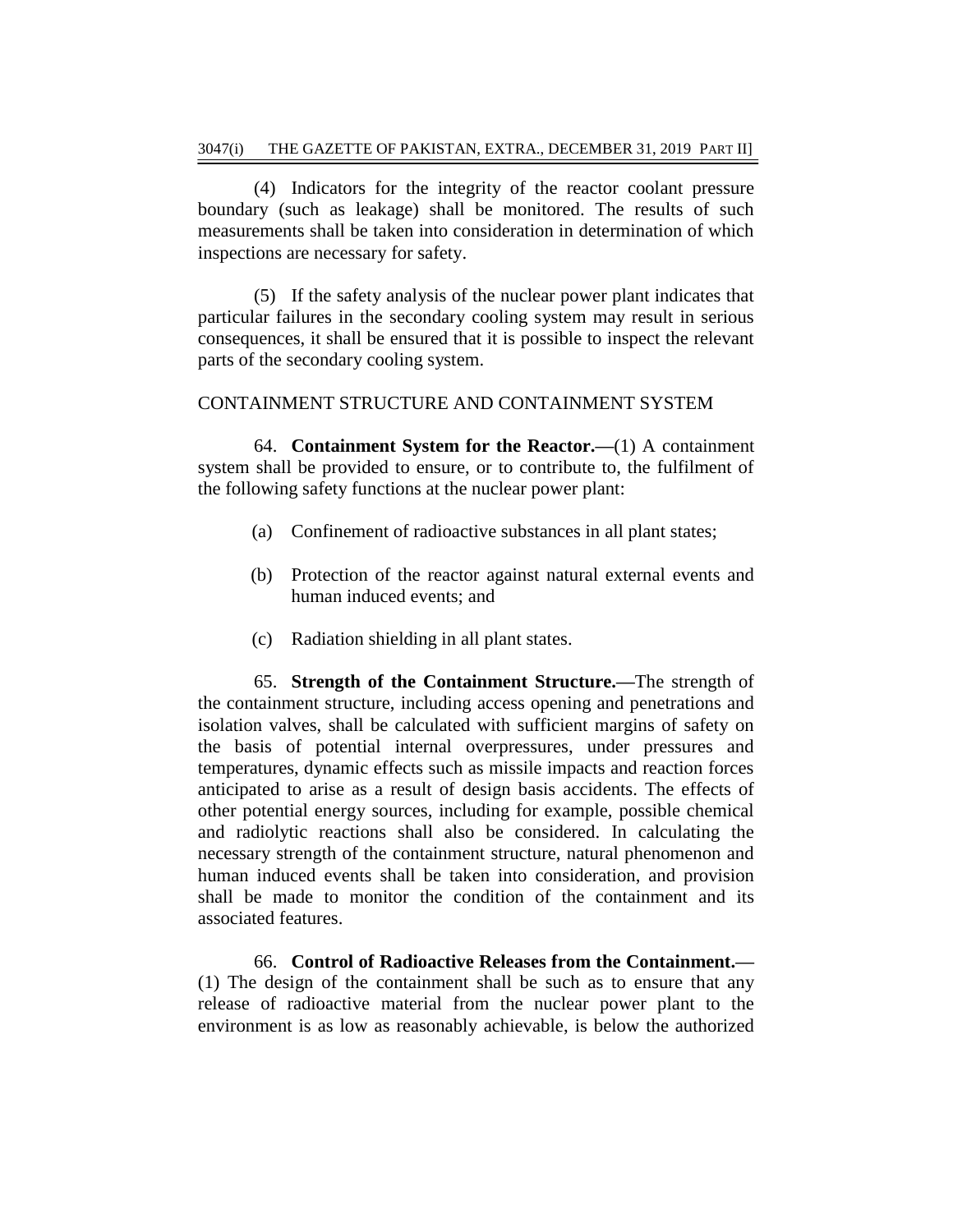limits on discharges in operational states and is below acceptable limits in accident conditions

(2) The containment structure and the systems and components affecting the leak tightness of the containment system shall be designed and constructed so that the leak rate can be tested after all penetrations through the containment have been installed and, if necessary, during the operating lifetime of the plant, so that the leak rate can be tested at the containment design pressure

(3) The number of penetrations through the containment shall be kept to a practical minimum and all penetrations shall meet the same design requirements as the containment structure itself. The penetrations shall be protected against reaction forces caused by pipe movement or accidental loads such as those due to missiles caused by external or internal events, jet forces and pipe whip.

67. **Isolation of the Containment.—**(1) Each line that penetrates the containment at a nuclear power plant as part of the reactor coolant pressure boundary or that is connected directly to the containment atmosphere shall be automatically and reliably sealable in the event of an accident in which the leak tightness of the containment is essential to preventing radioactive releases to the environment that exceed acceptable limits.

(2) Lines that penetrate the containment as part of the reactor coolant pressure boundary and lines that are connected directly to the containment atmosphere shall be fitted with at least two adequate containment isolation valves or check valves arranged in series and shall be provided with suitable leak detection systems. Containment isolation valves or check valves shall be located as close to the containment as is practicable, and each valve shall be capable of reliable and independent actuation and of being periodically tested.

(3) Exceptions to the requirements for containment isolation stated in Regulation 67(2) of these regulations shall be permissible for specific classes of lines such as instrumentation lines, or in cases in which application of the methods of containment isolation specified in Regulation 67(2) of these regulations would reduce the reliability of a safety system that includes a penetration of the containment.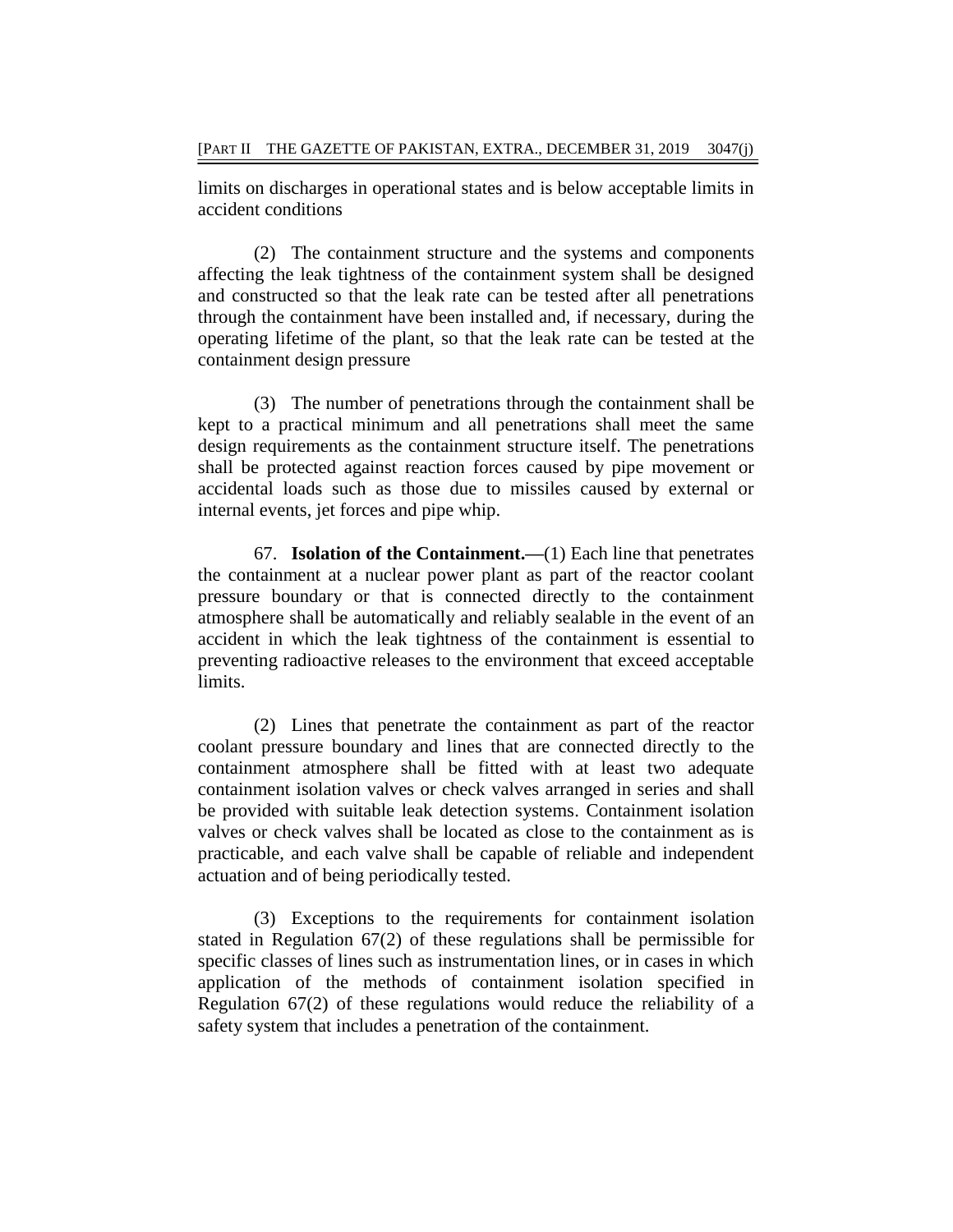(4) Each line that penetrates the containment and is neither part of the reactor coolant pressure boundary nor connected directly to the containment atmosphere shall have at least one adequate containment isolation valve. The containment isolation valves shall be located outside the containment and as close to the containment as is practicable.

68. **Access to the Containment.—**(1) Access by operating personnel to the containment at a nuclear power plant shall be through airlocks equipped with doors that are interlocked to ensure that at least one of the doors is closed during reactor power operation and in accident conditions.

(2) Where provision is made for entry of operating personnel for surveillance purposes, provision for ensuring protection and safety for operating personnel shall be specified in the design. Where equipment airlocks are provided, provision for ensuring protection and safety for operating personnel shall be specified in the design.

(3) Containment openings for the movement of equipment or material through the containment shall be designed to be closed quickly and reliably in the event that isolation of the containment is required.

69. **Control of Containment Conditions.—**(1) Provision shall be made to control the pressure and temperature in the containment at a nuclear power plant and to control any build up of fission products or other gaseous, liquid or solid substances that might be released inside the containment and that could affect the operation of systems important to safety.

(2) The design shall provide for sufficient flow routes between separate compartments inside the containment. The cross-sections of openings between compartments shall be of such dimensions as to ensure that the pressure differentials occurring during pressure equalization in accident conditions do not result in unacceptable damage to the pressure bearing structure or to systems that are important in mitigating the effects of accident conditions.

(3) The capability to remove heat from the containment shall be ensured, in order to reduce the pressure and temperature in the containment, and to maintain them at acceptably low levels after any accidental release of high energy fluids. The systems performing the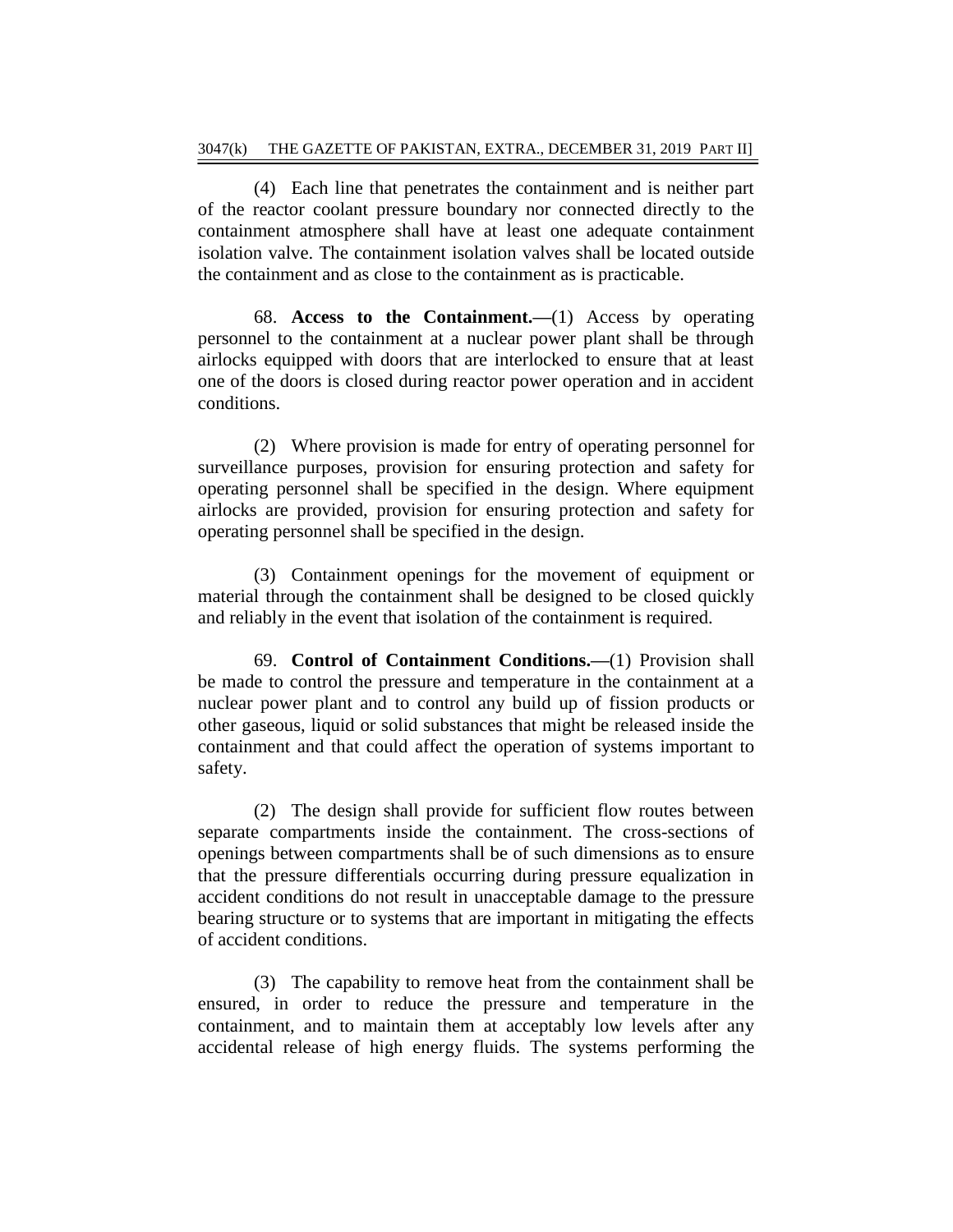function of removal of heat from the containment shall have sufficient reliability and redundancy to ensure that this function can be fulfilled.

(4) Design provision shall be made to prevent the loss of the structural integrity of the containment in all plant states. The use of this provision shall not lead to an early radioactive release or a large radioactive release.

(5) The design shall also include features to enable the safe use of non-permanent equipment for restoring the capability to remove heat from the containment.

(6) Design features to control fission products, hydrogen, oxygen and other substances that might be released into the containment shall be provided as necessary to:

- (a) Reduce the amounts of fission products that could be released to the environment in accident conditions; and
- (b) Control the concentrations of hydrogen, oxygen and other substances in the containment atmosphere in accident conditions so as to prevent deflagration or detonation loads that could challenge the integrity of the containment.

(7) Systems for cleaning up the containment atmosphere shall have suitable redundancy in components and features to ensure that the safety group can fulfil the necessary safety function, on the assumption of a single failure. A reliable venting system shall be designed to be independent of AC power and to operate with limited operator actions from the control room.

(8) Coverings, thermal insulations and coatings for components and structures within the containment system shall be carefully selected and methods for their application shall be specified to ensure the fulfilment of their safety functions and to minimize interference with other safety functions in the event of deterioration of the coverings, thermal insulations and coatings.

70. **Containment Testing and Surveillance.—**(1) The containment shall be designed to permit appropriate: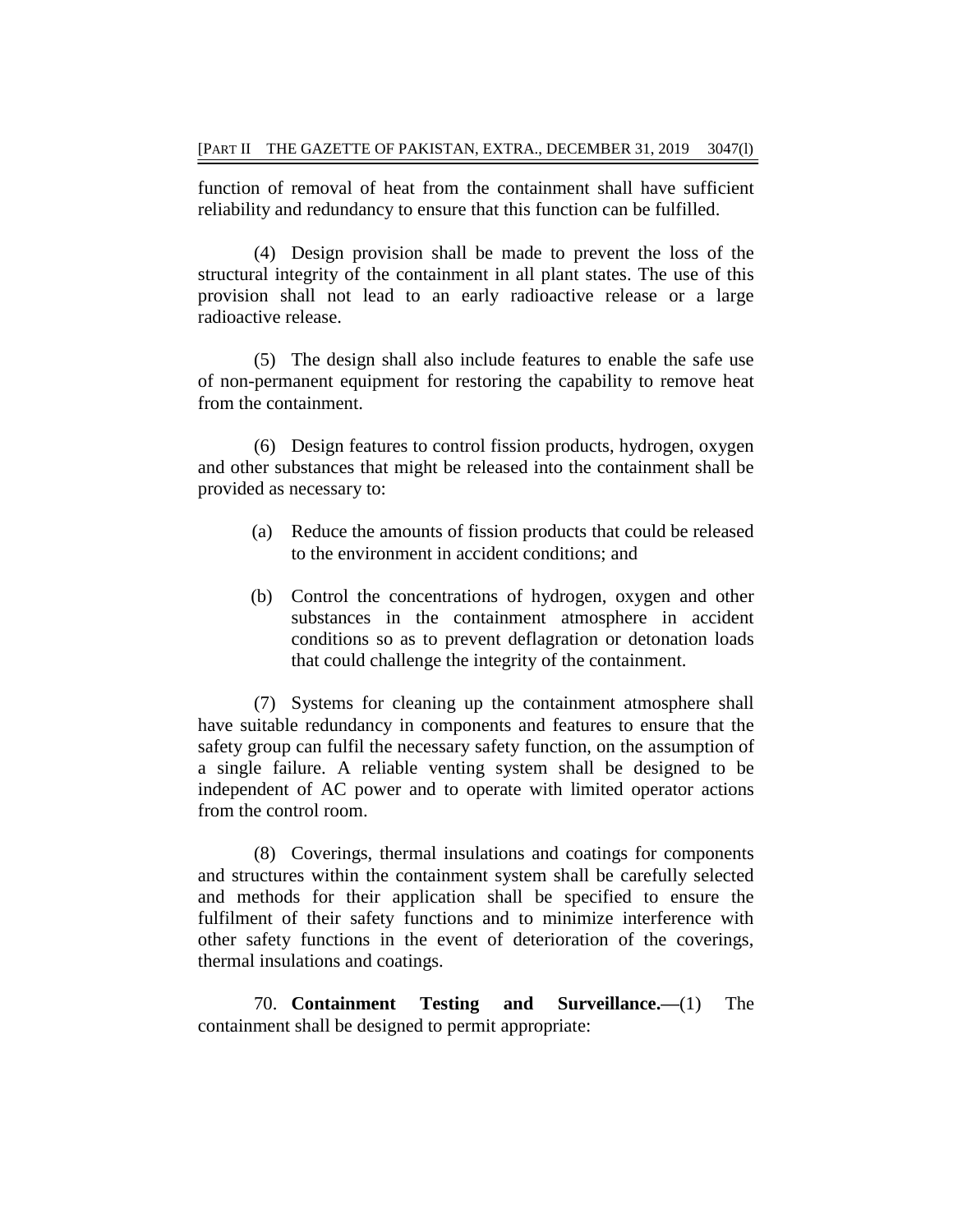- (a) Periodic inspection of all important areas; and
- (b) Surveillance program.

(2) The containment structure shall be designed and constructed so that it is possible to perform a pressure test at a specified pressure to demonstrate its structural integrity before operation of the plant and over the plant's lifetime.

## INSTRUMENTATION AND CONTROL SYSTEMS

71. **Provision of Instrumentation.—**(1) Instrumentation shall be provided for determining the values of all the main variables that can affect the fission process, the integrity of the reactor core, the reactor coolant systems and the containment at the nuclear power plant, for obtaining essential information on the plant that is necessary for its safe and reliable operation, for determining the status of the plant in accident conditions and for making decisions for the purpose of accident management.

(2) Instrumentation and recording equipment shall be provided to ensure that essential information is available for monitoring the status of essential equipment and the course of accidents, for predicting the locations of release and the amount of radioactive material that could be released from the locations that are so intended in the design, and for post-accident analysis.

72. **Control Systems.—**Appropriate and reliable control systems shall be provided at the nuclear power plant to maintain and limit the relevant process variables within the specified operational ranges.

73. **Protection System.—**(1) A protection system shall be provided at the nuclear power plant that has the capability to detect unsafe plant conditions and to initiate safety actions automatically to actuate the safety systems necessary for achieving and maintaining safe plant conditions.

- (2) The protection system shall be designed:
- (a) To be capable of overriding unsafe actions of the control system; and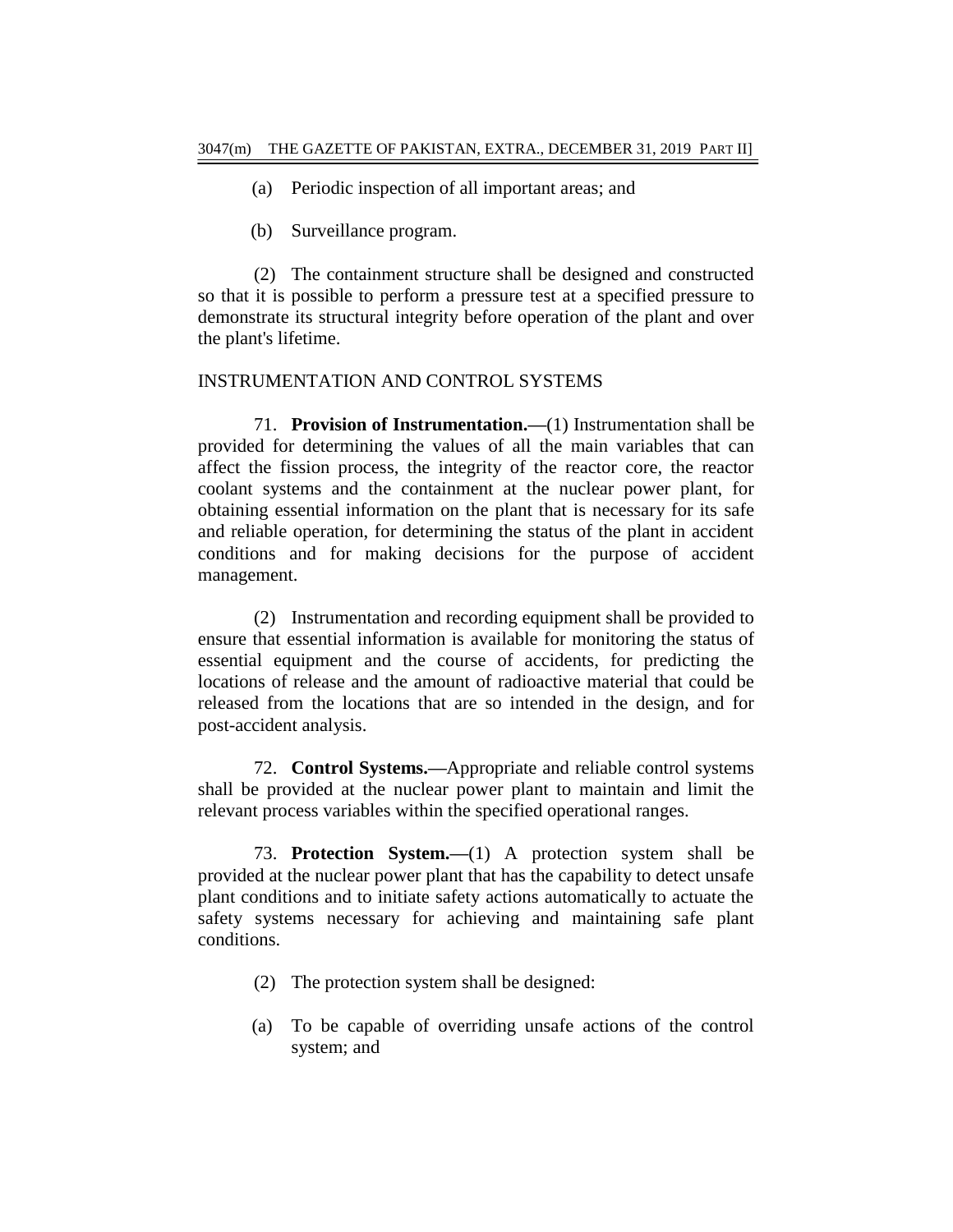- (b) With fail-safe characteristics to achieve safe plant conditions in the event of failure of the protection system.
- (3) The design of the protection system shall:
- (a) Prevent operator actions that could compromise the effectiveness of the protection system in operational states and in accident conditions, but not counteract correct operator actions in accident conditions;
- (b) Automate various safety actions to actuate safety systems so that operator action is not necessary within a justified period of time from the onset of anticipated operational occurrences or accident conditions; and
- (c) Make relevant information available to the operator for monitoring the effects of automatic actions.

74. **Reliability and Testability of Instrumentation and Control System.—**(1) Instrumentation and control systems for items important to safety at the nuclear power plant shall be designed for high functional reliability and periodic testability commensurate with the safety function to be performed.

(2) Redundancy and independence designed into protection system shall be sufficient at least to ensure that:

- (a) No single failure results in loss of protection function; and
- (b) The removal from service of any component or channel does not result in loss of the necessary minimum redundancy, unless the acceptable reliability of operation of the protection system can be otherwise demonstrated.

(3) Design techniques such as testability, including a selfchecking capability where necessary, fail-safe characteristics, functional diversity and diversity in component design and in concepts of operation shall be used to the extent practicable to prevent loss of a safety function.

(4) Safety systems shall be designed to permit periodic testing of their functionality when the plant is in operation, including the possibility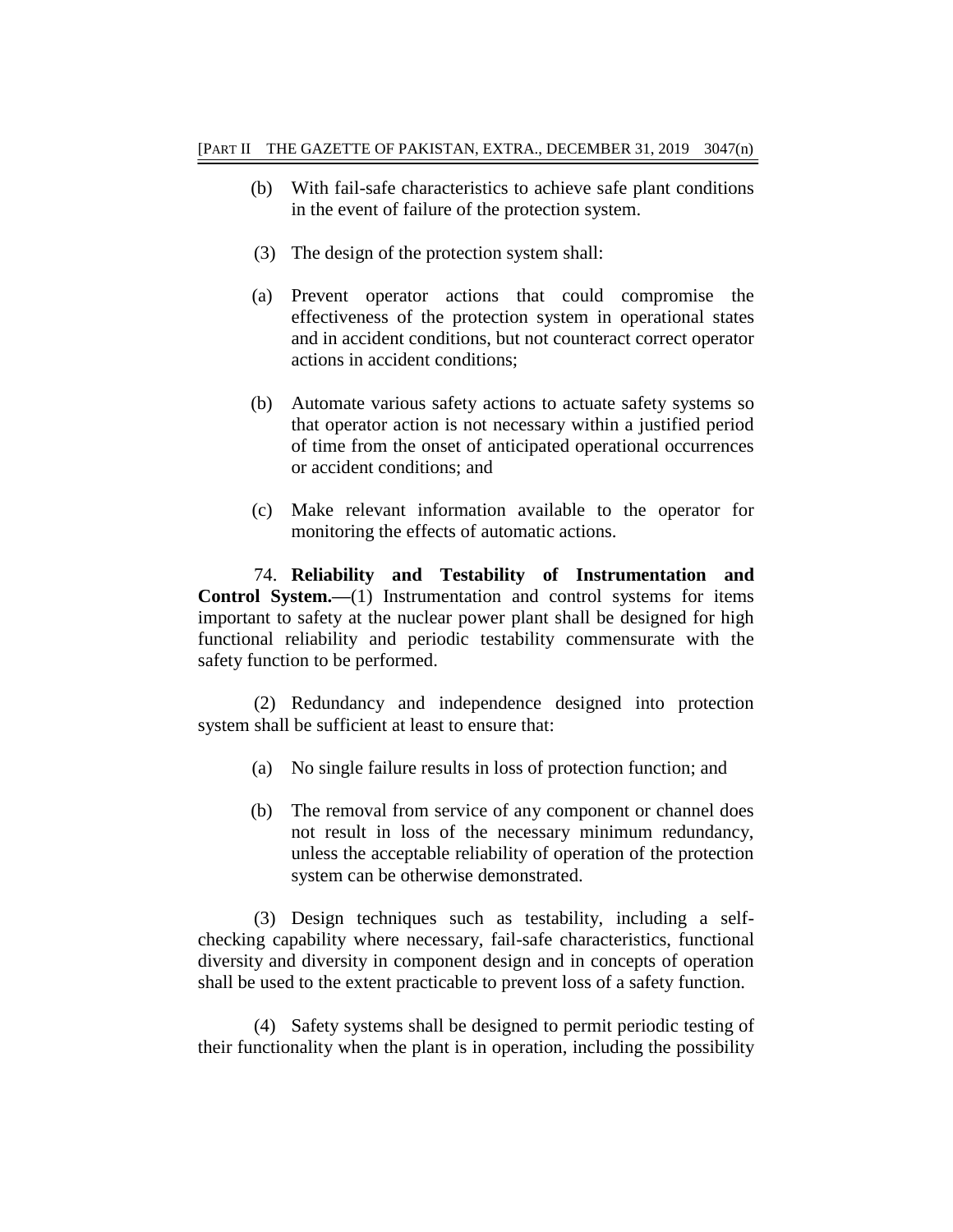of testing channels independently for the detection of failures and losses of redundancy. The design shall permit all aspects of functionality testing for the sensor, the input signal, the final actuator and the display.

(5) When a safety system, or part of a safety system, has to be taken out of service for testing, adequate provision shall be made for the clear indication of any protection system bypasses that are necessary for the duration of the testing or maintenance activities.

75. **Use of Computer Based Equipment in Systems Important to Safety.—**(1) If a system important to safety at the nuclear power plant is dependent upon computer based equipment, appropriate standards and practices for the development and testing of computer hardware and software shall be established and implemented throughout the service life of the system, and in particular throughout the software development cycle. The entire development shall be subject to a quality management system.

(2) For computer based equipment in safety systems or safety related systems:

- (a) A high quality of, and best practices for, hardware and software shall be used, in accordance with the importance of the system to safety;
- (b) The entire development process, including control, testing and commissioning of design changes, shall be systematically documented and shall be reviewable;
- (c) An assessment of the equipment shall be undertaken by experts, who are independent of the design team and the supplier team, to provide assurance of its high reliability;
- (d) Where safety functions are essential for achieving and maintaining safe conditions, and the necessary high reliability of the equipment cannot be demonstrated with a high level of confidence, diverse means of ensuring fulfilment of the safety functions shall be provided;
- (e) Common cause failures deriving from software shall be taken into consideration; and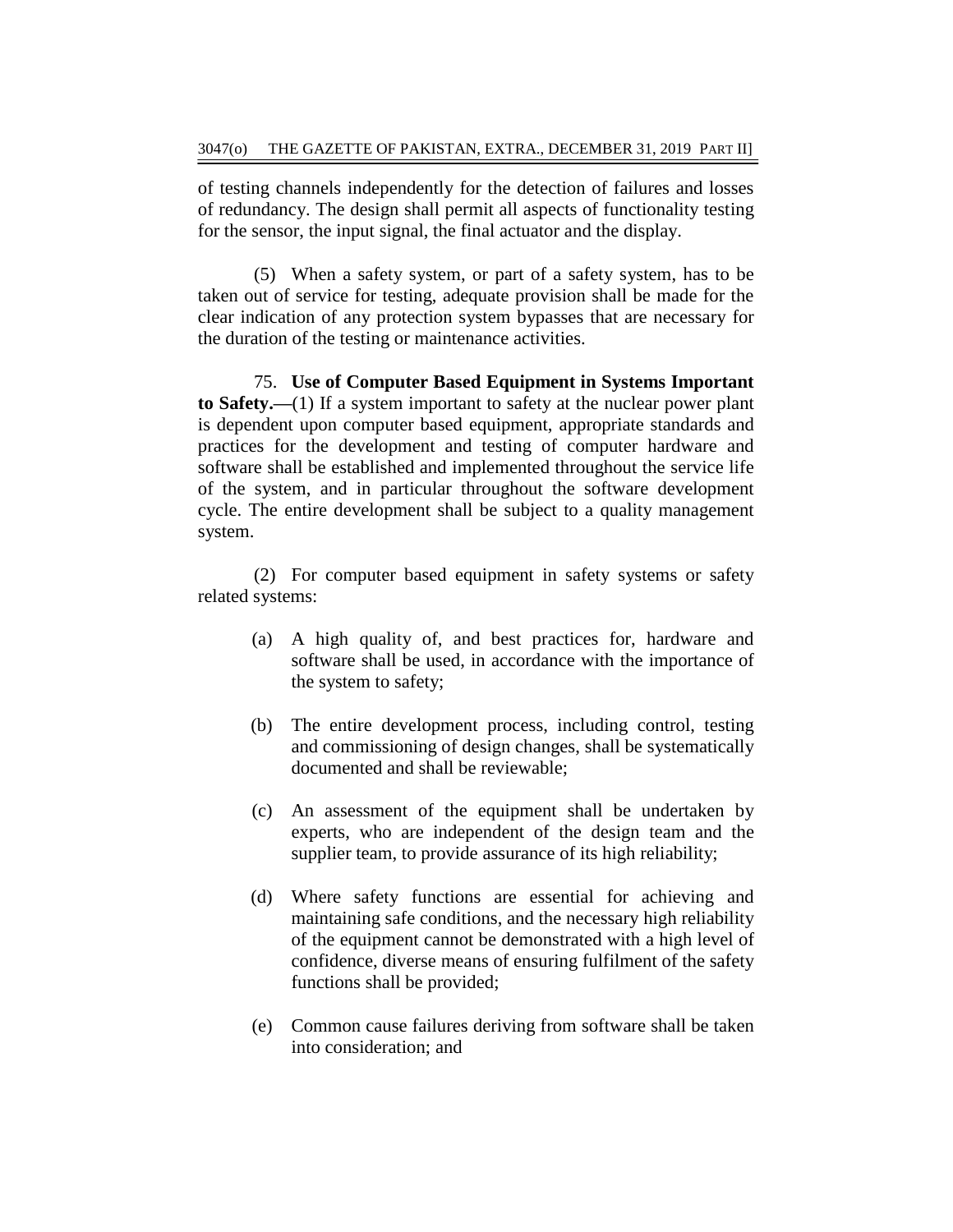(f) Protection shall be provided against accidental disruption of, or deliberate interference with, system operation.

76. **Separation of Protection Systems and Control Systems.—** (1) Interference between protection systems and control systems at the nuclear power plant shall be prevented by means of separation, by avoiding interconnections or by suitable functional independence.

(2) If signals are used in common by both the protection system and any control system, appropriate separation (such as by adequate decoupling) shall be ensured and the signal system shall be classified as part of the protection system. It shall be demonstrated that all safety requirements of "Functions of Protection System", "Reliability and Testability of the Protection System" and "Use of Computer Based Systems in Protection" are fulfilled.

77. **Control Room.—**(1) A control room shall be provided at the nuclear power plant from which the plant can be safely operated in all operational states, either automatically or manually, and from which measures can be taken to maintain the plant in a safe state or to bring it back into a safe state after anticipated operational occurrences and accident conditions.

(2) Appropriate measures shall be taken, including the provision of barriers between the control room at the nuclear power plant and the external environment, and adequate information shall be provided for the protection of occupants of the control room, for a protracted period of time, against hazards such as high radiation levels resulting from accident conditions, release of radioactive material, fire, or explosive or toxic gases.

(3) Special attention shall be paid to identifying those events, both internal and external to the control room, that could challenge its continued operation, and the design shall provide for reasonably practicable measures to minimize the consequences of such events.

(4) The layout of the instrumentation and the mode of presentation of information shall provide the operating personnel with an adequate overall picture of the status and performance of the plant.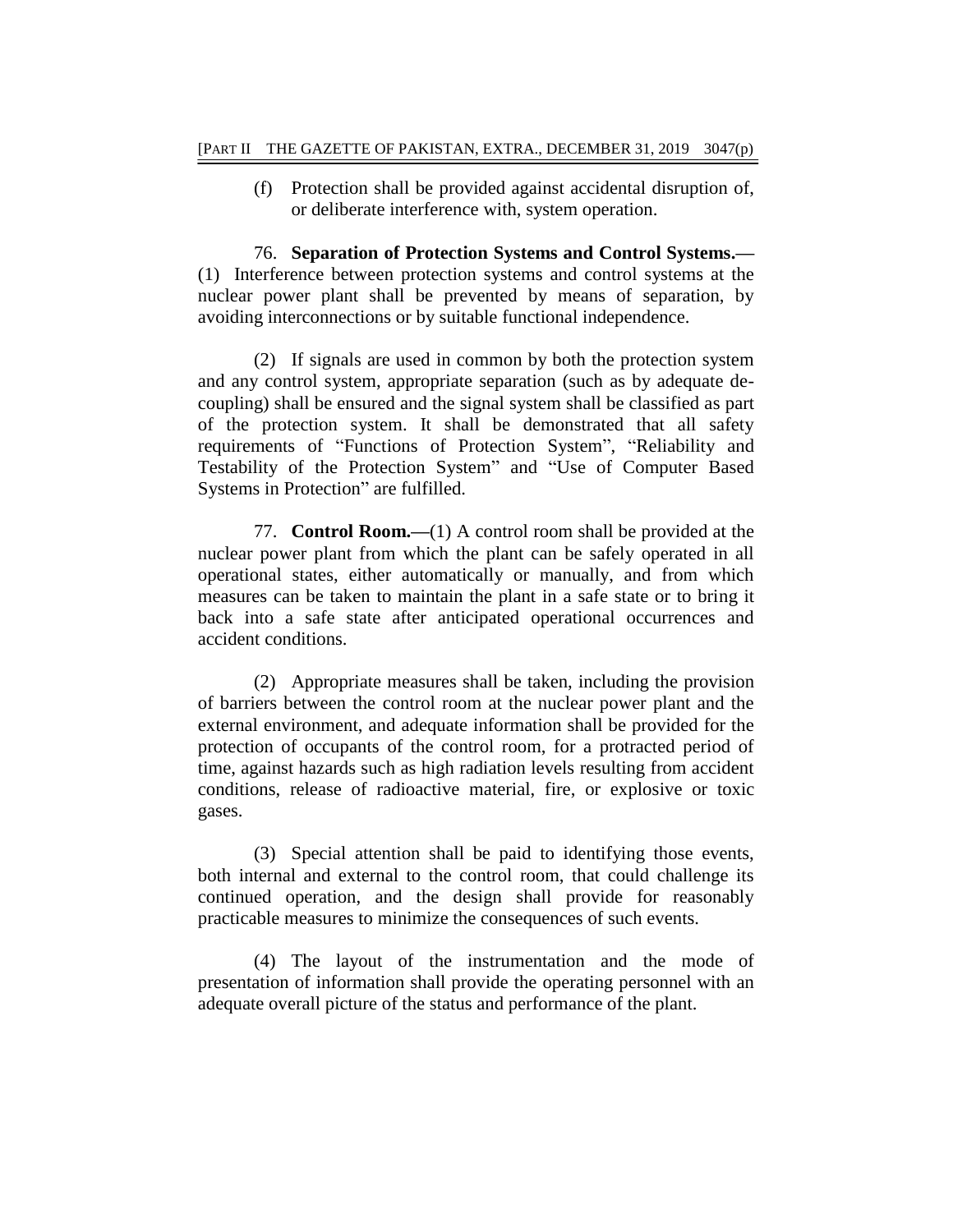(5) Devices shall be provided to give an efficient way of visual and, if appropriate, also audible indication of operational status and processes that have deviated from normal and could affect safety.

(6) The design of the control room shall provide an adequate margin against levels of natural hazards more severe than those considered for design, derived from the hazard evaluation for the site.

78. **Emergency Control Room.—**(1) Instrumentation and control equipment shall be kept available, preferably at a single location (an emergency control room) that is physically, electrically and functionally separate from the control room at the nuclear power plant. The emergency control room shall be so equipped that the reactor can be placed and maintained in a shutdown state, residual heat can be removed, and essential plant variables can be monitored if there is a loss of ability to perform these essential safety functions in the control room.

(2) The requirements of Regulation 77(2) of these regulations for taking appropriate measures and providing adequate information for the protection of occupants against hazards also apply for the emergency control room at the nuclear power plant.

79. **Emergency Control Centre.—**(1) An on-site emergency control centre, separate from both the plant control room and the emergency control room, shall be provided from which an emergency response can be directed at the nuclear power plant.

(2) Information about important plant parameters and radiological conditions at the nuclear power plant and in its immediate surroundings shall be provided in the on-site emergency control centre. The on-site emergency control centre shall provide means of communication with the control room, the emergency control room and other important locations at the plant, and with on-site and off-site emergency response organizations. Appropriate measures shall be taken to protect the occupants of the emergency control centre for a protracted time against hazards resulting from accident conditions. The emergency control centre shall include the necessary systems and services to permit extended periods of occupation and operation by emergency response personnel.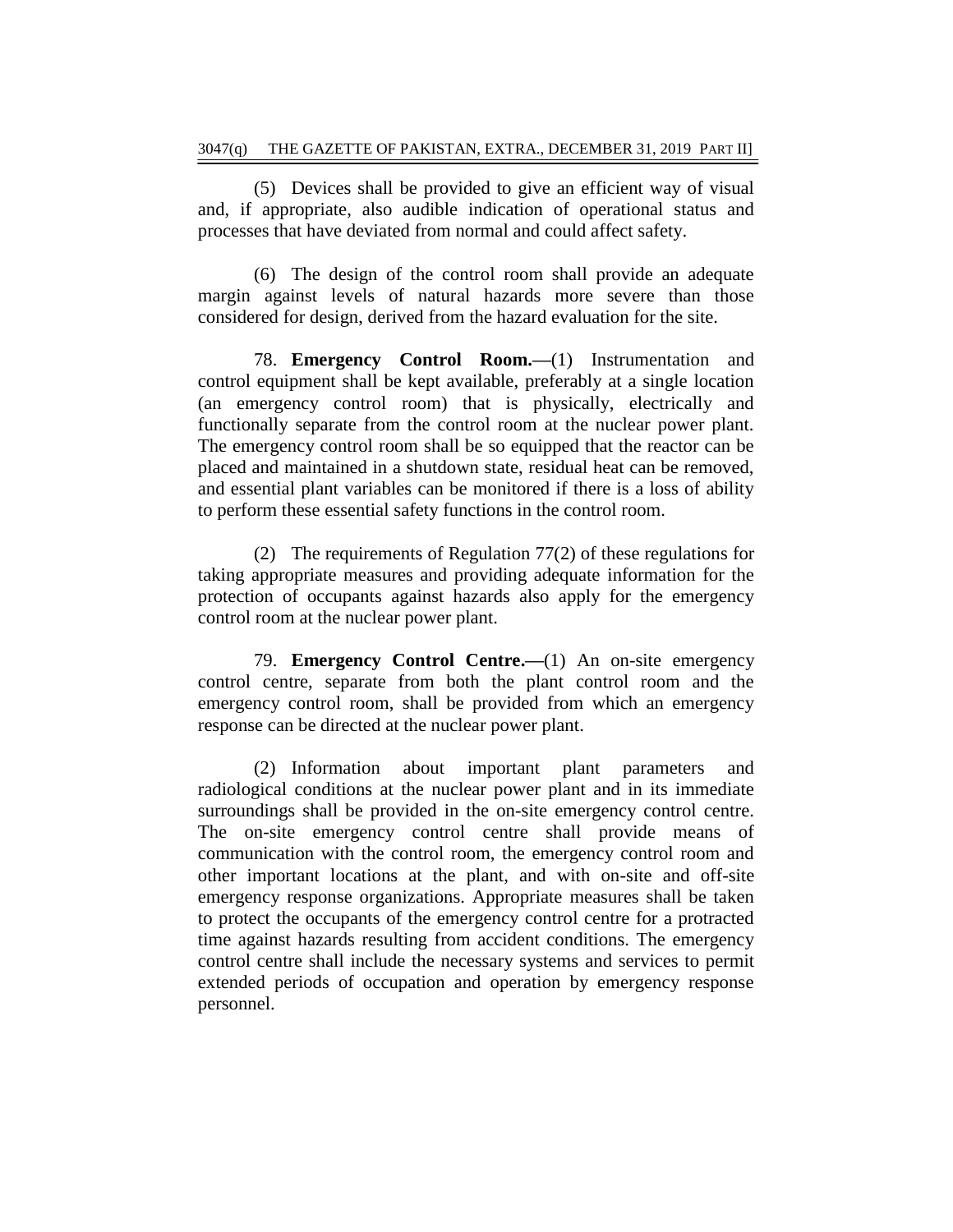80. **Technical Support Centre.—**(1) An on-site technical support centre, separate from both the plant control room and the emergency control room, shall be established from which technical support can be provided to the operation staff during accident conditions.

(2) Information about important plant parameters and radiological conditions at the nuclear power plant and in its immediate surroundings shall be provided in the on-site technical support centre. The on-site technical support centre shall provide means of communication with the control room, the emergency control room and other important locations at the plant, and with on-site and off-site emergency response organizations.

(3) The technical support centre shall remain operable and habitable for a protracted period of time in situations generated by accidents and hazards considered in the design of the plant. This requirement shall be fulfilled with significant margins.

## EMERGENCY POWER SUPPLY

81. **Design for Withstanding the Loss of Off-Site Power.—**(1) The emergency power supply at the nuclear power plant shall be capable of supplying the necessary power in anticipated operational occurrences and in design basis accidents in the event of the loss of off-site power. The design shall also include an alternate power source to supply the necessary power in design extension conditions.

(2) The design specifications for the emergency power supply and for the alternate power source at the nuclear power plant shall include the requirements for capability, availability, duration of the required power supply, capacity and continuity.

(3) The combined means to provide emergency power (such as water, steam or gas turbines, diesel engines or batteries) shall have a reliability and type that are consistent with all the requirements of the safety systems to be supplied with power, and their functional capability shall be testable.

(4) The alternate power source shall be capable of supplying the necessary power to preserve the integrity of the reactor coolant system and to prevent significant damage to the core and to spent fuel in the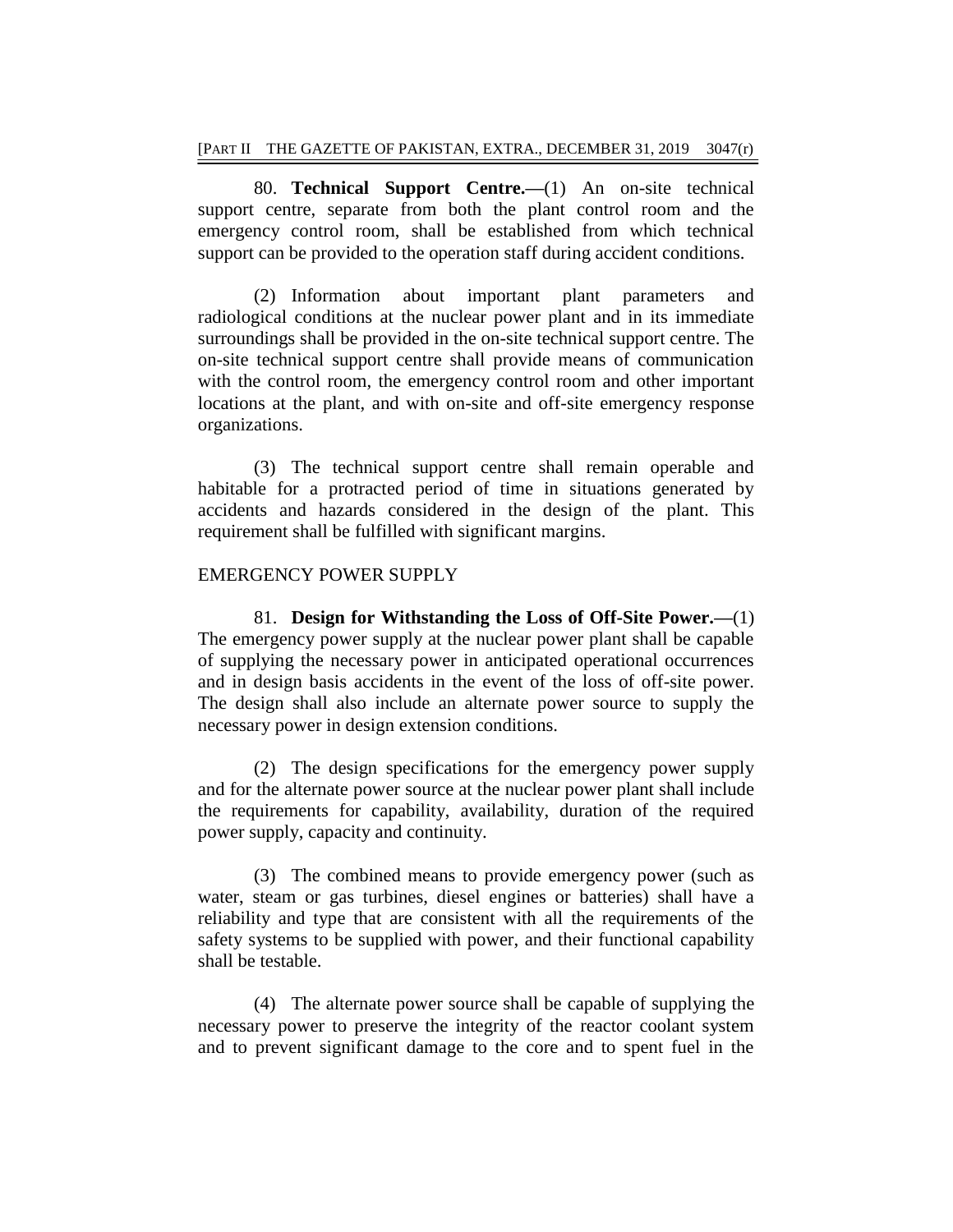event of the loss of off-site power combined with failure of the emergency power supply.

(5) Equipment that is necessary to mitigate the consequences of melting of the reactor core shall be capable of being supplied by any of the available power sources.

(6) The alternate power source shall be independent of and physically separated from the emergency power supply. The connection time of the alternate power source shall be consistent with the depletion time of the battery.

(7) Continuity of power for the monitoring of the key plant parameters and for the completion of short term actions necessary for safety shall be maintained in the event of loss of the AC (alternating current) power sources.

(8) The design basis for any diesel engine or other prime mover that provides an emergency power supply to items important to safety shall include the:

- (a) Capability of the associated fuel oil storage and supply systems to satisfy the demand within the specified time period;
- (b) Capability of the prime mover to start and to function successfully under all specified conditions and at the required time; and
- (c) Auxiliary systems of the prime mover, such as coolant systems.

(9) The design shall include necessary features to enable the use of non-permanent power sources which may or may not be available at the site.

## SUPPORTING SYSTEMS AND AUXILIARY SYSTEMS

82. **Performance of Supporting Systems and Auxiliary Systems.—The design of supporting systems and auxiliary systems shall** be such as to ensure that the performance of these systems is consistent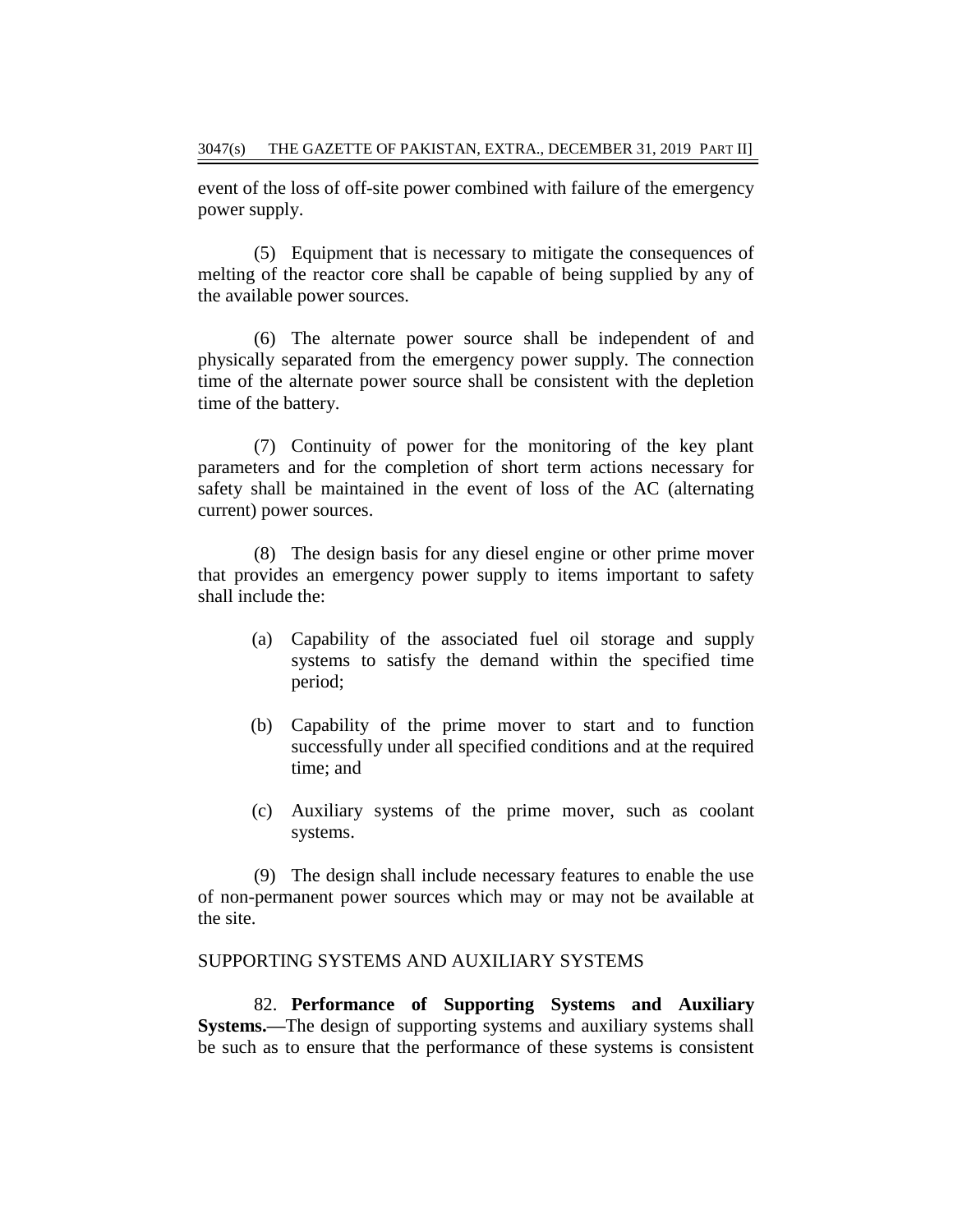with the safety significance of the system or component that they serve at the nuclear power plant.

83. **Heat Transport Systems.—**(1) Auxiliary systems shall be provided as appropriate to remove heat from systems and components at the nuclear power plant that are required to function in operational states and in accident conditions.

(2) The design of heat transport systems shall be such as to ensure that non-essential parts of the systems can be isolated.

84. **Process Sampling Systems and Post-Accident Sampling Systems.—**(1) Process sampling systems and post-accident sampling systems shall be provided for determining, in a timely manner, the concentration of specified radionuclides in fluid process systems, and in gas and liquid samples taken from systems or from the environment, in all operational states and in accident conditions at the nuclear power plant.

(2) Appropriate means shall be provided at the nuclear power plant for the monitoring of activity in fluid systems that have the potential for significant contamination, and for the collection of process samples.

85. **Compressed Air Systems.—**The design basis for any compressed air system that serves an item important to safety at the nuclear power plant shall specify the quality, flow rate and cleanness of the air to be provided.

86. **Air Conditioning Systems and Ventilation Systems.—**(1) Systems for air conditioning, air heating, air cooling and ventilation shall be provided as appropriate in auxiliary rooms or other areas at the nuclear power plant to maintain the required environmental conditions for systems and components important to safety in all plant states.

(2) Systems shall be provided for the ventilation of buildings at the nuclear power plant with appropriate capability for the cleaning of air in order to:

(a) Prevent unacceptable dispersion of airborne radioactive substances within the plant;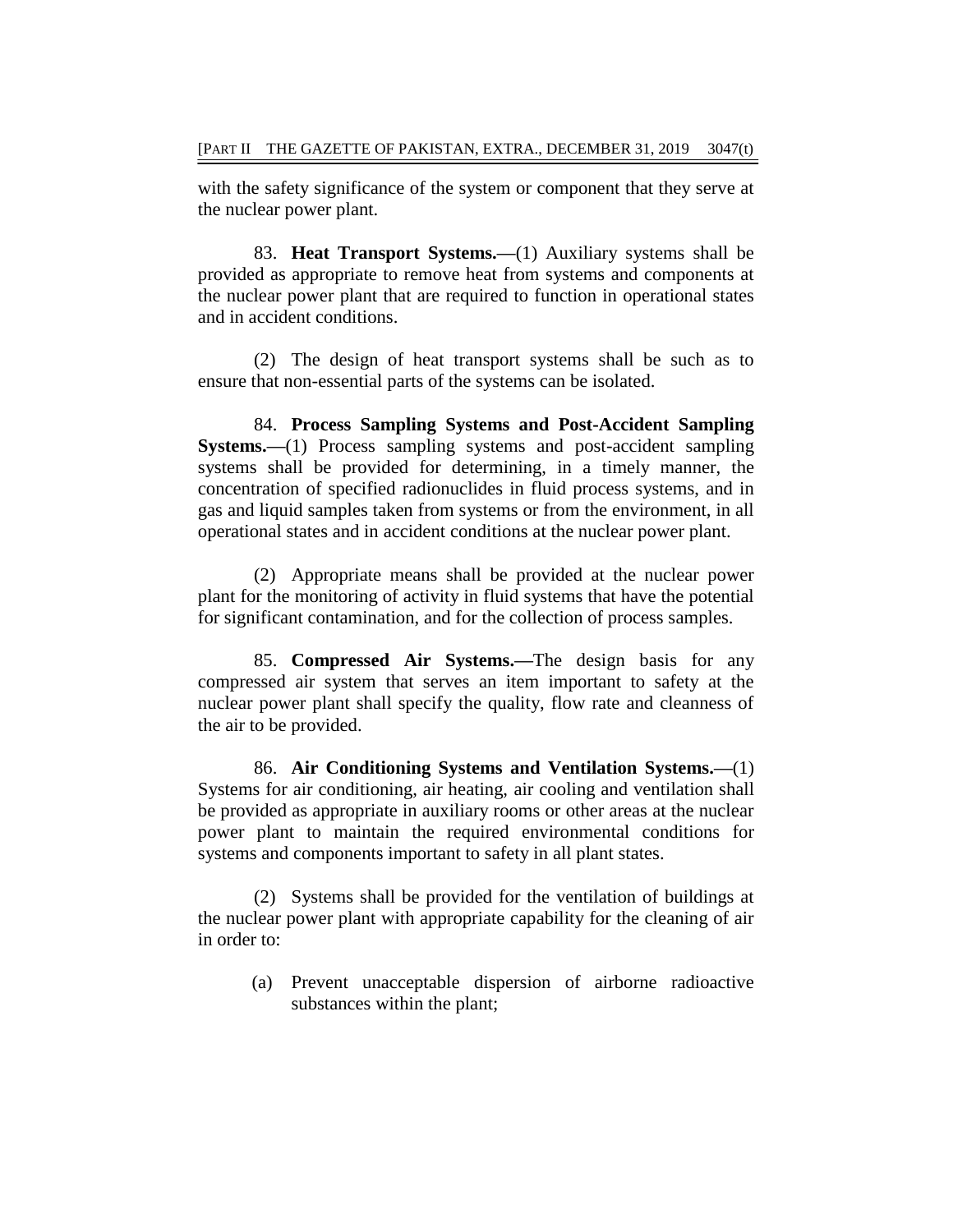- (b) Reduce the concentration of airborne radioactive substances to levels compatible with the need for access by personnel to the area;
- (c) Keep the levels of airborne radioactive substances in the plant below authorized limits and as low as reasonably achievable;
- (d) Ventilate rooms containing inert gases or noxious gases without impairing the capability to control radioactive effluents; and
- (e) Control releases of gaseous radioactive material to the environment below the authorized limits and to keep them as low as reasonably achievable.

(3) Areas of higher contamination at the plant shall be maintained at a negative pressure differential (partial vacuum) with respect to areas of lower contamination and other accessible areas.

87. **Fire Protection Systems.—**(1) Fire protection systems, including fire detection systems and fire extinguishing systems, fire containment barriers and smoke control systems, shall be provided throughout the nuclear power plant, with due account taken of the results of the fire hazard analysis.

(2) The fire protection systems installed at the nuclear power plant shall be capable of dealing safely with fire events of the various types that are postulated.

(3) Fire extinguishing systems shall be capable of automatic actuation where appropriate. Fire extinguishing systems shall be designed and located to ensure that their rupture or spurious or inadvertent operation would not significantly impair the capability of items important to safety.

(4) Fire detection systems shall be designed to provide operating personnel promptly with information on the location and spread of any fires that start.

(5) Fire detection systems and fire extinguishing systems that are necessary to protect against a possible fire following a postulated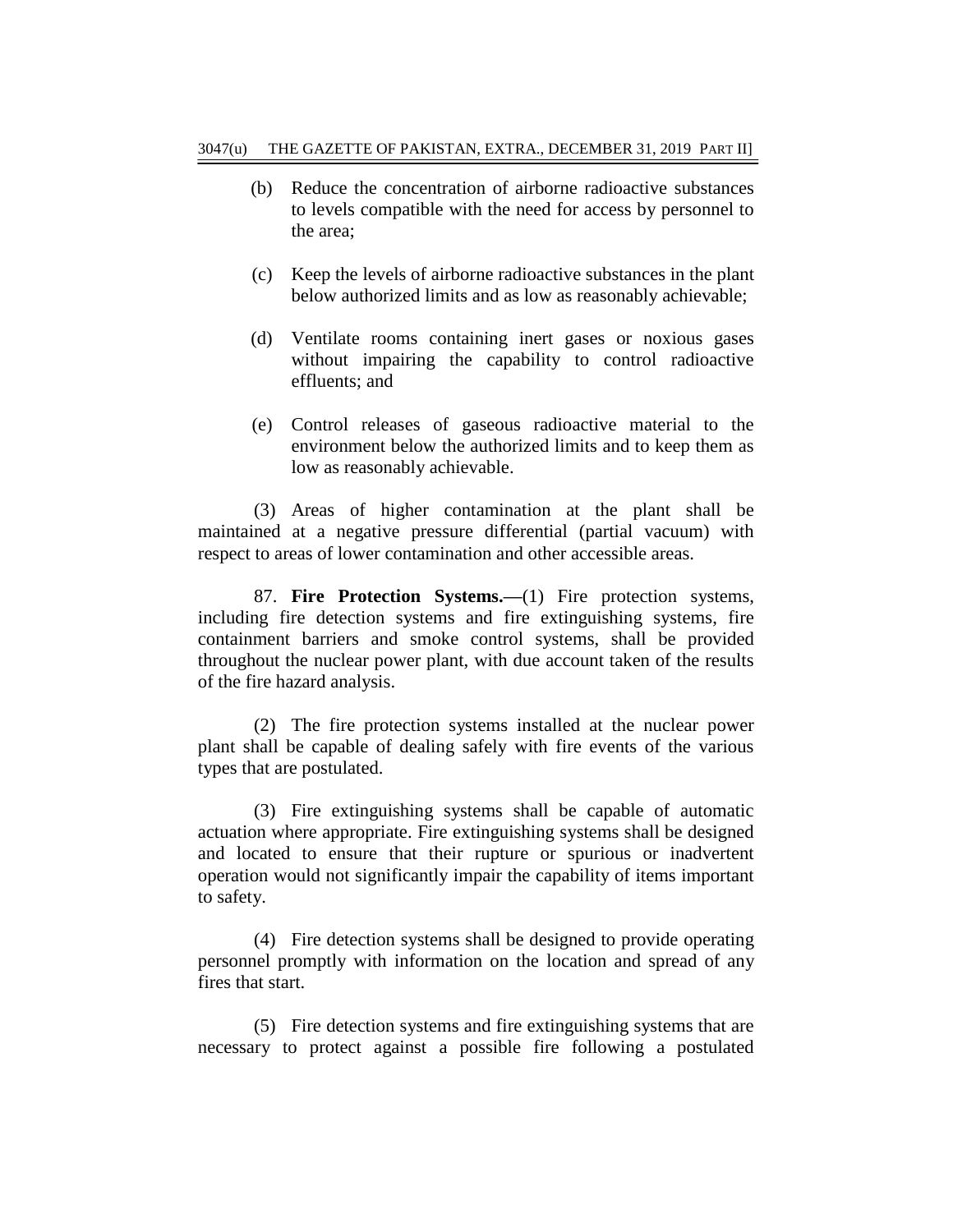initiating event shall be appropriately qualified to resist the effects of the postulated initiating event.

(6) Non-combustible or fire retardant and heat resistant materials shall be used wherever practicable throughout the plant, in particular in locations such as the containment and the control room.

88. **Lighting Systems.—**Adequate lighting shall be provided in all operational areas of the nuclear power plant in operational states and in accident conditions.

89. **Overhead Lifting Equipment.—**(1) Overhead lifting equipment shall be provided for lifting and lowering items important to safety at the nuclear power plant, and for lifting and lowering other items in the proximity of items important to safety.

- (2) The overhead lifting equipment shall be designed so that:
- (a) Measures are taken to prevent the lifting of excessive loads;
- (b) Conservative design measures are applied to prevent any unintentional dropping of loads that could affect items important to safety;
- (c) The plant layout permits safe movement of the overhead lifting equipment and of items being transported;
- (d) Such equipment can be used only in specified plant states (by means of safety interlocks on the crane); and
- (e) Such equipment, for use in areas where items important to safety are located, is seismically qualified.

## OTHER POWER CONVERSION SYSTEMS

90. **Steam Supply System, Feedwater System and Turbine Generators.—**(1) The design of the steam supply system, feedwater system and turbine generators for the nuclear power plant shall be such as to ensure that the appropriate design limits of the reactor coolant pressure boundary are not exceeded in operational states or in accident conditions.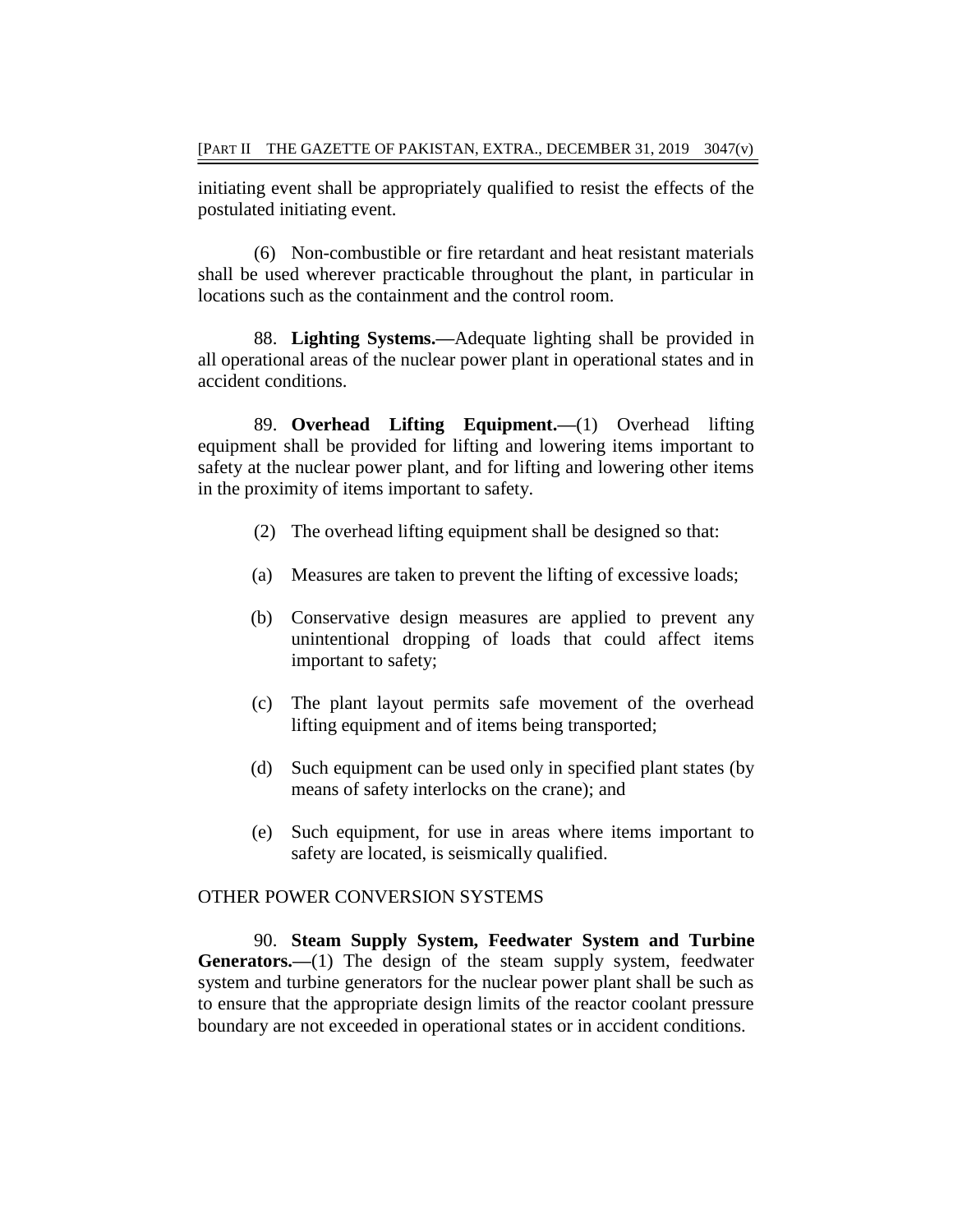(2) The design of the steam supply system shall provide for appropriately rated and qualified steam isolation valves capable of closing under the specified conditions in operational states and in accident conditions.

(3) The steam supply system and the feedwater systems shall be of sufficient capacity and shall be designed to prevent anticipated operational occurrences from escalating to accident conditions.

(4) The turbine generators shall be provided with appropriate protection such as overspeed protection and vibration protection, and measures shall be taken to minimize the possible effects of turbine generated missiles on items important to safety.

# TREATMENT OF RADIOACTIVE EFFLUENTS AND RADIOACTIVE WASTE

91. **Systems for Treatment and Control of Waste.—**(1) Systems shall be provided for treating solid radioactive waste and liquid radioactive waste at the nuclear power plant to keep the amounts and concentrations of radioactive releases below the authorized limits on discharges and as low as reasonably achievable.

(2) Systems and facilities shall be provided for the management and storage of radioactive waste on the nuclear power plant site for a period of time consistent with the availability of the relevant disposal option.

(3) The design of the plant shall incorporate appropriate features to facilitate the movement, transport and handling of radioactive waste. Consideration shall be given to the provision of access to facilities and to capabilities for lifting and for packaging.

92. **Systems for Treatment and Control of Effluents.—**(1) Systems shall be provided at the nuclear power plant for treating liquid and gaseous radioactive effluents to keep their amounts below the authorized limits on discharges and as low as reasonably achievable.

(2) Liquid and gaseous radioactive effluents shall be treated at the plant so that exposure to members of the public due to discharges to the environment is as low as reasonably achievable.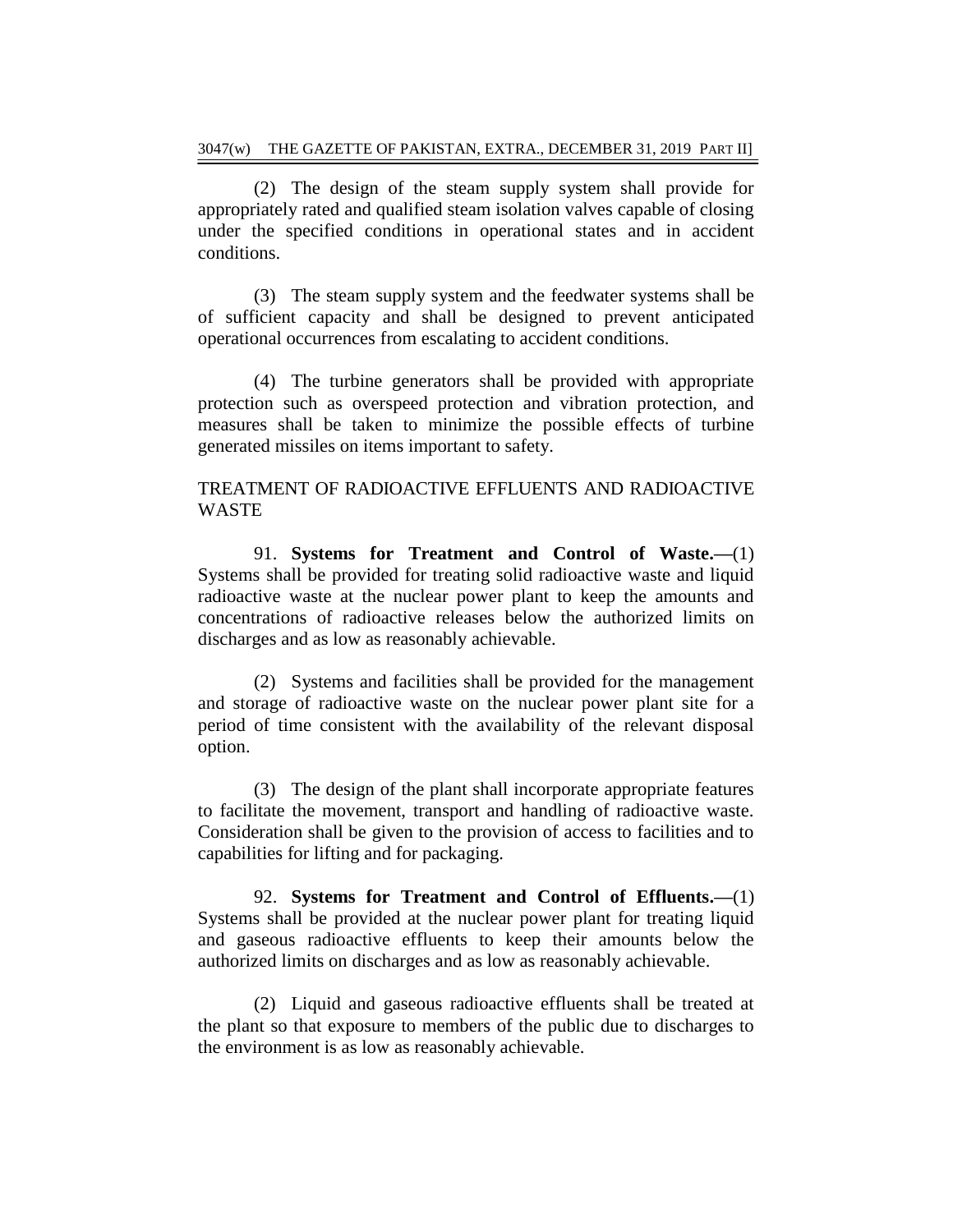(3) The design of the plant shall incorporate suitable means to keep the release of radioactive liquids to the environment as low as reasonably achievable and to ensure that radioactive releases remain below the authorized limits on discharges.

(4) The cleanup equipment for the gaseous radioactive substances shall provide the necessary retention factor to keep radioactive releases below the authorized limits on discharges. Filter systems shall be designed so that their efficiency can be tested, their performance and function can be regularly monitored over their service life, and filter cartridges can be replaced while maintaining the throughput of air.

# FUEL HANDLING AND STORAGE SYSTEMS

93. **Fuel Handling and Storage Systems.—**(1) Fuel handling and storage systems shall be provided at the nuclear power plant to ensure that the integrity and properties of the fuel are maintained at all times during fuel handling and storage.

(2) The design of the plant shall incorporate appropriate features to facilitate the lifting, movement and handling of fresh fuel and spent fuel.

(3) The design of the plant shall be such as to prevent any significant damage to fuel and other items important to safety during the transfer of fuel or casks, or in the event of fuel or casks being dropped.

(4) Adequate consideration shall be given to control hydrogen that may be generated or released within the spent fuel storage building in the event of loss of spent fuel cooling and to maintain integrity and functionality of fuel building.

(5) The fuel handling and storage systems for irradiated and nonirradiated fuel shall be designed to:

- (a) Prevent criticality by a specified margin, by physical means or by means of physical processes, and preferably by use of geometrically safe configurations, even under conditions of optimum moderation;
- (b) Permit inspection of the fuel;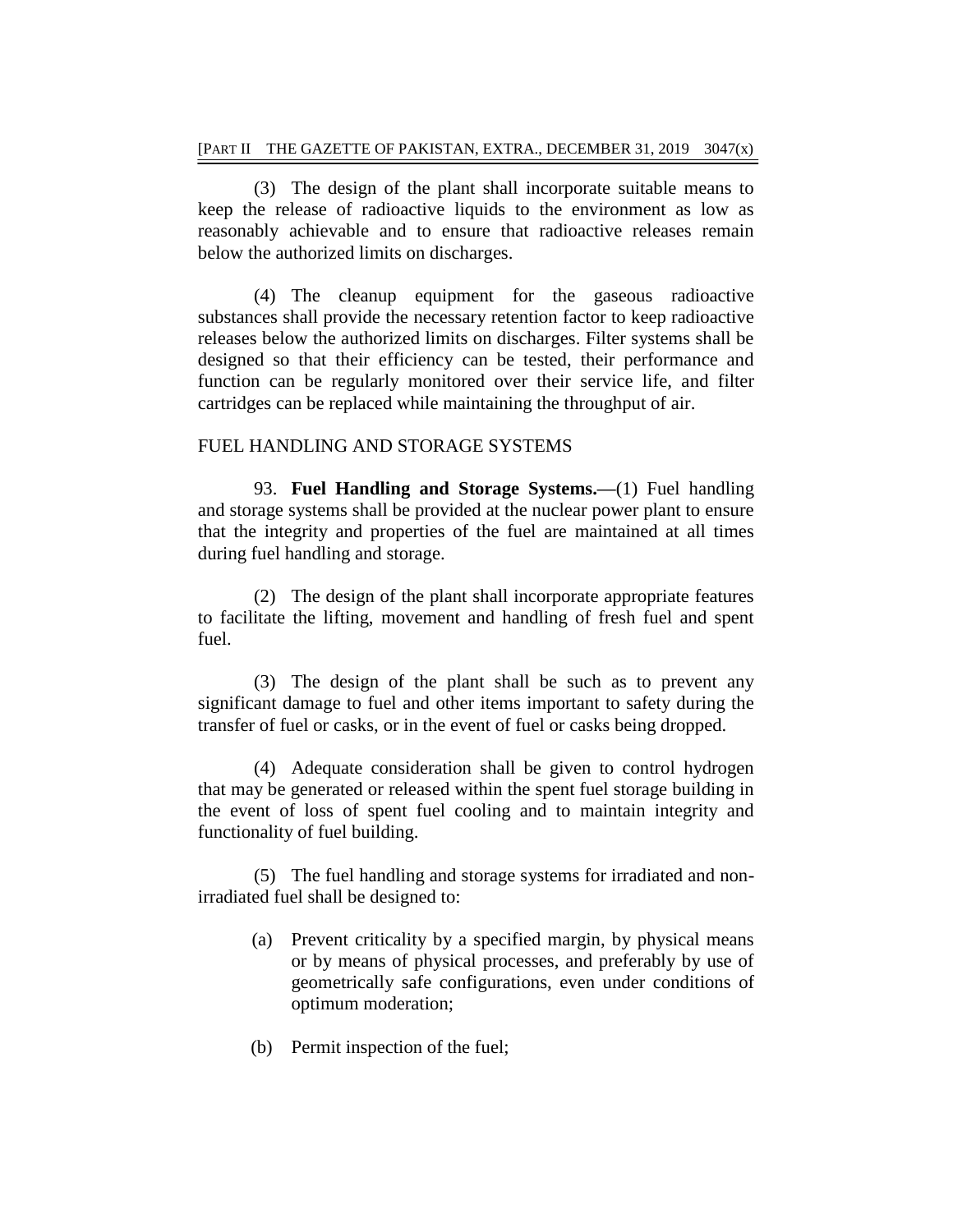- (c) Permit maintenance, periodic inspection and testing of components important to safety;
- (d) Prevent damage to the fuel;
- (e) Prevent the dropping of fuel in transit;
- (f) Provide for the identification of individual fuel assemblies;
- (g) Provide proper means for meeting the relevant requirements for radiation protection; and
- (h) Ensure that adequate operating procedures and a system of accounting for, and control of, nuclear fuel can be implemented to prevent any loss of, or loss of control over, nuclear fuel.

(6) In addition, the fuel handling and storage systems for irradiated fuel shall be designed to:

- (a) Permit adequate removal of heat from the fuel in operational states and in accident conditions;
- (b) Prevent the dropping of spent fuel in transit;
- (c) Prevent causing unacceptable handling stresses on fuel elements or fuel assemblies;
- (d) Prevent the potential damage due to dropping of heavy objects on the fuel such as spent fuel casks, cranes or other objects;
- (e) Permit safe keeping of suspect or damaged fuel elements or fuel assemblies;
- (f) Control levels of soluble absorber if this is used for criticality safety;
- (g) Facilitate maintenance and future decommissioning of fuel handling and storage facilities;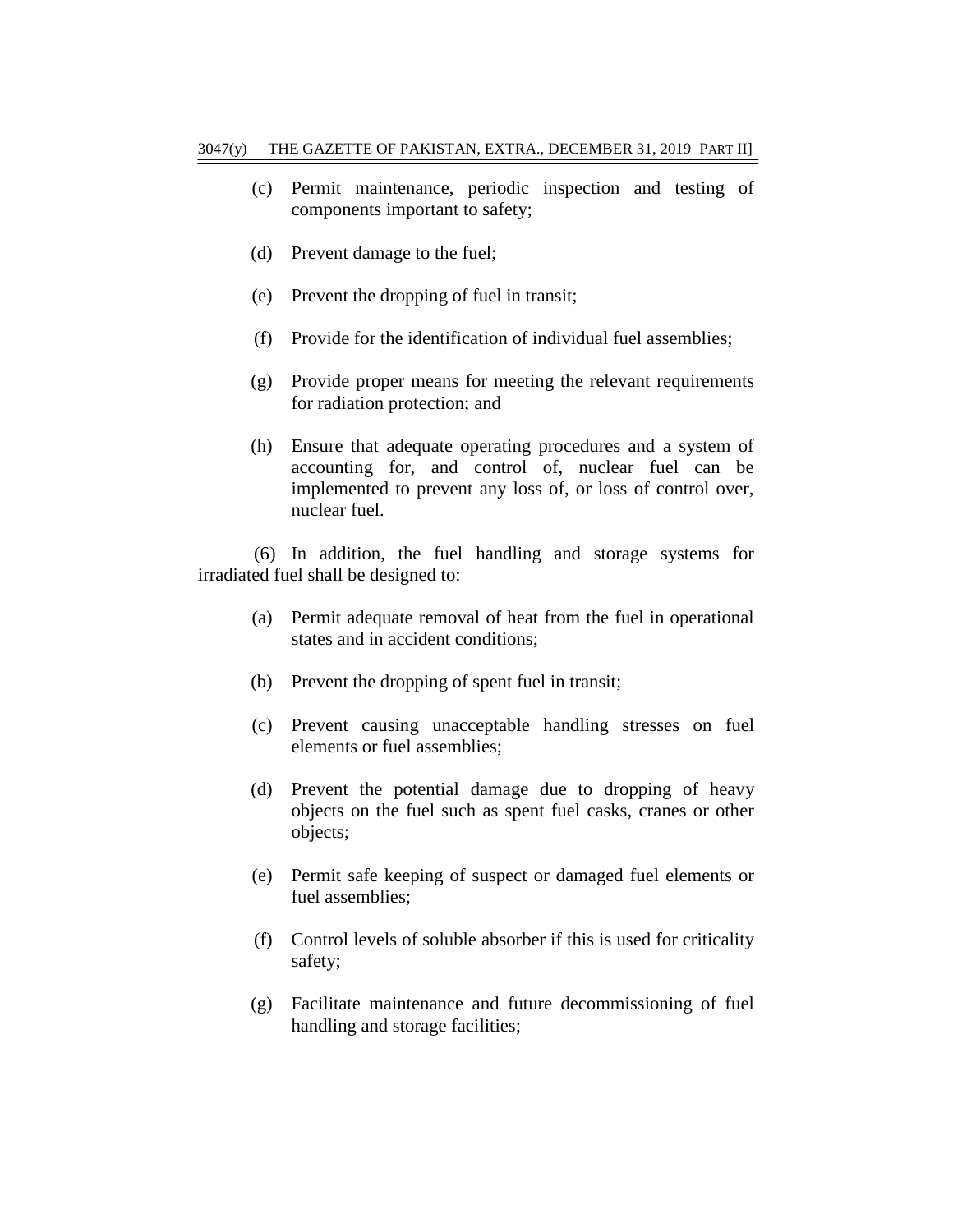- (h) Facilitate decontamination of fuel handling and storage areas and equipment when necessary;
- (i) Accommodate, with adequate margins, all the fuel removed from the reactor in accordance with the strategy for core management that is foreseen and the amount of fuel in the full reactor core; and
- (j) Facilitate the removal of fuel from storage and its preparation for off-site transport.

(7) With the goal to practically eliminate significant releases, for reactors using a water pool system for fuel storage, the design of the plant shall:

- (a) Provide the necessary spent fuel pool cooling capabilities to prevent the uncovering of the fuel assemblies in operational states and accident conditions relevant for the spent fuel pool;
- (b) Provide features to prevent the uncovering of the fuel assemblies in the event of a leak or pipe break;
- (c) Provide capabilities to restore the water inventory; and
- (d) Include the following means for:
	- (i) Monitoring and controlling the water temperature in operational states and accident conditions relevant for the spent fuel pool;
	- (ii) Monitoring the water level in operational states and accident conditions relevant for the spent fuel pool;
	- (iii) Monitoring the activity in water and air in operational states and accident condition relevant for the spent fuel pool ;
	- (iv) Monitoring water chemistry in operational states; and
	- (v) Enabling the use of non-permanent equipment to ensure the long term spent fuel pool cooling.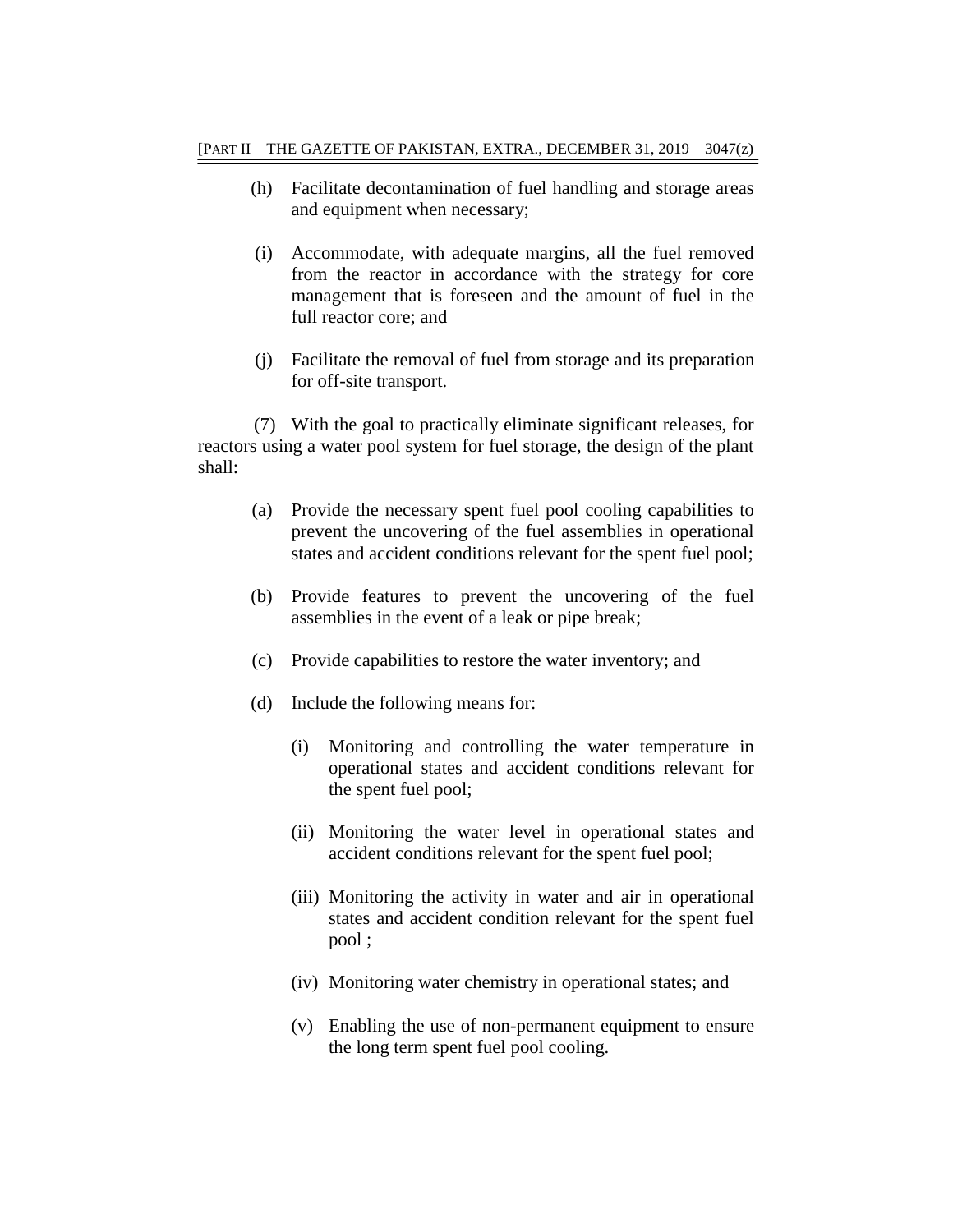# RADIATION PROTECTION

94. **Design for Radiation Protection.—**(1) Provision shall be made for ensuring that doses to operating personnel at the nuclear power plant will be maintained below the dose limits and will be kept as low as reasonably achievable, and that the relevant dose constraints will be taken into consideration.

(2) Radiation sources throughout the plant shall be comprehensively identified, and exposures and radiation risks associated with them shall be kept as low as reasonably achievable. The integrity of the fuel cladding shall be maintained, and the generation and transport of corrosion products and activation products shall be controlled.

(3) Materials used in the manufacture of structures, systems and components shall be selected to minimize activation of the material as far as is reasonably practicable.

(4) For the purposes of radiation protection, provision shall be made for preventing the release or the dispersion of radioactive substances, radioactive waste and contamination at the plant.

(5) The plant layout shall be such as to ensure that access of operating personnel to areas with radiation hazards and areas of possible contamination is adequately controlled, and that exposures and contamination are prevented or reduced by this means and by means of ventilation systems.

(6) The plant shall be divided into zones that are related to their expected occupancy, and to radiation levels and contamination levels in operational states (including refuelling, maintenance and inspection) and to potential radiation levels and contamination levels in accident conditions. Shielding shall be provided so that radiation exposure is prevented or reduced.

(7) The plant layout shall be such that the doses received by operating personnel during normal operation, refuelling, maintenance and inspection can be kept as low as reasonably achievable, and due account shall be taken of the necessity for any special equipment to be provided to meet these requirements.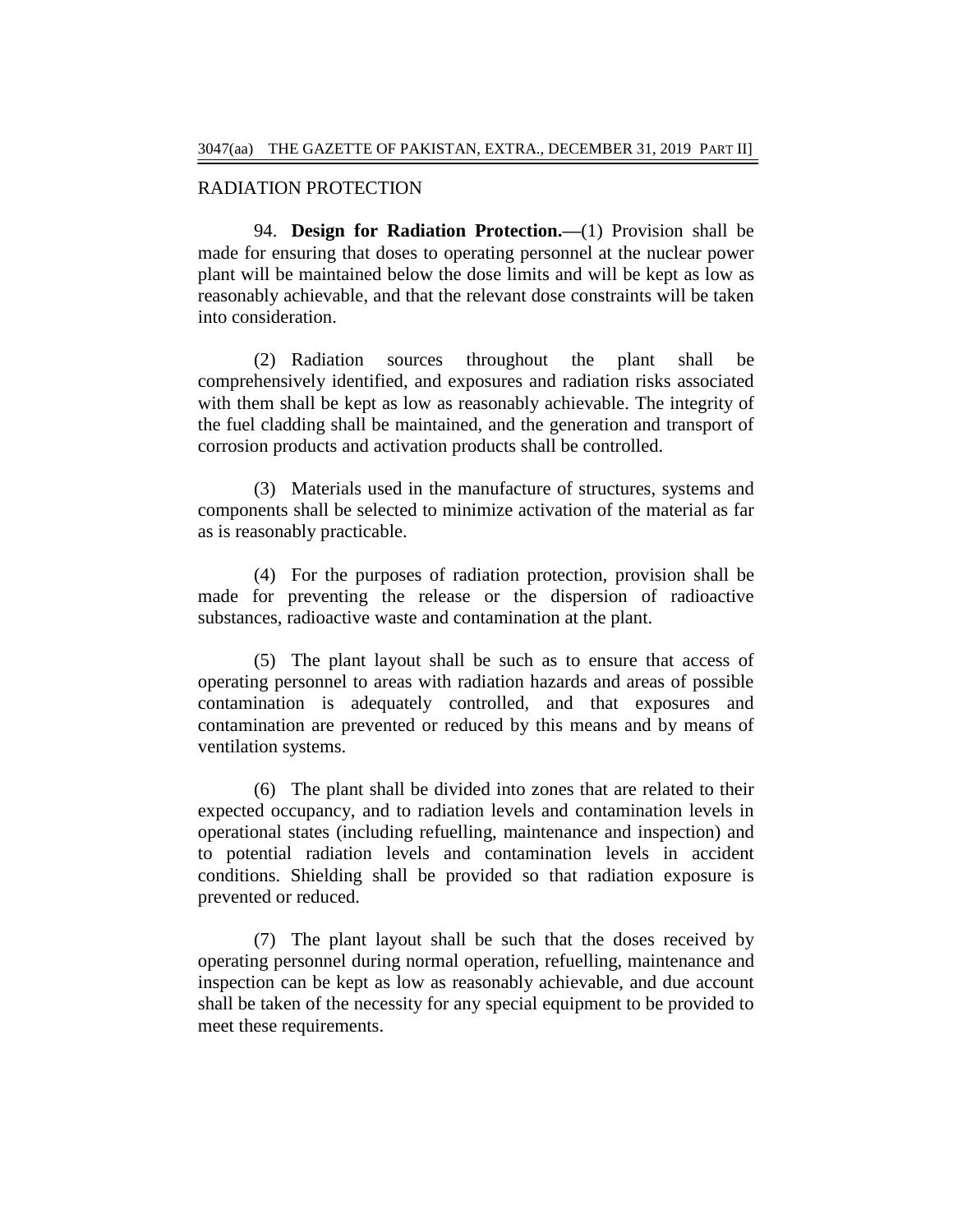(8) Plant equipment subject to frequent maintenance or manual operation shall be located in areas of low dose rate to reduce the exposure of workers.

(9) Facilities shall be provided for the decontamination of operating personnel and plant equipment.

95. **Means of Radiation Monitoring.—**(1) Equipment shall be provided at the nuclear power plant to ensure that there is adequate radiation monitoring in operational states and design basis accident conditions and, as far as is practicable, in design extension conditions.

(2) Stationary dose rate meters shall be provided for monitoring local radiation dose rates at plant locations that are routinely accessible by operating personnel and where the changes in radiation levels in operational states could be such that access is allowed only for certain specified periods of time.

(3) Stationary dose rate meters shall be installed to indicate the general radiation levels at suitable plant locations in accident conditions. The stationary dose rate meters shall provide sufficient information in the control room or in the appropriate control position so that operating personnel can initiate corrective action, if necessary.

(4) Stationary monitors shall be provided for measuring the activity of radioactive substances in the atmosphere in those areas routinely occupied by operating personnel and where the levels of activity of airborne radioactive substances might be such as to necessitate protective measures. These systems shall provide an indication in the control room or in other appropriate locations when a high activity concentration of radionuclides is detected. Monitors shall also be provided in areas subject to possible contamination as a result of equipment failure or other unusual circumstances.

(5) Stationary equipment and laboratory facilities shall be provided for determining, in a timely manner, the concentrations of selected radionuclides in fluid process systems, and in gas and liquid samples taken from plant systems or from the environment, in operational states and in accident conditions.